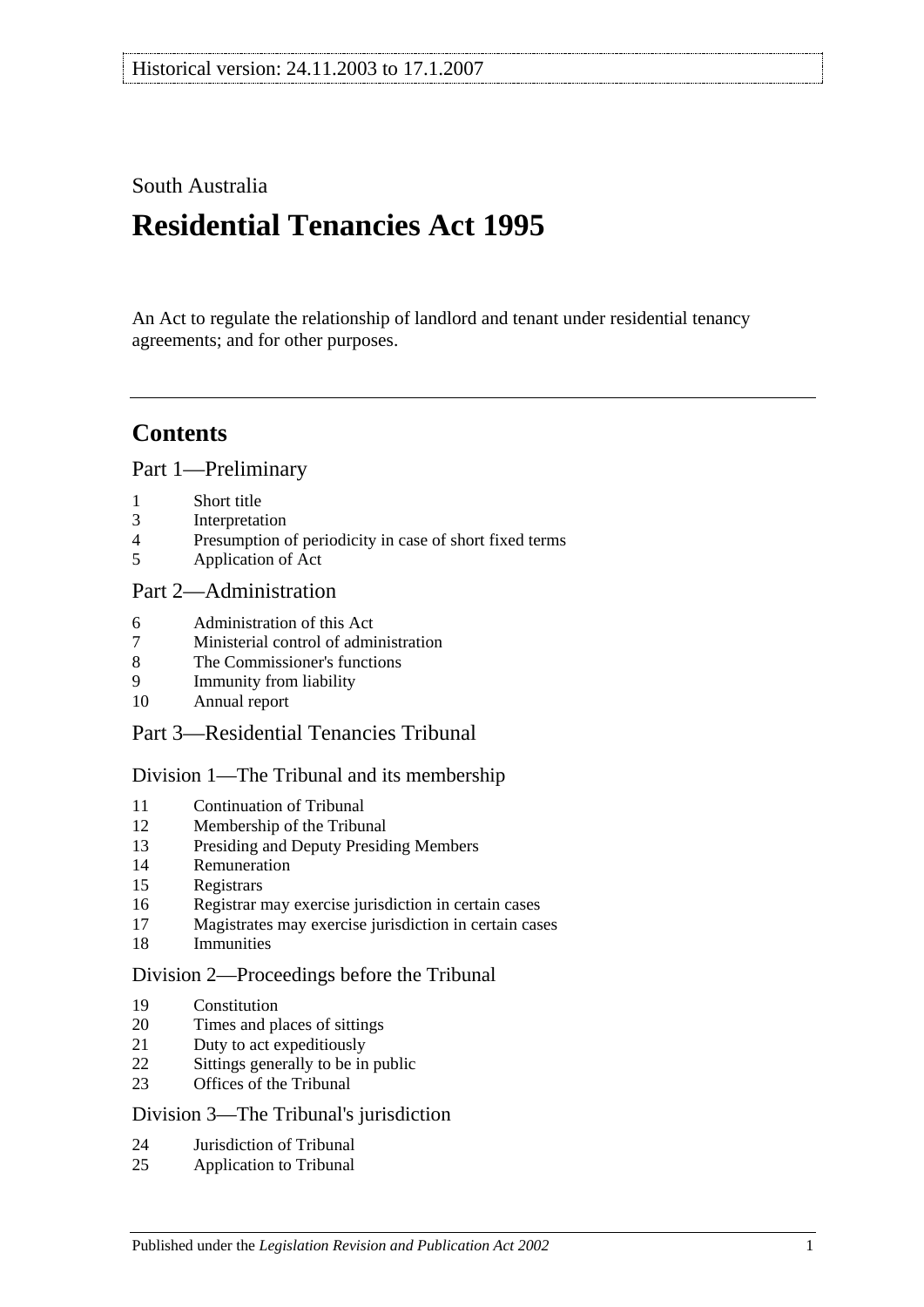#### [Division 4—Conferences](#page-12-1)

- [Conferences](#page-12-2)<br>27 Presiding off
- [Presiding officer](#page-13-0)
- [Registrar to notify parties](#page-13-1)
- [Procedure](#page-13-2)
- [Restriction on evidence](#page-13-3)

### [Division 5—Evidentiary and procedural powers](#page-13-4)

- [Tribunal's powers to gather evidence](#page-13-5)
- [Procedural powers of the Tribunal](#page-14-0)
- [General powers of the Tribunal to cure irregularities](#page-15-0)

#### [Division 6—Mediation](#page-15-1)

[Mediation](#page-15-2)

### [Division 7—Judgments and orders](#page-15-3)

- [Special powers to make orders and give relief](#page-15-4)
- [Enforcement of orders](#page-16-0)
- [Application to vary or set aside order](#page-16-1)
- [Costs](#page-16-2)

### [Division 8—Obligation to give reasons for decisions](#page-16-3)

[Reasons for decisions](#page-16-4)

### [Division 9—Reservation of questions of law and appeals](#page-16-5)

- [Reservation of questions of law](#page-16-6)
- [Appeals](#page-17-0)
- [Stay of proceedings](#page-17-1)

#### [Division 10—Miscellaneous](#page-17-2)

- [Entry and inspection of property](#page-17-3)
- [Contempt of the Tribunal](#page-17-4)
- [Punishment of contempts](#page-18-0)
- [Fees](#page-18-1)
- [Procedural rules](#page-18-2)

## [Part 4—Mutual rights and obligations of landlord and tenant](#page-18-3)

#### [Division 1—Entering into residential tenancy agreement](#page-18-4)

- [Tenant to be notified of landlord's name etc](#page-18-5)
- [Written residential tenancy agreements](#page-19-0)<br>50 Cost of preparing agreement
- [Cost of preparing agreement](#page-19-1)
- [False information from tenant](#page-19-2)

#### [Division 2—Discrimination against tenants with children](#page-20-0)

[Discrimination against tenants with children](#page-20-1)

### [Division 3—Rent](#page-20-2)

- [Permissible consideration for residential tenancy](#page-20-3)
- [Rent in advance](#page-21-0)
- [Variation of rent](#page-21-1)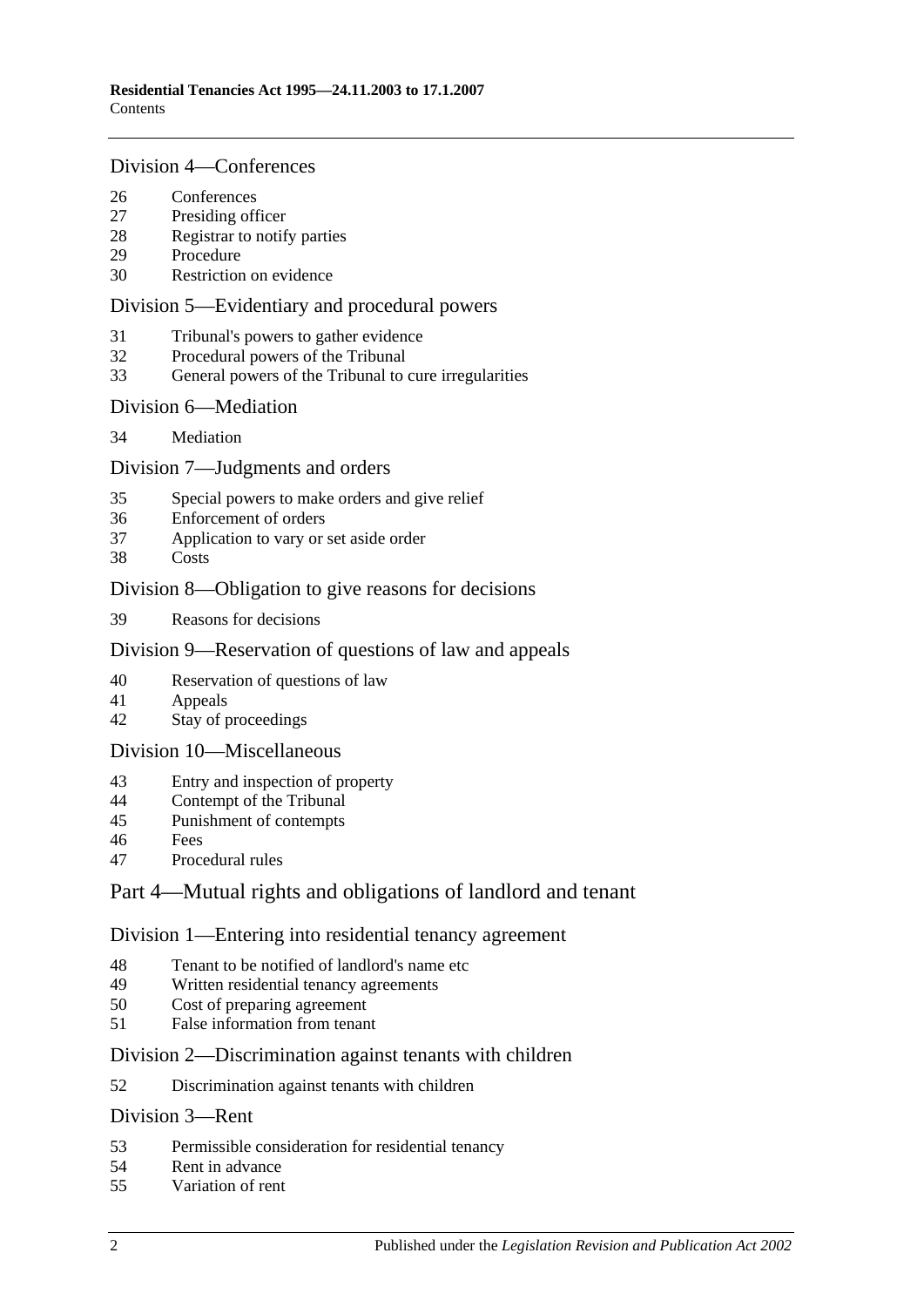- [Excessive rent](#page-22-0)
- [Landlord's duty to keep proper records of rent](#page-23-0)
- [Duty to give receipt for rent](#page-23-1)
- [Accrual and apportionment of rent](#page-23-2)
- [Abolition of distress for rent](#page-23-3)

#### [Division 4—Security bonds](#page-24-0)

- [Security bond](#page-24-1)
- [Receipt of security and transmission to the Commissioner](#page-24-2)
- [Repayment of security bond](#page-25-0)

#### [Division 5—Tenant's entitlement to possession and quiet enjoyment](#page-27-0)

- [Vacant possession etc](#page-27-1)
- [Quiet enjoyment](#page-27-2)

#### [Division 6—Security of premises](#page-27-3)

[Security of premises](#page-27-4)

### [Division 7—Landlord's obligation in regard to condition of the premises](#page-28-0)

- [Cleanliness](#page-28-1)
- [Landlord's obligation to repair](#page-28-2)

#### [Division 8—Tenant's obligations in relation to the premises and ancillary property](#page-29-0)

- [Tenant's responsibility for cleanliness and damage](#page-29-1)
- [Alteration of premises](#page-29-2)

#### [Division 9—Tenant's conduct on the premises](#page-30-0)

[Tenant's conduct](#page-30-1)

#### [Division 10—Landlord's right of entry](#page-30-2)

[Right of entry](#page-30-3)

#### [Division 11—Rates, taxes and charges](#page-31-0)

[Rates, taxes and charges](#page-31-1)

#### [Division 12—Assignment](#page-31-2)

[Assignment of tenant's rights under residential tenancy agreement](#page-31-3)

#### [Division 13—Tenant's vicarious liability](#page-32-0)

[Vicarious liability](#page-32-1)

#### [Division 14—Harsh or unconscionable terms](#page-32-2)

[Harsh or unconscionable terms](#page-32-3)

#### [Division 15—Miscellaneous](#page-32-4)

- [Accelerated rent and liquidated damages](#page-32-5)
- [Duty of mitigation](#page-33-0)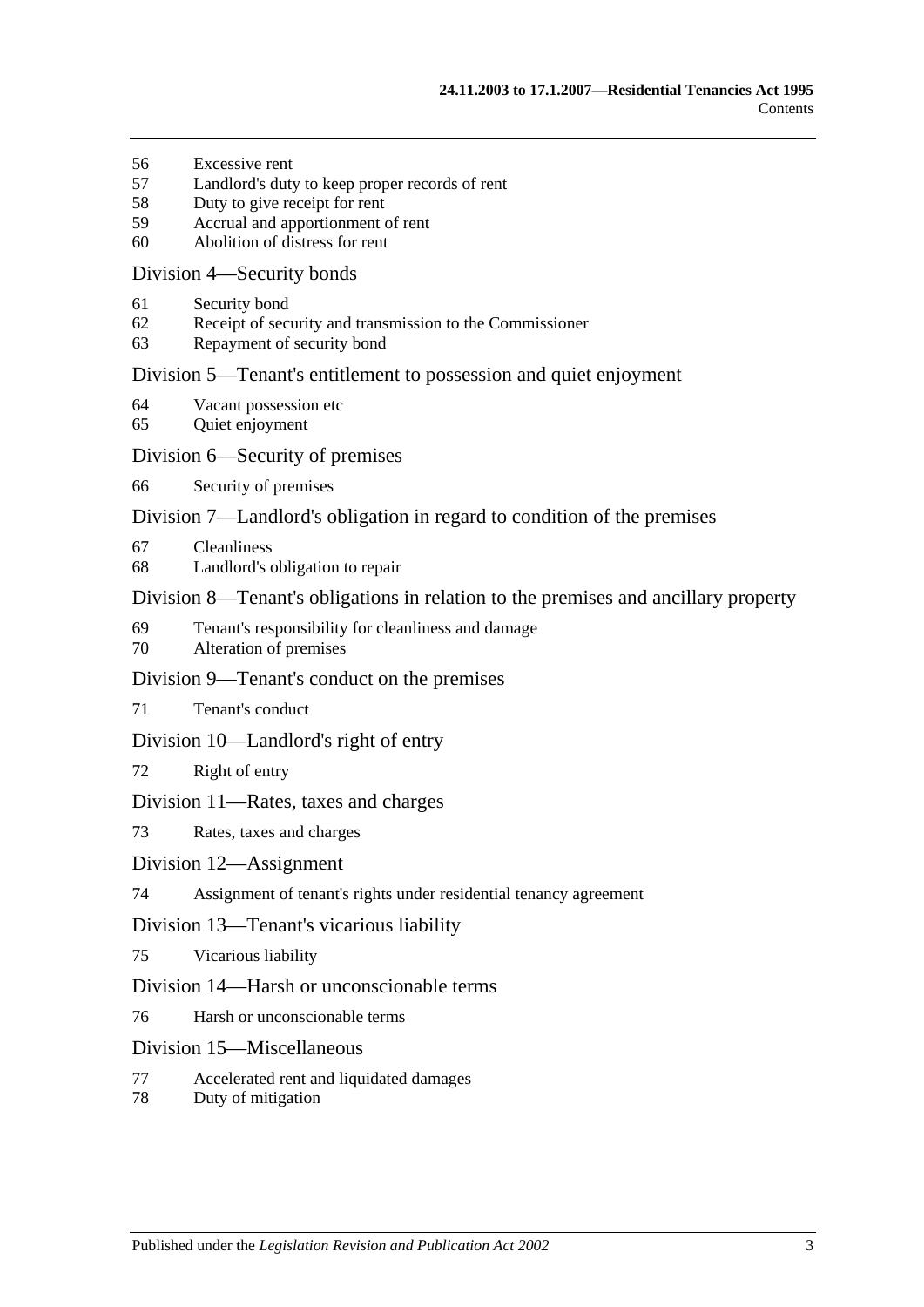## [Part 5—Termination of residential tenancy agreements](#page-33-1)

### [Division 1—Termination generally](#page-33-2)

[Termination of residential tenancy](#page-33-3)

### [Division 2—Termination by the landlord](#page-33-4)

- [Notice of termination by landlord on ground of breach of the agreement](#page-33-5)
- [Termination because possession is required by the landlord for certain purposes](#page-35-0)
- [Termination of residential tenancy by housing co-operative](#page-35-1)
- [Termination by landlord without specifying a ground of termination](#page-35-2)
- [Limitation of right to terminate](#page-36-0)

#### [Division 3—Termination by tenant](#page-36-1)

- [Notice of termination by tenant on ground of breach of the agreement](#page-36-2)
- [Termination by tenant without specifying a ground of termination](#page-37-0)

#### [Division 4—Termination by the Tribunal](#page-37-1)

- [Termination on application by landlord](#page-37-2)
- [Termination on application by tenant](#page-37-3)
- [Termination based on hardship](#page-38-0)
- [Tribunal may terminate tenancy where tenant's conduct unacceptable](#page-38-1)

#### [Division 5—Notices of termination](#page-39-0)

- [Form of notice of termination](#page-39-1)
- [Termination of periodic tenancy](#page-39-2)

#### [Division 6—Repossession of premises](#page-39-3)

- [Order for possession](#page-39-4)
- [Abandoned premises](#page-40-0)
- [Repossession of premises](#page-40-1)
- [Forfeiture of head tenancy not to result automatically in destruction of right to possession](#page-41-0)  [under residential tenancy agreement](#page-41-0)

#### [Division 7—Abandoned goods](#page-41-1)

[Abandoned goods](#page-41-2)

#### [Division 8—Miscellaneous](#page-42-0)

- [Bailiffs](#page-42-1)
- [Enforcement of orders for possession](#page-42-2)

### [Part 6—Residential Tenancies Fund](#page-43-0)

- [Residential Tenancies Fund](#page-43-1)
- [Application of income](#page-43-2)
- [Accounts and audit](#page-44-0)

### [Part 7—Rooming houses](#page-44-1)

- [Codes of conduct](#page-44-2)<br>104 Obligation to com
- [Obligation to comply with codes of conduct](#page-44-3)
- [Jurisdiction of the Tribunal](#page-44-4)
- 105A [Implied terms](#page-44-5)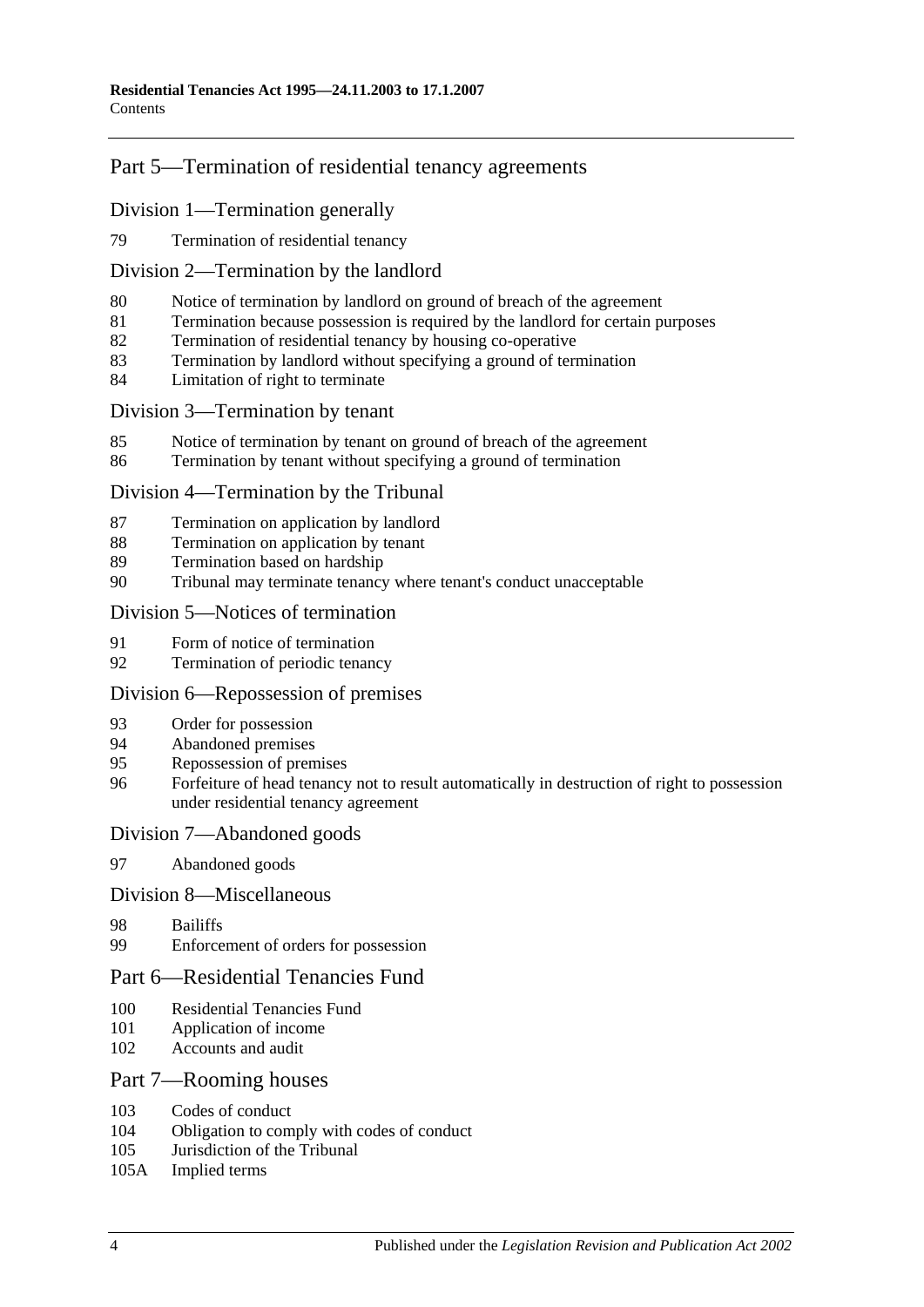## [Part 8—Dispute resolution](#page-44-6)

#### [Division 1—Mediation](#page-44-7)

- 106 [Responsibility of the Commissioner to arrange for mediation of disputes](#page-44-8)
- 107 [Mediation of dispute](#page-45-0)
- 108 [Statements made in the course of mediation proceedings](#page-45-1)

#### [Division 2—Intervention](#page-45-2)

109 [Power to intervene](#page-45-3)

#### [Division 3—Powers of the Tribunal](#page-45-4)

- 110 [Powers of the Tribunal](#page-45-5)
- 111 [Conditional and alternative orders](#page-46-0)
- 112 [Restraining orders](#page-46-1)

#### [Division 4—Representation](#page-46-2)

- 113 [Representation in proceedings before the Tribunal](#page-46-3)
- 114 [Remuneration of representative](#page-47-0)

### [Part 9—Miscellaneous](#page-47-1)

- 115 [Contract to avoid Act](#page-47-2)
- 116 [Overpayment of rent](#page-48-0)
- 117 [Notice by landlord not waived by acceptance of rent](#page-48-1)
- 118 [Exemptions](#page-48-2)
- 119 [Tribunal may exempt agreement or premises from provision of Act](#page-48-3)
- 120 [Service](#page-48-4)
- 121 [Regulations](#page-48-5)

### [Schedule—Transitional provisions](#page-49-0)

- 2 [Definitions](#page-49-1)
- 3 [Retrospective operation](#page-49-2)
- 4 [Proceedings](#page-49-3)<br>5 Interest on m
- 5 [Interest on money lodged in Fund under former Act](#page-49-4)

### [Legislative history](#page-50-0)

## <span id="page-4-0"></span>**The Parliament of South Australia enacts as follows:**

# **Part 1—Preliminary**

## <span id="page-4-1"></span>**1—Short title**

This Act may be cited as the *Residential Tenancies Act 1995*.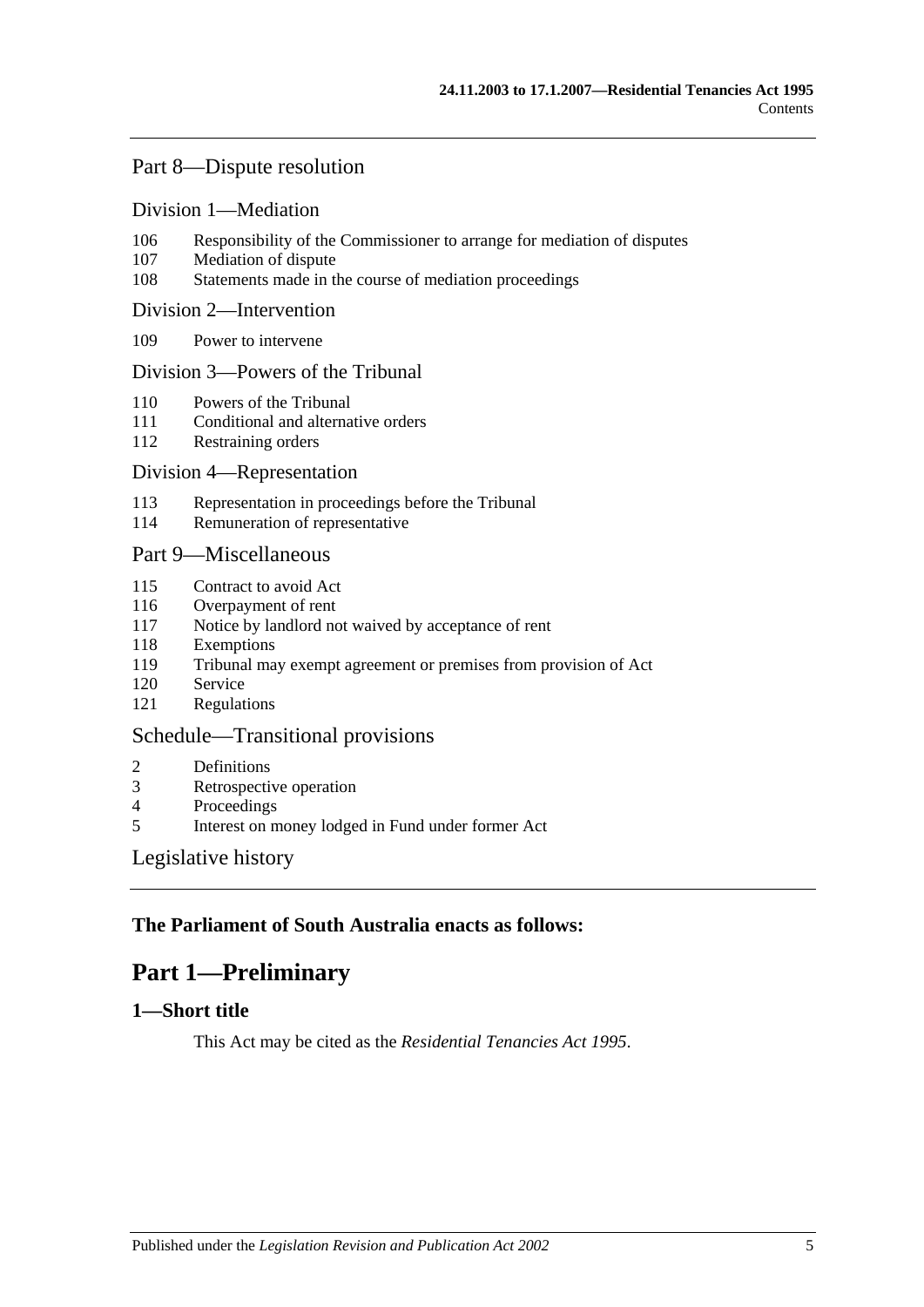## <span id="page-5-0"></span>**3—Interpretation**

(1) In this Act, unless the contrary intention appears—

*ancillary property* means property (not forming part of premises subject to a residential tenancy agreement) that is provided by the landlord, either under the residential tenancy agreement or independently of the agreement, for use by the tenant;

*Commissioner* means the Commissioner for Consumer Affairs;

*Fund* means the Residential Tenancies Fund;

*housing improvement notice* means a notice of intention to declare premises substandard, a notice declaring premises to be substandard, or a notice fixing the maximum rent payable for premises, under Part 7 of the *[Housing Improvement](http://www.legislation.sa.gov.au/index.aspx?action=legref&type=act&legtitle=Housing%20Improvement%20Act%201940)  Act [1940](http://www.legislation.sa.gov.au/index.aspx?action=legref&type=act&legtitle=Housing%20Improvement%20Act%201940)*;

*landlord* means—

- (a) the person who grants the right of occupancy under a residential tenancy agreement; or
- (b) a successor in title to the tenanted premises whose title is subject to the tenant's interest,

and includes a prospective landlord and a former landlord;

*lawyer* means a person entitled to practise the profession of the law under the *[Legal](http://www.legislation.sa.gov.au/index.aspx?action=legref&type=act&legtitle=Legal%20Practitioners%20Act%201981)  [Practitioners Act](http://www.legislation.sa.gov.au/index.aspx?action=legref&type=act&legtitle=Legal%20Practitioners%20Act%201981) 1981*;

*mediation* of a dispute includes preliminary assistance in dispute resolution such as the giving of advice to ensure that—

- (a) the parties to the dispute are fully aware of their rights and obligations; and
- (b) there is full and open communication between the parties about the dispute;

*premises* includes a part of premises;

*registered agent* means a person registered as an agent under the *[Land Agents](http://www.legislation.sa.gov.au/index.aspx?action=legref&type=act&legtitle=Land%20Agents%20Act%201994)  Act [1994](http://www.legislation.sa.gov.au/index.aspx?action=legref&type=act&legtitle=Land%20Agents%20Act%201994)*;

*registered housing co-operative* means a housing co-operative registered under the *[Housing Co-operatives Act](http://www.legislation.sa.gov.au/index.aspx?action=legref&type=act&legtitle=Housing%20Co-operatives%20Act%201991) 1991*;

*rent* means an amount payable under a residential tenancy agreement for the right to occupy premises for a period of the tenancy;

*residential premises* means premises for occupation as a place of residence;

*residential tenancy agreement* means an agreement (other than a rooming house agreement) under which a person grants another person, for valuable consideration, a right (which may, but need not, be an exclusive right<sup>1</sup>) to occupy premises for the purpose of residence;

*rooming house* means residential premises in which—

- (a) rooms are available, on a commercial basis, for residential occupation; and
- (b) accommodation is available for at least three persons on a commercial basis;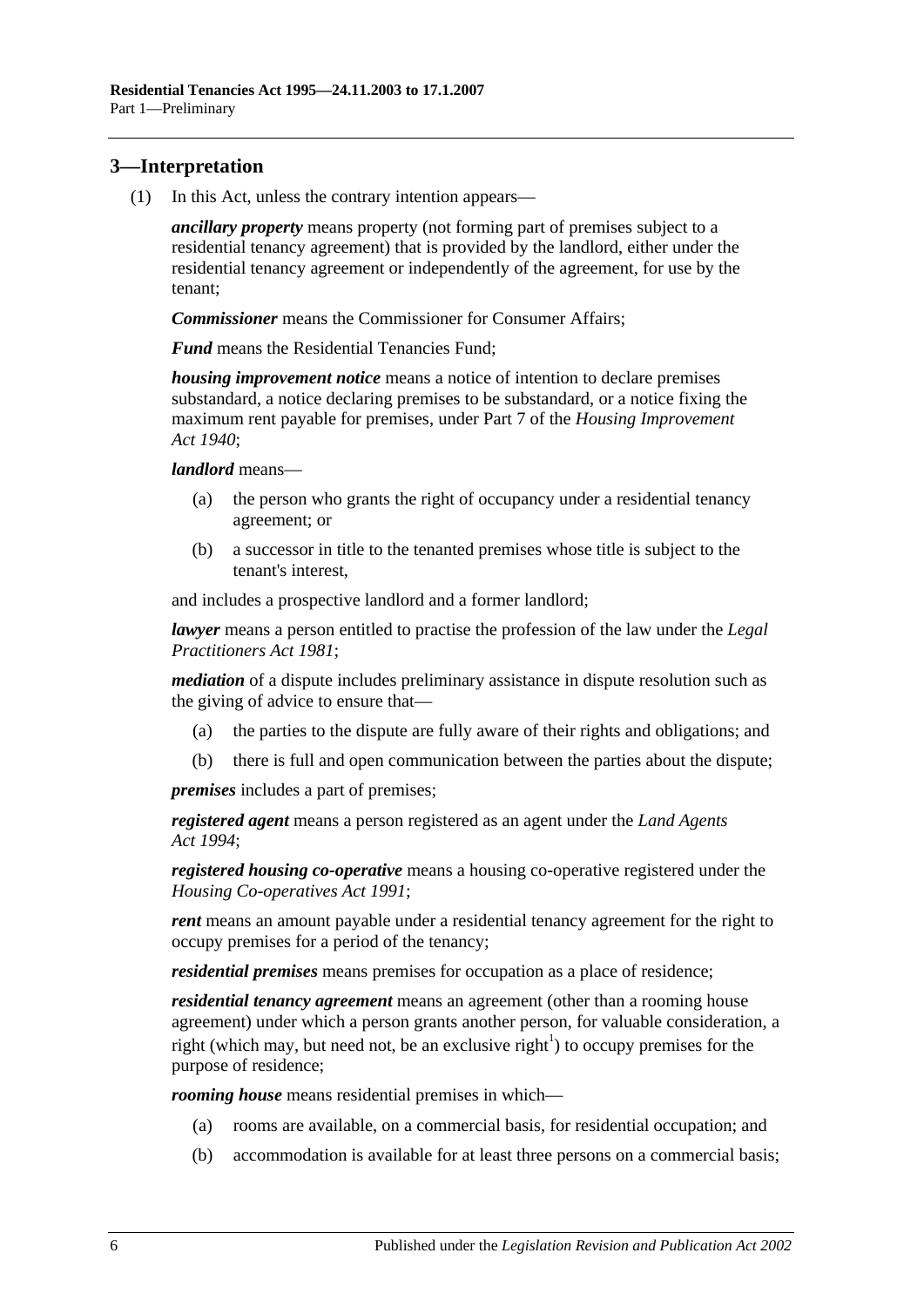*rooming house agreement* means an agreement under which accommodation is provided (with or without meals, or other facilities or services) in a rooming house;

*rooming house proprietor* means a person who carries on a business involving the provision of accommodation under rooming house agreements;

*rooming house resident* means a person who boards or lodges in a rooming house;

*Rules* means the rules of the Tribunal;

*security* means an amount a tenant is required to pay under a residential tenancy agreement, or an agreement collateral to a residential tenancy agreement, as security for the performance of obligations under a residential tenancy agreement;

*security bond* means a provision of a residential tenancy agreement or a collateral agreement under which a tenant is required to give security for the performance of obligations under a residential tenancy agreement;

*statutory rates, taxes and charges* means—

- (a) rates or charges imposed under the *[Local Government Act](http://www.legislation.sa.gov.au/index.aspx?action=legref&type=act&legtitle=Local%20Government%20Act%201934) 1934*; and
- (b) rates or charges imposed under the *[Waterworks Act](http://www.legislation.sa.gov.au/index.aspx?action=legref&type=act&legtitle=Waterworks%20Act%201932) 1932* or the *[Sewerage](http://www.legislation.sa.gov.au/index.aspx?action=legref&type=act&legtitle=Sewerage%20Act%201929)  Act [1929](http://www.legislation.sa.gov.au/index.aspx?action=legref&type=act&legtitle=Sewerage%20Act%201929)*; and
- (c) land tax under the *[Land Tax Act](http://www.legislation.sa.gov.au/index.aspx?action=legref&type=act&legtitle=Land%20Tax%20Act%201936) 1936*;

*tenancy dispute* means—

- (a) a claim under a residential tenancy agreement, a rooming house agreement, or an agreement collateral to a residential tenancy agreement or a rooming house agreement; or
- (b) a dispute between parties or former parties to a residential tenancy agreement, a rooming house agreement, or an agreement collateral to a residential tenancy agreement or a rooming house agreement, about matters arising under the agreement or this Act;

*tenant* means the person who is granted a right of occupancy under a residential tenancy agreement or a person to whom the right passes by assignment or operation of law and includes a prospective tenant or a former tenant;

*Tribunal* means the Residential Tenancies Tribunal.

- (2) If this Act provides for something to be done within a specified period from a particular day, the period will be taken not to include the particular day.
- (3) If this Act provides that action may be taken after the expiration of a specified period of days, the period will be taken to be a period of clear days.
- (4) For the purposes of this Act, a residential tenancy agreement includes an agreement granting a corporation the right to occupy premises that are occupied, or that are intended to be occupied, as a place of residence by a natural person.

**Note—**

1 However, it should be noted that the Act confers certain protections against intrusion on the premises by the landlord. Hence, even if the agreement does not, in its terms, confer an exclusive right to occupation, the Act will (at least in some respects) assimilate the right of occupation to the exclusive right conferred by a lease.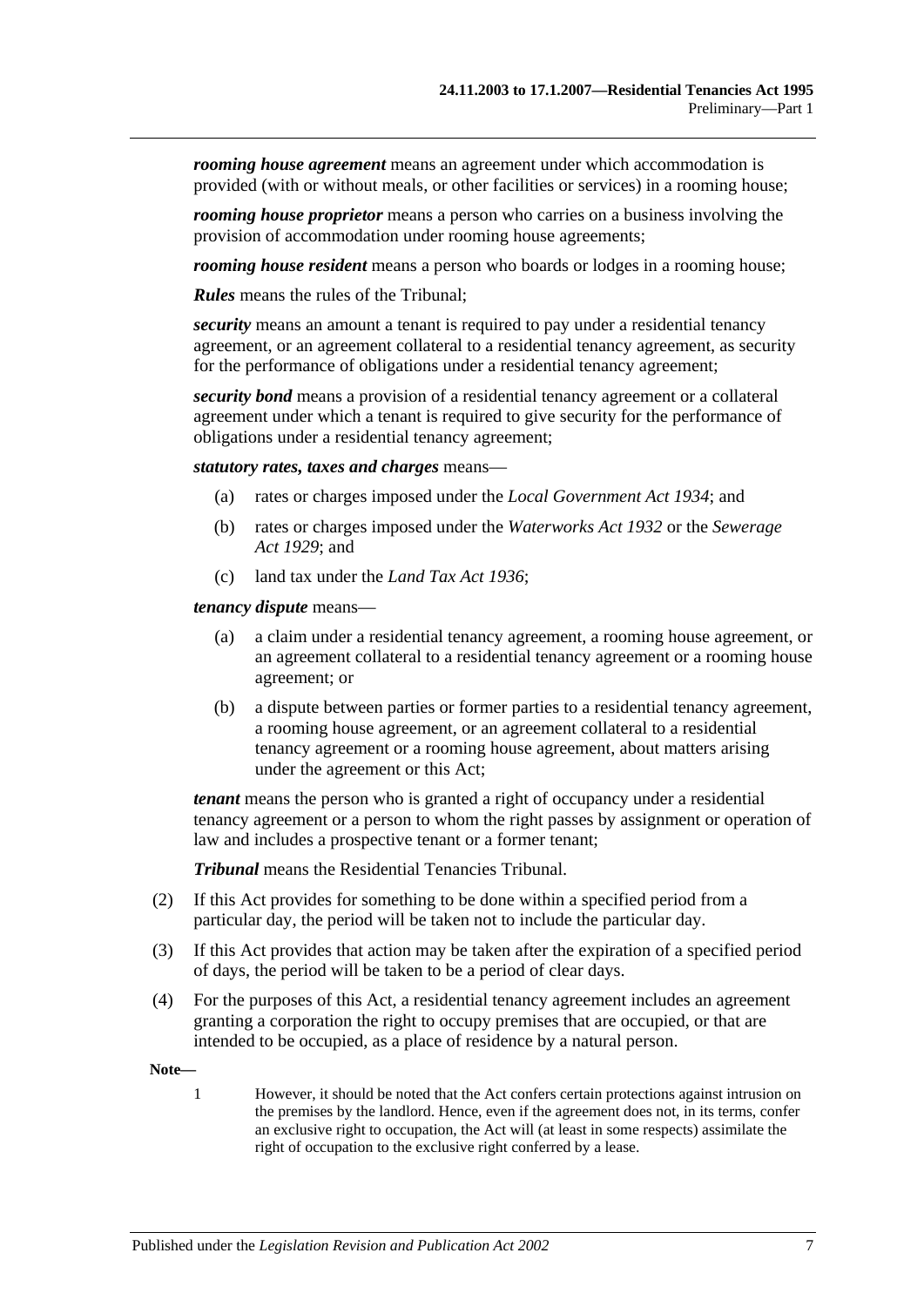## <span id="page-7-0"></span>**4—Presumption of periodicity in case of short fixed terms**

- (1) If a residential tenancy agreement is entered into for a short fixed term, the agreement is taken to be an agreement for a periodic tenancy with a period equivalent to the length of the fixed term unless the landlord establishes that—
	- (a) the tenant genuinely wanted a tenancy ending at the end of the short fixed term and the term was fixed at the tenant's request; or
	- (b) before the residential tenancy agreement was entered into—
		- (i) the landlord gave the tenant a notice containing a warning in the form required by regulation; and
		- (ii) the tenant signed a statement in the form required by regulation acknowledging that the tenant did not expect to continue in possession of the premises after the end of the term stated in the agreement.
- (2) A *short fixed term* is a term of 90 days or less.

## <span id="page-7-1"></span>**5—Application of Act**

- (1) This Act does not apply to—
	- (a) an agreement giving a right of occupancy in—
		- (i) a hotel or motel; or
		- (ii) an educational institution, college, hospital or nursing home; or
		- (iii) club premises; or
		- (iv) a home for aged or disabled persons administered by an eligible organisation under the *Aged or Disabled Persons Care Act 1954* of the Commonwealth; or
		- (v) a retirement village within the meaning of the *[Retirement Villages](http://www.legislation.sa.gov.au/index.aspx?action=legref&type=act&legtitle=Retirement%20Villages%20Act%201987)  Act [1987](http://www.legislation.sa.gov.au/index.aspx?action=legref&type=act&legtitle=Retirement%20Villages%20Act%201987)*; or
		- (vi) a supported residential facility within the meaning of the *[Supported](http://www.legislation.sa.gov.au/index.aspx?action=legref&type=act&legtitle=Supported%20Residential%20Facilities%20Act%201992)  [Residential Facilities Act](http://www.legislation.sa.gov.au/index.aspx?action=legref&type=act&legtitle=Supported%20Residential%20Facilities%20Act%201992) 1992*; or
		- (vii) prescribed premises, or premises of a prescribed class; or
	- (b) an agreement (other than a rooming house agreement) under which a person boards or lodges with another; or
	- (c) an agreement genuinely entered into for the purpose of conferring on a person a right to occupy premises for a holiday; or

An agreement conferring a right to occupy premises for a fixed term of 60 days or longer will be taken, in the absence of proof to the contrary, not to have been genuinely entered into for the purpose of conferring a right to occupy premises for a holiday.

(d) an agreement conferring a right to occupy premises for the purpose of residence but under which no rent is payable; or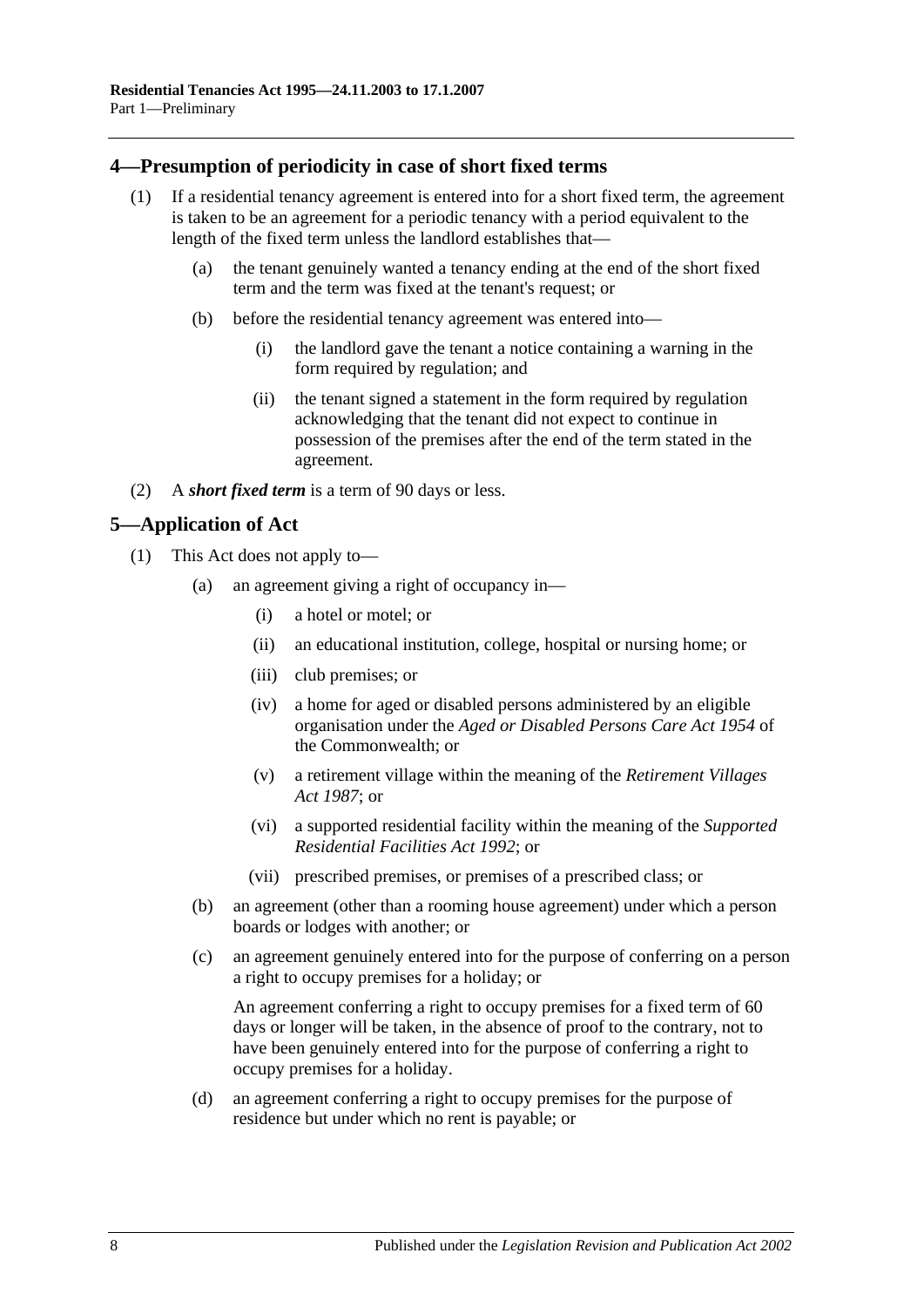#### **Example—**

An agreement under which families exchange houses for an agreed period would not be a residential tenancy agreement if no rent were payable under the agreement.

- (e) an agreement for the sale of land that confers a right to occupy premises on a party to the agreement; or
- (f) a mortgage; or
- (g) an agreement arising under a scheme in which—
	- (i) a complex of adjacent premises is owned by a company; and
	- (ii) the premises are let by the company to persons who jointly have a controlling interest in the company; or
- (h) a prescribed agreement or an agreement of a prescribed class.
- (2) The following provisions of this Act (and only those provisions) apply to residential tenancy agreements under which the South Australian Housing Trust or the South Australian Aboriginal Housing Authority is the landlord, to residential tenancies arising under those agreements and to related tenancy disputes—
	- (a) [Part 3](#page-9-2) (*Residential Tenancies Tribunal*);
	- (b) [Section](#page-27-4) 66 (*Security of premises*);
	- (c) [Section](#page-30-1) 71 (*Tenant's conduct*);
	- (d) [Section](#page-38-1) 90 (*Tribunal may terminate tenancy where tenant's conduct unacceptable*);
	- (e) [Section](#page-39-4) 93 (*Order for possession*);
	- (f) [Section](#page-42-2) 99 (*Enforcement orders for possession*);
	- (g) [Division 3](#page-45-4) of [Part 8](#page-44-6) (*Powers of the tribunal*);
	- (h) [Division 4](#page-46-2) of [Part 8](#page-44-6) (*Representation*).

## <span id="page-8-0"></span>**Part 2—Administration**

#### <span id="page-8-1"></span>**6—Administration of this Act**

The Commissioner is responsible for the administration of this Act.

#### <span id="page-8-2"></span>**7—Ministerial control of administration**

The Commissioner is, in the administration of this Act, subject to control and direction by the Minister.

#### <span id="page-8-3"></span>**8—The Commissioner's functions**

The Commissioner has the following functions:

- (a) investigating and researching matters affecting the interests of parties to residential tenancy agreements and rooming house agreements; and
- (b) publishing reports and information on subjects of interest to the parties to residential tenancy agreements and rooming house agreements; and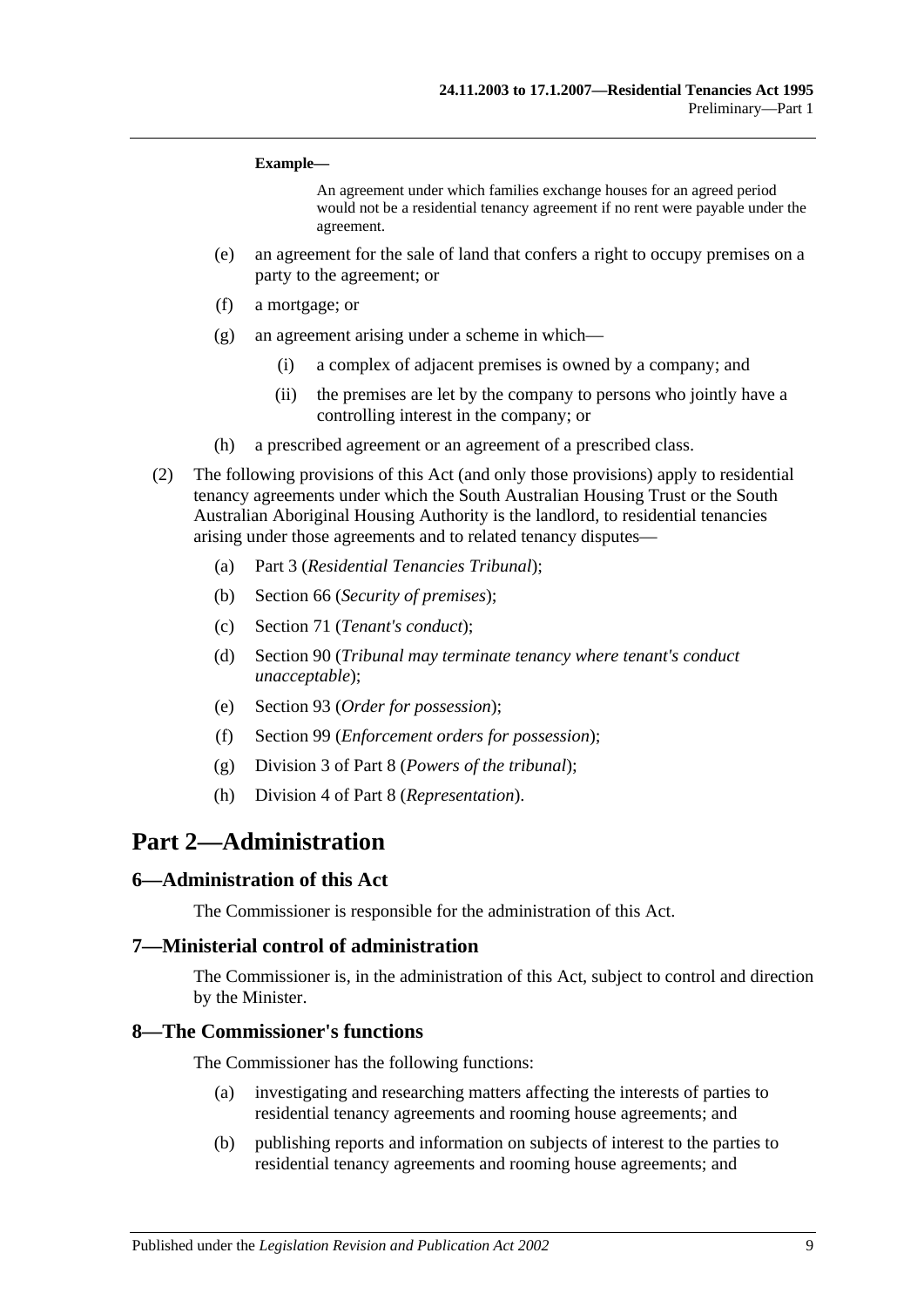- (c) giving advice (to an appropriate extent) on the provisions of this Act and other subjects of interest to the parties to residential tenancy agreements and rooming house agreements; and
- (d) investigating suspected infringements of this Act and taking appropriate action to enforce the Act; and
- (e) making reports to the Minister on questions referred to the Commissioner by the Minister and other questions of importance affecting the administration of this Act; and
- (f) administering the Fund.

## <span id="page-9-0"></span>**9—Immunity from liability**

No liability attaches to the Commissioner, or any other person acting in the administration of this Act, for an honest act or omission in the exercise or purported exercise of functions under this Act.

## <span id="page-9-1"></span>**10—Annual report**

- (1) The Commissioner must, on or before 31 October in each year, prepare and forward to the Minister a report on the administration of this Act for the year ending on the preceding 30 June.
- (2) The report must include a report on the administration of the Fund.
- (3) The Minister must, within six sitting days after receiving a report under this section, have copies of the report laid before both Houses of Parliament.

# <span id="page-9-2"></span>**Part 3—Residential Tenancies Tribunal**

## <span id="page-9-3"></span>**Division 1—The Tribunal and its membership**

## <span id="page-9-4"></span>**11—Continuation of Tribunal**

The *Residential Tenancies Tribunal* continues in existence.

## <span id="page-9-5"></span>**12—Membership of the Tribunal**

- (1) Members of the Tribunal are appointed by the Governor.
- (2) A member of the Tribunal is appointed for a term (not exceeding five years) specified in the instrument of appointment and, at the end of a term of appointment, is eligible for reappointment.
- (3) A member of the Tribunal is appointed on conditions specified in the instrument of appointment.
- (4) The office of member of the Tribunal may be held in conjunction with an office or position in the public service of the State.
- <span id="page-9-6"></span>(5) The Governor may remove a member of the Tribunal from office for—
	- (a) breach of, or non-compliance with, a condition of appointment; or
	- (b) misconduct; or
	- (c) failure or incapacity to carry out official duties satisfactorily.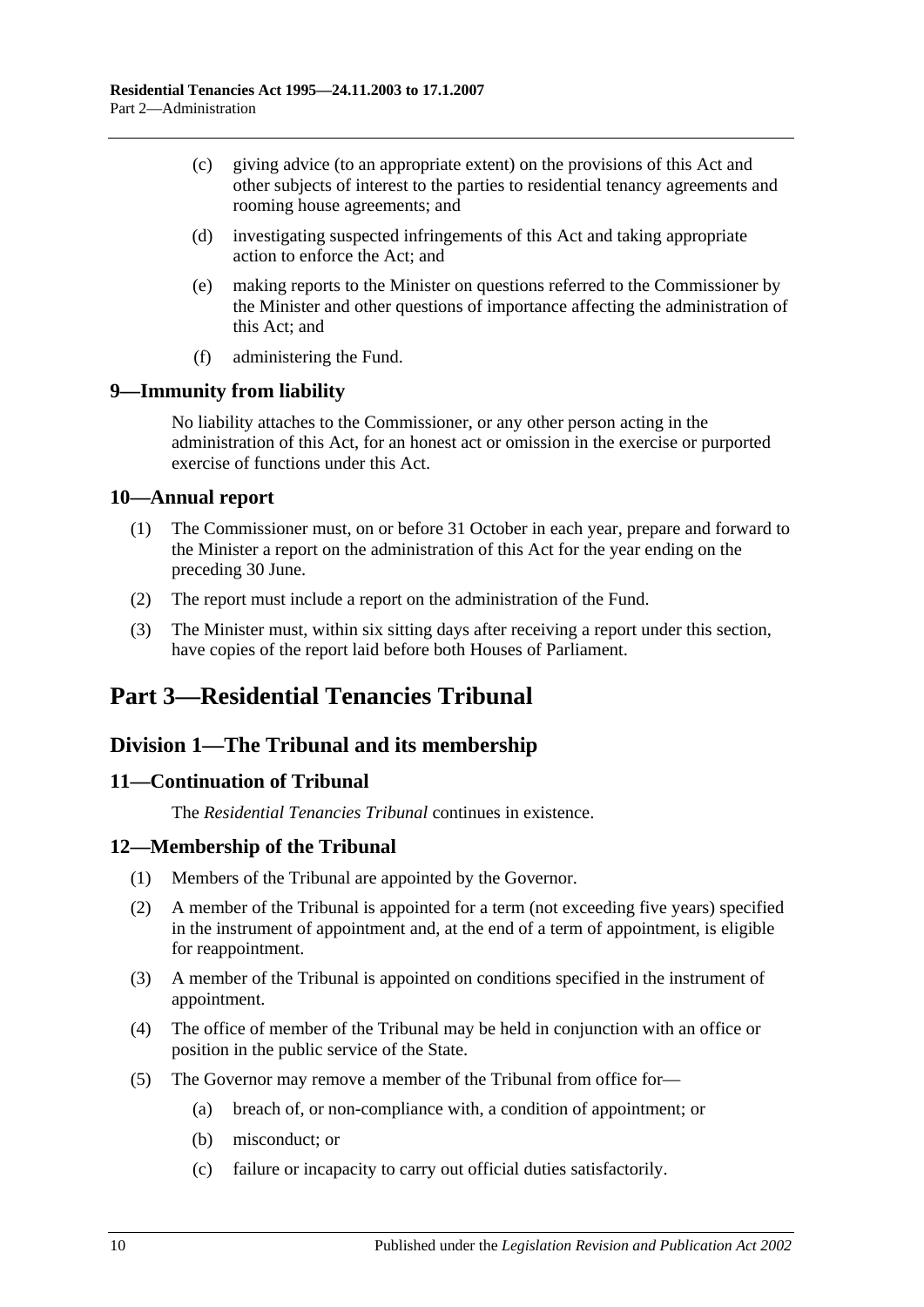- (6) The office of a member of the Tribunal becomes vacant if the member—
	- (a) dies; or
	- (b) completes a term of office and is not reappointed; or
	- (c) resigns by written notice to the Minister; or
	- (d) is convicted of an offence punishable by imprisonment; or
	- (e) is removed from office under [subsection](#page-9-6) (5).

### <span id="page-10-0"></span>**13—Presiding and Deputy Presiding Members**

- (1) The Governor may appoint a member of the Tribunal to be the Presiding Member or a Deputy Presiding Member of the Tribunal.
- (2) A person may only be appointed as the Presiding Member or a Deputy Presiding Member of the Tribunal if the person is legally qualified.
- (3) A Deputy Presiding Member may exercise powers and functions of the Presiding Member by delegation from the Presiding Member.
- (4) If the Presiding Member is absent, or there is a temporary vacancy in the office of the Presiding Member, the powers, functions and duties of the Presiding Member devolve on a Deputy Presiding Member appointed by the Governor to act in the absence of the Presiding Member or, if no such appointment has been made, on the most senior Deputy Presiding Member of the Tribunal.
- (5) A member who holds office as the Presiding Member or a Deputy Presiding Member of the Tribunal continues in that office until the term of office as member falls due for renewal and, if the member's term of office is renewed, the appointment as Presiding Member or Deputy Presiding Member may (but need not be) renewed also.

### <span id="page-10-1"></span>**14—Remuneration**

A member of the Tribunal is entitled to remuneration, allowances and expenses determined by the Governor.

### <span id="page-10-2"></span>**15—Registrars**

- (1) The Governor may appoint a person to be the registrar or a deputy registrar of the Tribunal.
- (2) The office of registrar or deputy registrar may be held in conjunction with another office in the public service of the State.

#### <span id="page-10-3"></span>**16—Registrar may exercise jurisdiction in certain cases**

The registrar or a deputy registrar may—

- (a) exercise the jurisdiction of the Tribunal if specifically authorised to do so by or under this Act; and
- (b) subject to direction by the Presiding Member of the Tribunal—exercise the jurisdiction of the Tribunal in respect of classes of matters, or in circumstances, specified by the regulations.

### <span id="page-10-4"></span>**17—Magistrates may exercise jurisdiction in certain cases**

(1) A magistrate may exercise the jurisdiction of the Tribunal.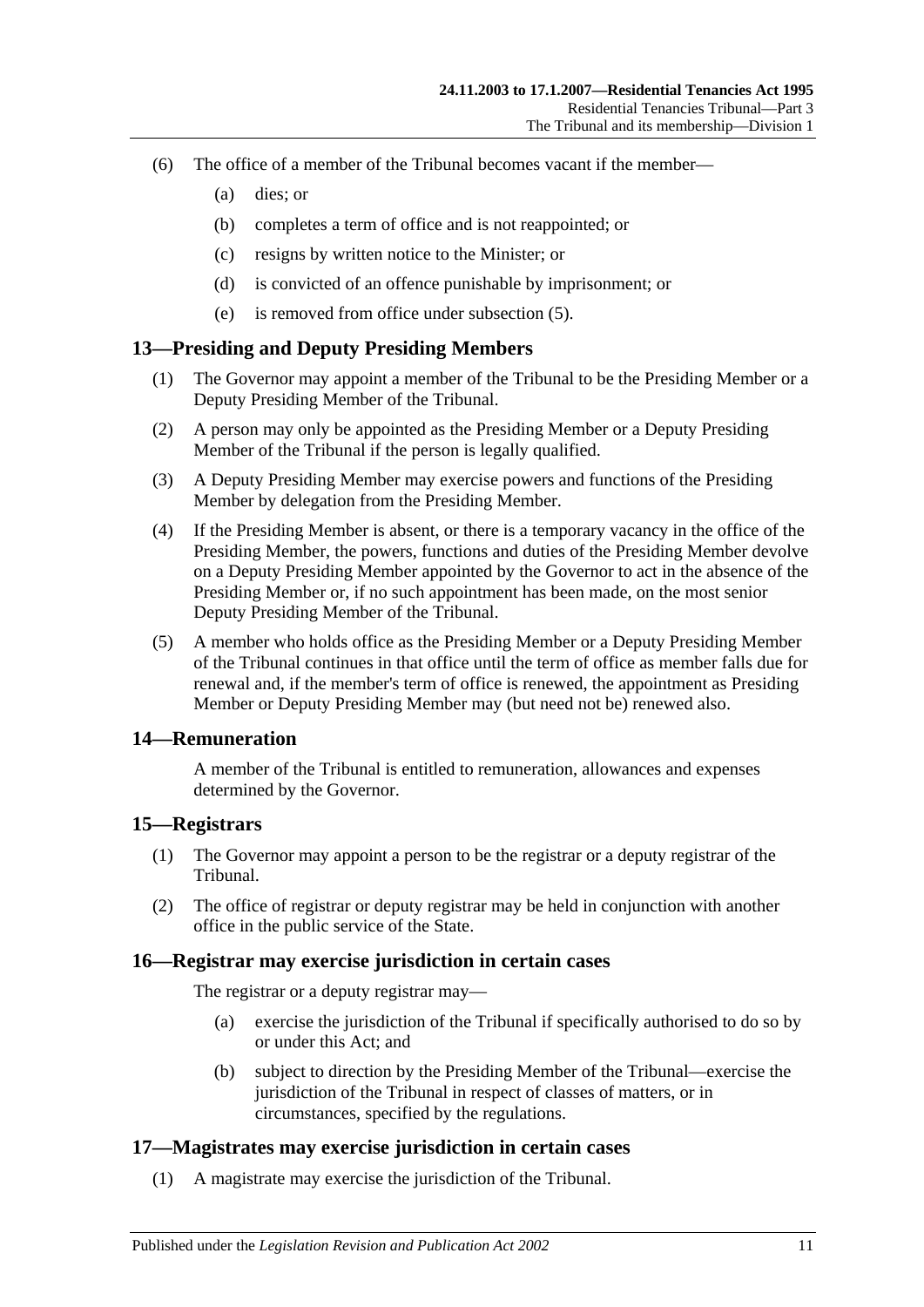- <span id="page-11-9"></span>(2) The regulations may prescribe a scheme for the listing of matters before magistrates.
- (3) A regulation cannot be made for the purposes of [subsection](#page-11-9) (2) except after the Minister has consulted with the Presiding Member of the Tribunal and the Chief Magistrate.
- (4) A magistrate exercising the jurisdiction of the Tribunal is taken to be a member of the Tribunal.

### <span id="page-11-0"></span>**18—Immunities**

A member or officer of the Tribunal incurs no civil or criminal liability for an honest act or omission in carrying out or purportedly carrying out official functions.

## <span id="page-11-1"></span>**Division 2—Proceedings before the Tribunal**

### <span id="page-11-2"></span>**19—Constitution**

- (1) The Tribunal is constituted for the purpose of hearing proceedings of a single member of the Tribunal.
- (2) The Tribunal may, at any one time, be separately constituted for the hearing and determination of a number of separate matters.

### <span id="page-11-3"></span>**20—Times and places of sittings**

- (1) The Tribunal may sit at any time (including a Sunday).
- (2) The Tribunal may sit at any place.

## <span id="page-11-4"></span>**21—Duty to act expeditiously**

The Tribunal must, where practicable, hear and determine proceedings within 14 days after the proceedings are commenced and, if that is not practicable, as expeditiously as possible.

#### <span id="page-11-5"></span>**22—Sittings generally to be in public**

- (1) Subject to any contrary provision of an Act or regulation, the Tribunal's proceedings must be open to the public.
- (2) However, the Tribunal may, in an appropriate case, order that proceedings be held in private.

## <span id="page-11-6"></span>**23—Offices of the Tribunal**

Offices of the Tribunal will be maintained at such places as the Minister may determine.

## <span id="page-11-7"></span>**Division 3—The Tribunal's jurisdiction**

#### <span id="page-11-8"></span>**24—Jurisdiction of Tribunal**

- (1) The Tribunal has—
	- (a) exclusive jurisdiction to hear and determine a matter that may be the subject of an application under this Act;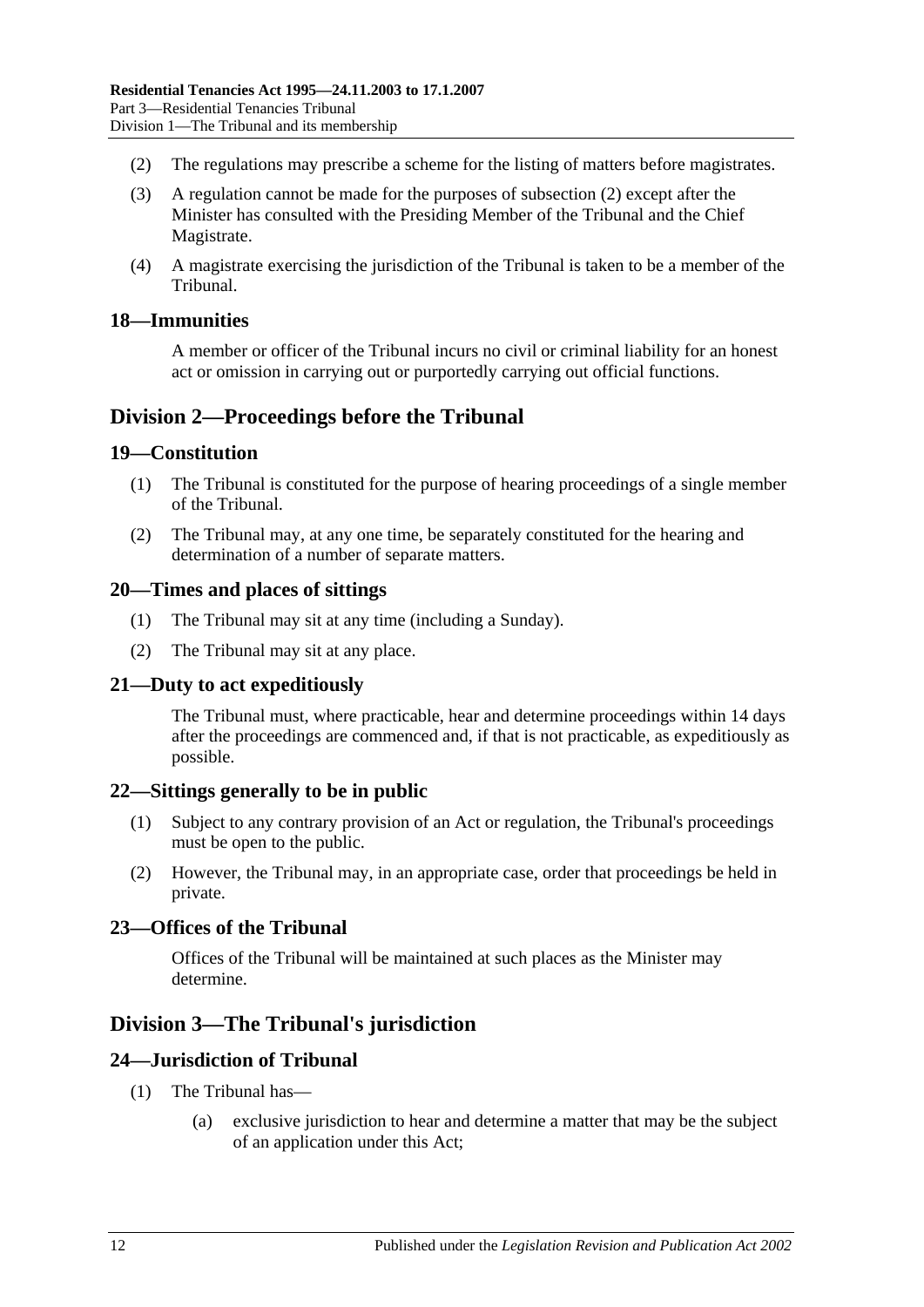- (b) subject to the regulations—jurisdiction to hear and determine claims or disputes arising from tenancies granted for residential purposes by the South Australian Housing Trust;
- (c) the other jurisdictions conferred on the Tribunal by statute.
- (2) However, the Tribunal does not have jurisdiction to hear and determine a monetary claim if the amount claimed exceeds \$10 000 unless the parties to the proceedings consent in writing to the claim being heard and determined by the Tribunal (and if consent is given, it is irrevocable).
- <span id="page-12-3"></span>(3) If a monetary claim is above the Tribunal's jurisdictional limit, the claim and any other claims related to the same tenancy may be brought in a court competent to hear and determine a claim founded on contract for the amount of the claim.
- (4) A court in which proceedings are brought under [subsection](#page-12-3) (3) may exercise the powers of the Tribunal under this Act.
- (5) If the plaintiff in proceedings brought in a court under this section recovers less than \$10 000, the plaintiff is not entitled to costs unless the court is satisfied that there were reasonable grounds for the plaintiff to believe that the plaintiff was entitled to \$10 000 or more.

## <span id="page-12-0"></span>**25—Application to Tribunal**

- (1) An application under this Act to the Tribunal must—
	- (a) be made in writing; and
	- (b) contain the prescribed particulars.
- (2) Before the Tribunal proceeds to hear an application it must—
	- (a) give the applicant notice in writing setting out the time and place at which it will hear the application; and
	- (b) give to any other party—
		- (i) notice in writing setting out the time and place at which it will hear the application; and
		- (ii) notice of the nature of the application as it thinks fit.

## <span id="page-12-1"></span>**Division 4—Conferences**

## <span id="page-12-2"></span>**26—Conferences**

- (1) The Tribunal may refer contested proceedings to a conference of the parties to explore the possibilities of resolving the matters at issue by agreement and must (subject to [subsection](#page-12-4) (2)) refer contested proceedings to such a conference if the proceedings are of a class prescribed by regulation for the purposes of this section.
- <span id="page-12-4"></span>(2) However, even though proceedings are of a class prescribed by regulation for the purposes of this section, a conference need not be held if a member or officer of the Tribunal dispenses with the conference on the ground that the conference would serve no useful purpose or there is some other proper reason to dispense with the conference.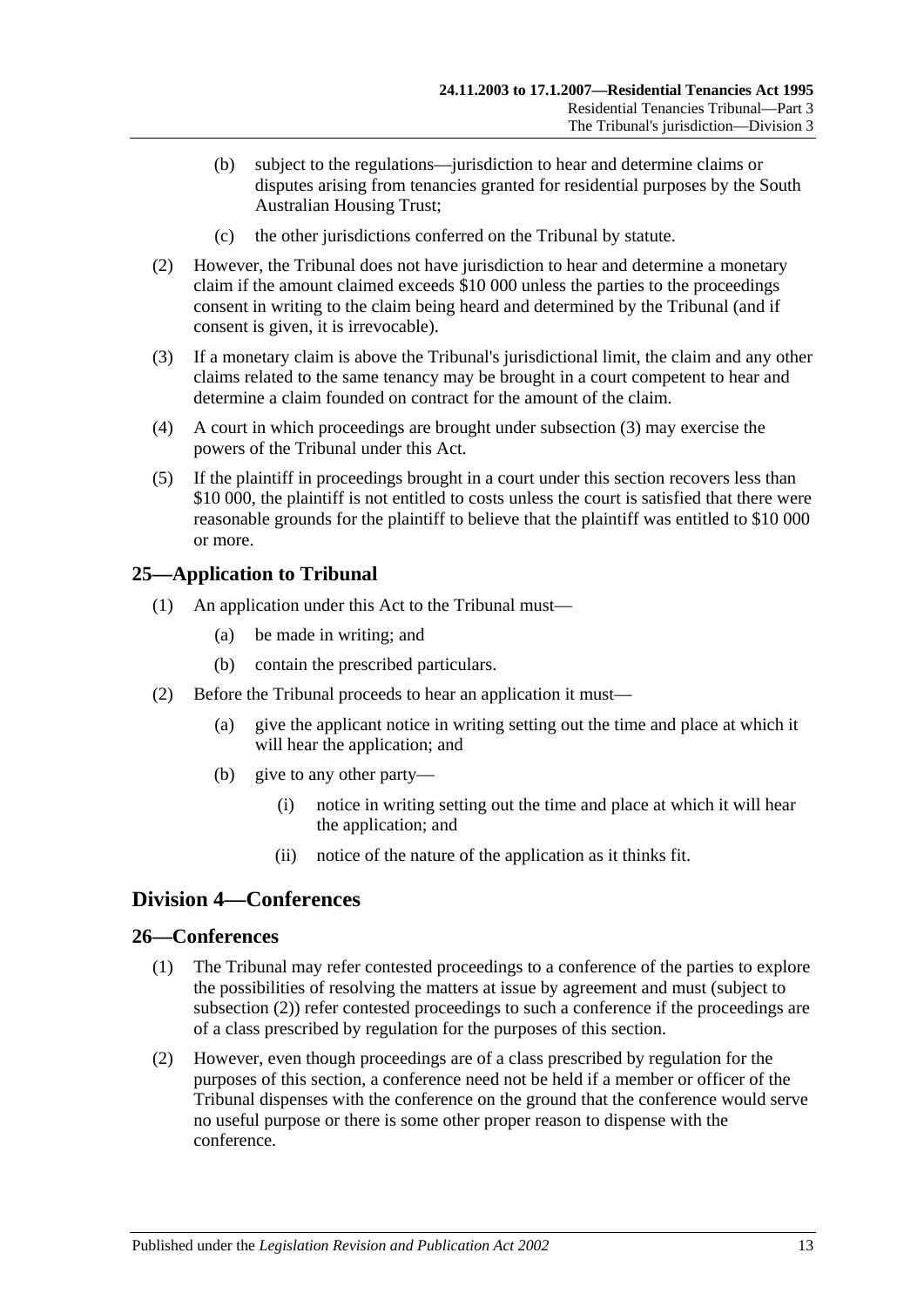## <span id="page-13-0"></span>**27—Presiding officer**

A member of the Tribunal, the registrar, or another officer of the Tribunal authorised by the Presiding Member of the Tribunal, will preside at a conference.

### <span id="page-13-1"></span>**28—Registrar to notify parties**

The registrar must notify the parties of the time and place fixed for a conference in a manner prescribed by the Rules.

#### <span id="page-13-2"></span>**29—Procedure**

- (1) A conference may, at the discretion of the presiding officer, be adjourned from time to time.
- (2) Unless the presiding officer decides otherwise, the conference will be held in private and the presiding officer may exclude from the conference any person apart from the parties and their representatives.
- (3) A party must, if required by the presiding officer, disclose to the conference details of the party's case and of the evidence available to the party in support of that case.
- (4) A settlement to which counsel or other representative of a party agrees at a conference is binding on the party.
- (5) The presiding officer (if not legally qualified) may refer a question of law arising at the conference to a member of the Tribunal who is legally qualified for determination.
- <span id="page-13-6"></span>(6) The presiding officer may record a settlement reached at the conference and make a determination or order to give effect to the settlement.
- (7) A determination or order under [subsection](#page-13-6) (6) is a determination or order of the Tribunal.

#### <span id="page-13-3"></span>**30—Restriction on evidence**

Evidence of anything said or done in the course of a conference under this Division is inadmissible in proceedings before the Tribunal except by consent of all parties to the proceedings.

## <span id="page-13-4"></span>**Division 5—Evidentiary and procedural powers**

#### <span id="page-13-7"></span><span id="page-13-5"></span>**31—Tribunal's powers to gather evidence**

- (1) For the purpose of proceedings, the Tribunal may—
	- (a) by summons signed by a member, registrar or deputy registrar of the Tribunal, require a person to attend before the Tribunal;
	- (b) by summons signed by a member, registrar or deputy registrar of the Tribunal, require the production of books, papers or documents;
	- (c) inspect books, papers or documents produced before it, retain them for a reasonable period, and make copies of them, or of their contents;
	- (d) require a person appearing before the Tribunal to make an oath or affirmation that the person will truly answer relevant questions put by the Tribunal or a person appearing before the Tribunal;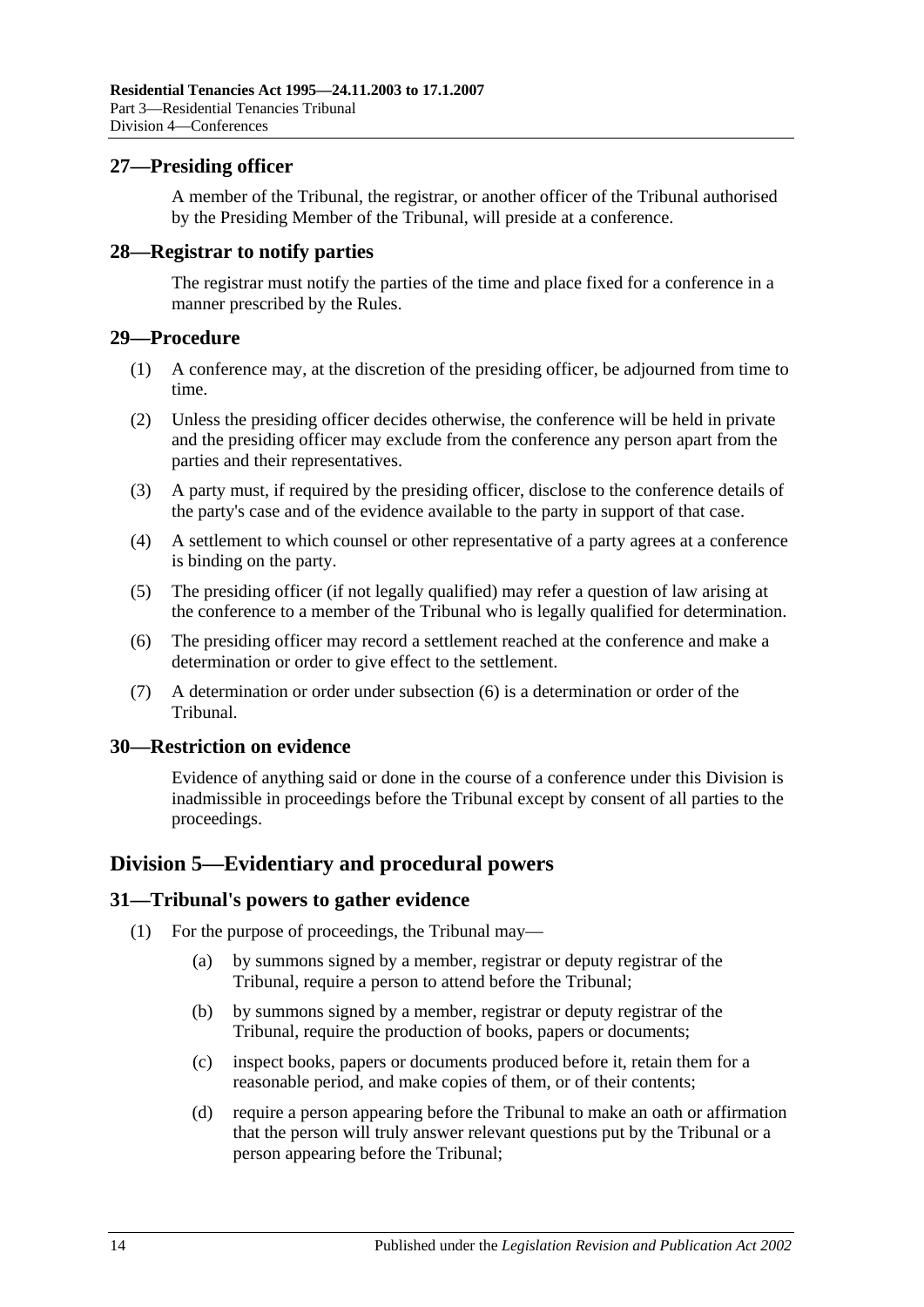- (e) require a person appearing before the Tribunal (whether summoned to appear or not) to answer any relevant questions put by the Tribunal or a person appearing before the Tribunal.
- (2) If a person—
	- (a) fails without reasonable excuse to comply with a summons under [subsection](#page-13-7)  $(1)$ ; or
	- (b) refuses or fails to comply with a requirement of the Tribunal under [subsection](#page-13-7) (1); or
	- (c) misbehaves before the Tribunal, wilfully insults the Tribunal or interrupts the proceedings of the Tribunal,

the person is guilty of an offence and liable to a penalty not exceeding \$2 000.

## <span id="page-14-0"></span>**32—Procedural powers of the Tribunal**

- (1) In proceedings the Tribunal may—
	- (a) hear an application in the way the Tribunal considers most appropriate;
	- (b) decline to entertain an application, or adjourn a hearing, until the fulfilment of conditions fixed by the Tribunal with a view to promoting the settlement of matters in dispute between the parties;
	- (c) decline to entertain an application if it considers the application frivolous;
	- (d) proceed to hear and determine an application in the absence of a party;
	- (e) extend a period prescribed by or under this Act within which an application or other step in respect of proceedings must be made or taken (even if the period had expired);
	- (f) vary or set aside an order if the Tribunal considers there are proper grounds for doing so;
	- (g) adjourn a hearing to a time or place or to a time and place to be fixed;
	- (h) allow the amendment of an application;
	- (i) hear an application jointly with another application;
	- (j) receive in evidence a transcript of evidence in proceedings before a court and draw conclusions of fact from that evidence;
	- (k) adopt, as in its discretion it considers proper, the findings, decision or judgment of a court that may be relevant to the proceedings;
	- (l) generally give directions and do all things that it thinks necessary or expedient in the proceedings.
- (2) The Tribunal's proceedings must be conducted with the minimum of formality and in the exercise of its jurisdiction the Tribunal is not bound by evidentiary rules but may inform itself as it thinks appropriate.
- (3) The Tribunal may, on the application of the South Australian Co-operative Housing Authority, allow the Authority to intervene in proceedings before the Tribunal.
- (4) The Authority may only be allowed to intervene if the Tribunal is satisfied that it is fair and reasonable that the Authority participate in the proceedings.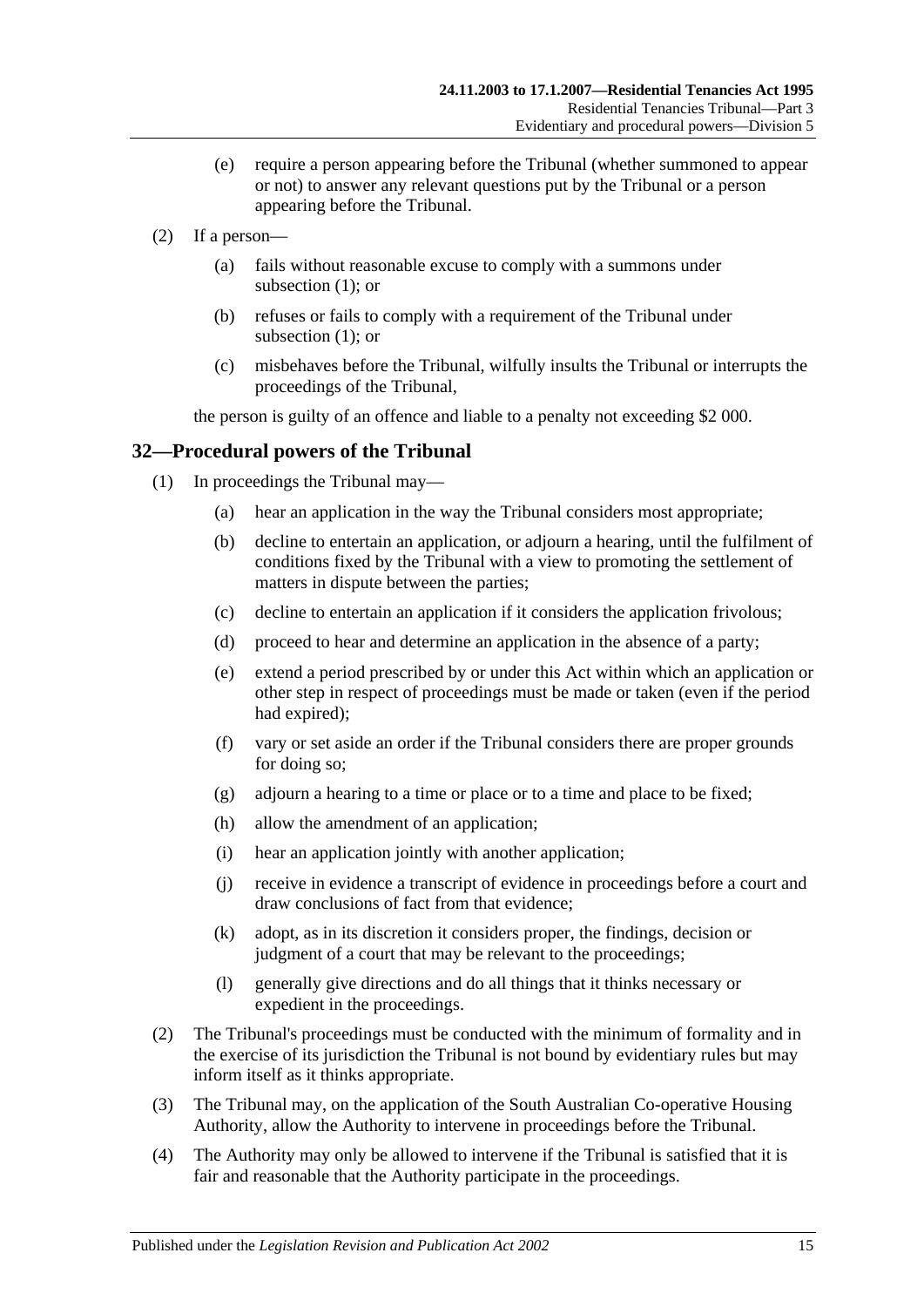(5) If the Authority is allowed to intervene in proceedings, it may intervene in the manner and to the extent directed by the Tribunal, and on other conditions determined by the Tribunal.

## <span id="page-15-0"></span>**33—General powers of the Tribunal to cure irregularities**

- (1) The Tribunal may, if satisfied that it would be just and equitable to do so, excuse a failure to comply with a provision of this Act on terms and conditions the Tribunal considers appropriate.
- (2) The Tribunal may amend proceedings if satisfied that the amendment will contribute to the expeditious and just resolution of the questions in issue between the parties.

## <span id="page-15-1"></span>**Division 6—Mediation**

## <span id="page-15-2"></span>**34—Mediation**

- (1) If before or during the hearing of proceedings it appears to the Tribunal either from the nature of the case or from the attitude of the parties that there is a reasonable possibility of settling the matters in dispute between the parties, the person constituting the Tribunal may—
	- (a) appoint, with the consent of the parties, a mediator to achieve a negotiated settlement; or
	- (b) personally endeavour to bring about a settlement of the proceedings.
- (2) A mediator appointed under this section has the privileges and immunities of a member of the Tribunal and may exercise any powers of the Tribunal that the Tribunal may delegate to the mediator.
- (3) Nothing said or done in the course of an attempt to settle proceedings under this section may subsequently be given in evidence in proceedings before the Tribunal except by consent of all parties to the proceedings.
- (4) A member of the Tribunal who attempts to settle proceedings under this section is not disqualified from hearing or continuing to hear further proceedings in the matter.
- (5) If proceedings are settled under this section, the Tribunal may embody the terms of the settlement in an order.

## <span id="page-15-3"></span>**Division 7—Judgments and orders**

## <span id="page-15-5"></span><span id="page-15-4"></span>**35—Special powers to make orders and give relief**

- (1) The Tribunal may make an order in the nature of an injunction (including an interim injunction) or an order for specific performance.
- (2) However, a member of the Tribunal who is not legally qualified cannot make an order under [subsection](#page-15-5) (1) without the approval of the Presiding Member of the Tribunal.
- (3) Although a particular form of relief is sought by a party to proceedings before the Tribunal, the Tribunal may grant any other form of relief that it considers more appropriate to the circumstances of the case.
- (4) The Tribunal may make interlocutory orders on matters within its jurisdiction.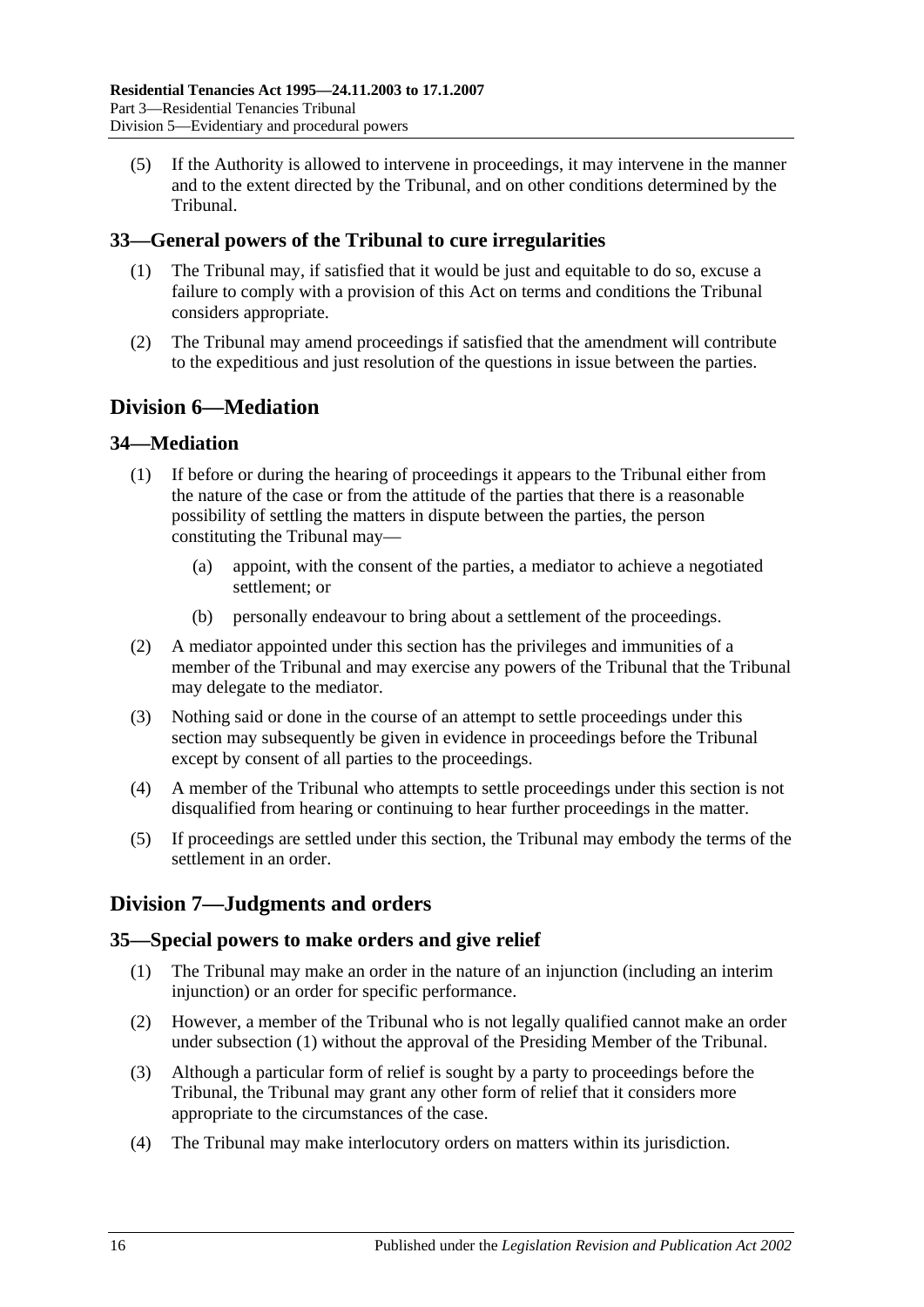- (5) The Tribunal may, on matters within its jurisdiction, make binding declarations of right whether or not any consequential relief is or could be claimed.
- (6) The Tribunal may, in the exercise of its jurisdiction, make ancillary or incidental orders.

## <span id="page-16-0"></span>**36—Enforcement of orders**

- (1) An order of the Tribunal may be registered in the appropriate court and enforced as an order of that court.
- (2) A person who contravenes an order of the Tribunal (other than an order for the payment of money) is guilty of an offence.

Maximum penalty: \$10 000.

(3) In this section—

#### *appropriate court* means—

- (a) if the order of the Tribunal is for a monetary amount above the jurisdictional limit of the Magistrates Court for a monetary claim founded on contract—the District Court;
- (b) in any other case—the Magistrates Court.

### <span id="page-16-1"></span>**37—Application to vary or set aside order**

- (1) A party to proceedings before the Tribunal may apply to the Tribunal for an order varying or setting aside an order made in the proceedings.
- (2) An application to vary or set aside an order must be made within three months of the making of the order (unless the Tribunal allows an extension of time).

#### <span id="page-16-2"></span>**38—Costs**

The Governor may, by regulation, provide that in proceedings of a prescribed class the Tribunal will not award costs unless—

- (a) all parties to the proceedings were represented by legal practitioners; or
- (b) the Tribunal is of the opinion that there are special circumstances justifying an award of costs.

## <span id="page-16-3"></span>**Division 8—Obligation to give reasons for decisions**

### <span id="page-16-4"></span>**39—Reasons for decisions**

The Tribunal must, if asked by a person affected by a decision or order, state in writing the reasons for its decision or order.

## <span id="page-16-5"></span>**Division 9—Reservation of questions of law and appeals**

#### <span id="page-16-6"></span>**40—Reservation of questions of law**

- (1) The Tribunal may reserve a question of law for determination by the Supreme Court.
- (2) If a question of law is reserved, the Supreme Court may decide the question and make consequential orders and directions appropriate to the circumstances of the case.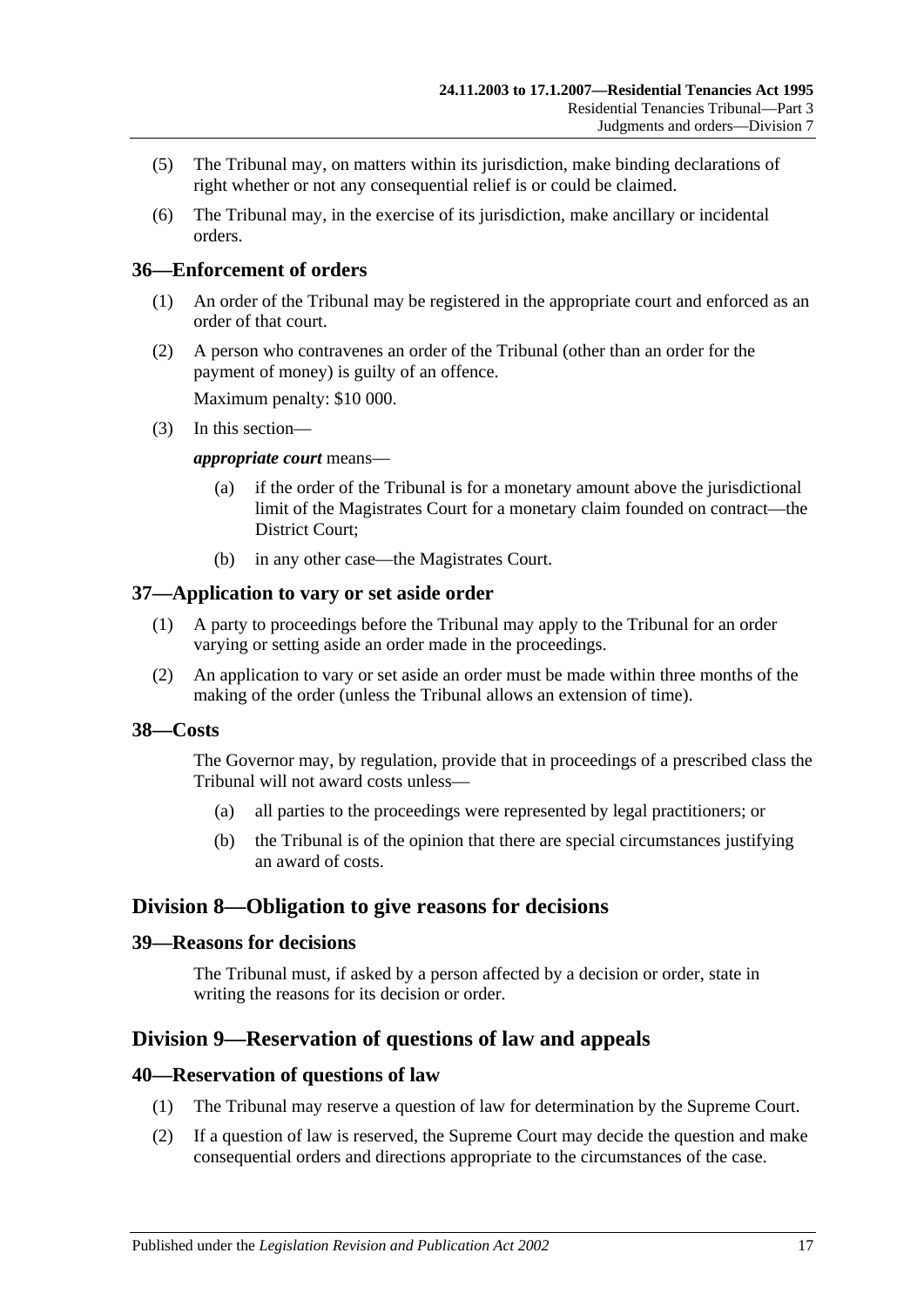## <span id="page-17-0"></span>**41—Appeals**

- (1) An appeal lies to the District Court from a decision or order of the Tribunal made in the exercise (or purported exercise) of its powers under this Act.
- (2) On an appeal, the District Court may (according to the nature of the case)—
	- (a) re-hear evidence taken before the Tribunal, or take further evidence;
	- (b) confirm, vary or quash the Tribunal's decision;
	- (c) make any order that should have been made in the first instance;
	- (d) make incidental and ancillary orders.
- (3) The appeal must be commenced within one month of the decision or order appealed against unless the District Court allows an extension of time.
- (4) If the reasons of the Tribunal are not given in writing at the time of making a decision or order and the appellant then requests the Tribunal to state its reasons in writing, the time for commencing the appeal runs from the time when the appellant receives the written statement of the reasons.

## <span id="page-17-1"></span>**42—Stay of proceedings**

- (1) If an order has been made by the Tribunal and the Tribunal or the District Court is satisfied that an appeal against the order has been commenced, or is intended, it may suspend the operation of the order until the determination of the appeal.
- (2) If the Tribunal suspends the operation of an order, the Tribunal may terminate the suspension, and if the District Court has done so, the District Court may terminate the suspension.

## <span id="page-17-2"></span>**Division 10—Miscellaneous**

## <span id="page-17-3"></span>**43—Entry and inspection of property**

- (1) The Tribunal may enter land or a building and carry out an inspection the Tribunal considers relevant to a proceeding before the Tribunal.
- (2) The Tribunal may authorise a person to enter land or a building and carry out an inspection the Tribunal considers relevant to a proceeding before the Tribunal.
- (3) A person who obstructs the Tribunal, or a person authorised by the Tribunal, in exercising a power of entry or inspection under this section commits a contempt of the Tribunal.

## <span id="page-17-4"></span>**44—Contempt of the Tribunal**

A person who—

- (a) interrupts the proceedings of the Tribunal or misbehaves before the Tribunal; or
- (b) insults the Tribunal or an officer of the Tribunal acting in the exercise of official functions; or
- (c) refuses, in the face of the Tribunal, to obey a lawful direction of the Tribunal,

is guilty of a contempt of the Tribunal.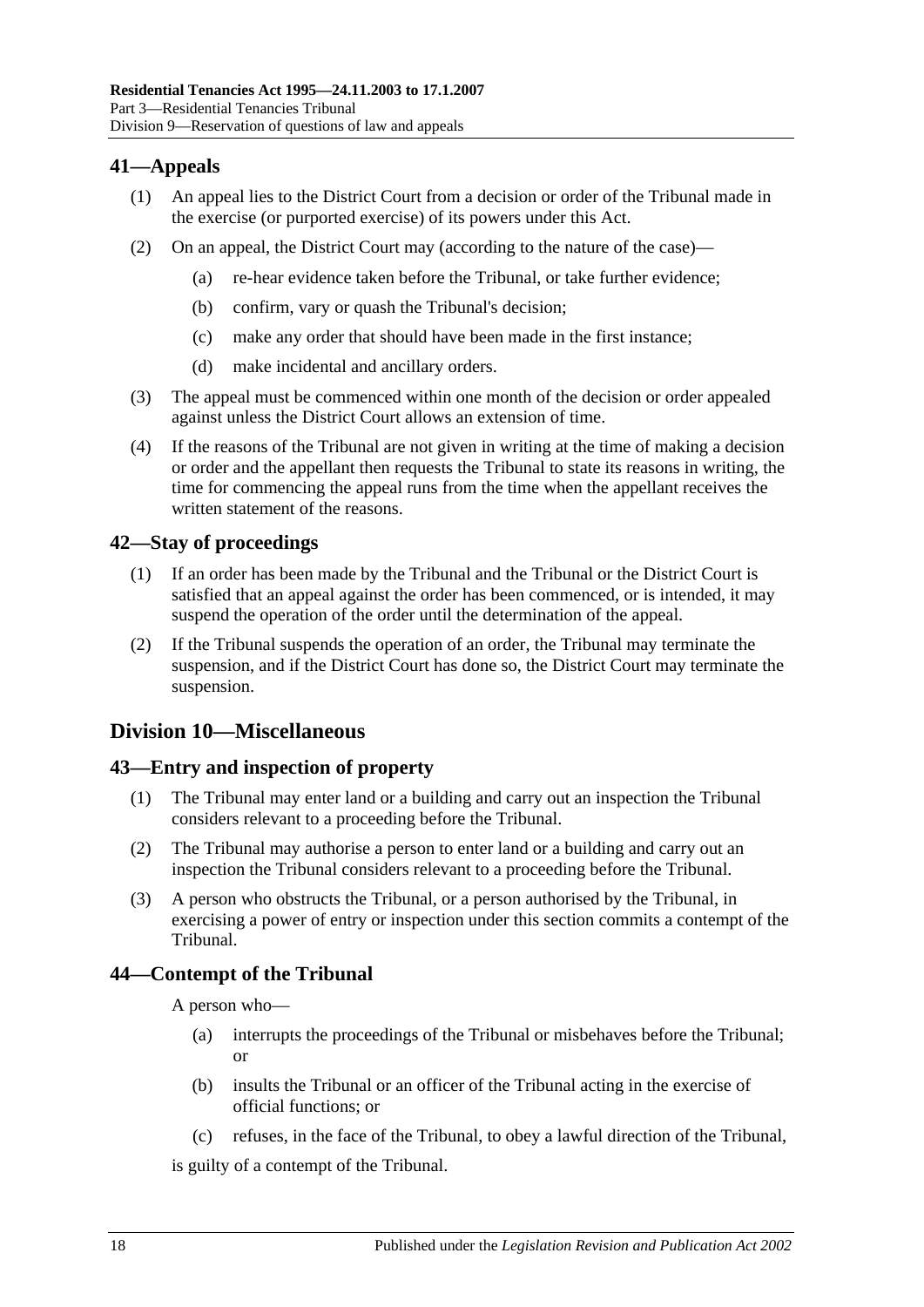### <span id="page-18-0"></span>**45—Punishment of contempts**

- (1) The Tribunal may punish a contempt as follows:
	- (a) it may impose a fine not exceeding \$2 000; or
	- (b) it may commit to prison until the contempt is purged subject to a limit (not exceeding six months) to be fixed by the Tribunal at the time of making the order for commitment.
- (2) The powers conferred by this section may only be exercised by a member of the Tribunal who is legally qualified.

#### <span id="page-18-1"></span>**46—Fees**

- (1) The Governor may, by regulation, prescribe and provide for the payment of fees in relation to proceedings in the Tribunal.
- (2) The registrar may remit or reduce a fee if the party by whom the fee is payable is suffering financial hardship, or for any other proper reason.

### <span id="page-18-2"></span>**47—Procedural rules**

- (1) The Governor may, by regulation—
	- (a) prescribe matters relevant to the practice and procedures of the Tribunal; and
	- (b) provide for the service of any process, notice or other document relevant to proceedings before the Tribunal (including circumstances where substituted service in accordance with the regulations or an order of the Tribunal will constitute due service); and
	- (c) deal with other matters necessary for the effective and efficient operation of the Tribunal.
- (2) The Presiding Member of the Tribunal may make Rules of the Tribunal relevant to the practice and procedure of the Tribunal, or to assist in the effective and efficient operation of the Tribunal, insofar as those matters are not dealt with by the regulations.
- (3) The Rules take effect as from the date of publication in the Gazette or a later date specified in the rules.

# <span id="page-18-4"></span><span id="page-18-3"></span>**Part 4—Mutual rights and obligations of landlord and tenant**

## **Division 1—Entering into residential tenancy agreement**

### <span id="page-18-5"></span>**48—Tenant to be notified of landlord's name etc**

- (1) A landlord under a residential tenancy agreement must, at the time of entering into the agreement, notify the tenant in writing of—
	- (a) the full name and address of the landlord and of any person with superior title to the landlord; and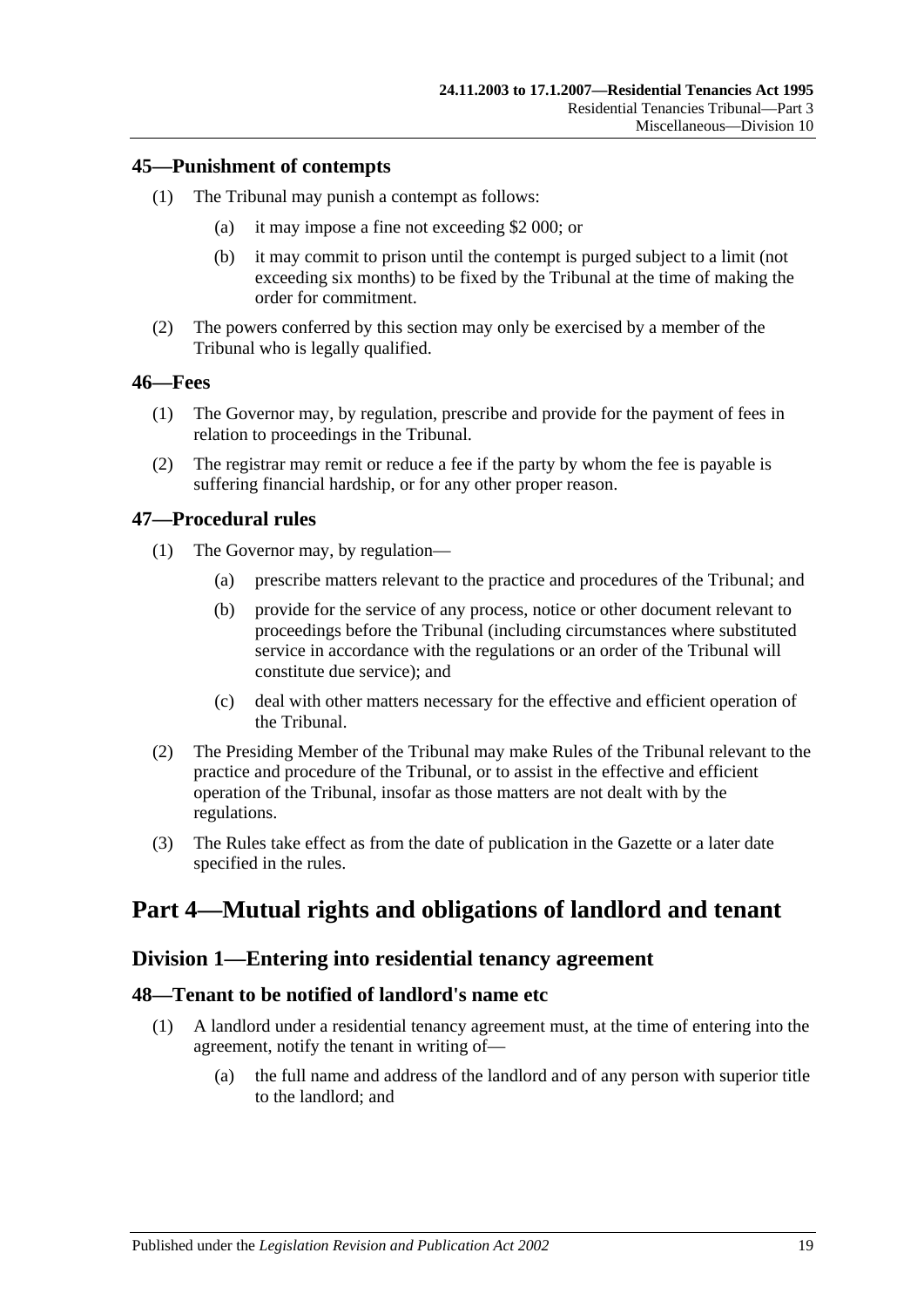(b) if the landlord or the person with superior title to the landlord is a company—the address of the registered office of the company.

Maximum penalty: \$500.

Expiation fee: \$75.

- (2) If a person succeeds another as the landlord under a residential tenancy agreement, the new landlord must, within 14 days, notify the tenant in writing of—
	- (a) the full name and address of the new landlord; and
	- (b) if the new landlord is a company—the address of the registered office of the company.

Maximum penalty: \$500.

Expiation fee: \$75.

- (3) The requirement to notify the address of a person is not satisfied by giving the address of the person's agent.
- (4) If a name or address of which the landlord is required to notify the tenant under this section changes, the landlord must, within 14 days, notify the tenant in writing of the change.

Maximum penalty: \$500.

Expiation fee: \$75.

### <span id="page-19-0"></span>**49—Written residential tenancy agreements**

If a landlord (or an agent acting for a landlord) invites or requires a tenant or prospective tenant to sign a written residential tenancy agreement or a document recording its terms, the landlord must ensure that—

- (a) the tenant receives a copy of the document when the tenant signs it; and
- (b) if the document has not then been signed by the landlord, a copy of the document, as executed by all parties, is delivered to the tenant within 21 days after the tenant gives the document back to the landlord or the landlord's agent to complete its execution.

Maximum penalty: \$500.

Expiation fee: \$75.

#### <span id="page-19-1"></span>**50—Cost of preparing agreement**

The cost of preparing a written residential tenancy agreement, or a document recording its terms, must be borne by the landlord.

#### **Note—**

Residential tenancy agreements are exempt from stamp duty.

#### <span id="page-19-2"></span>**51—False information from tenant**

A tenant must not give a landlord false information about the tenant's identity or place of occupation.

Maximum penalty: \$500.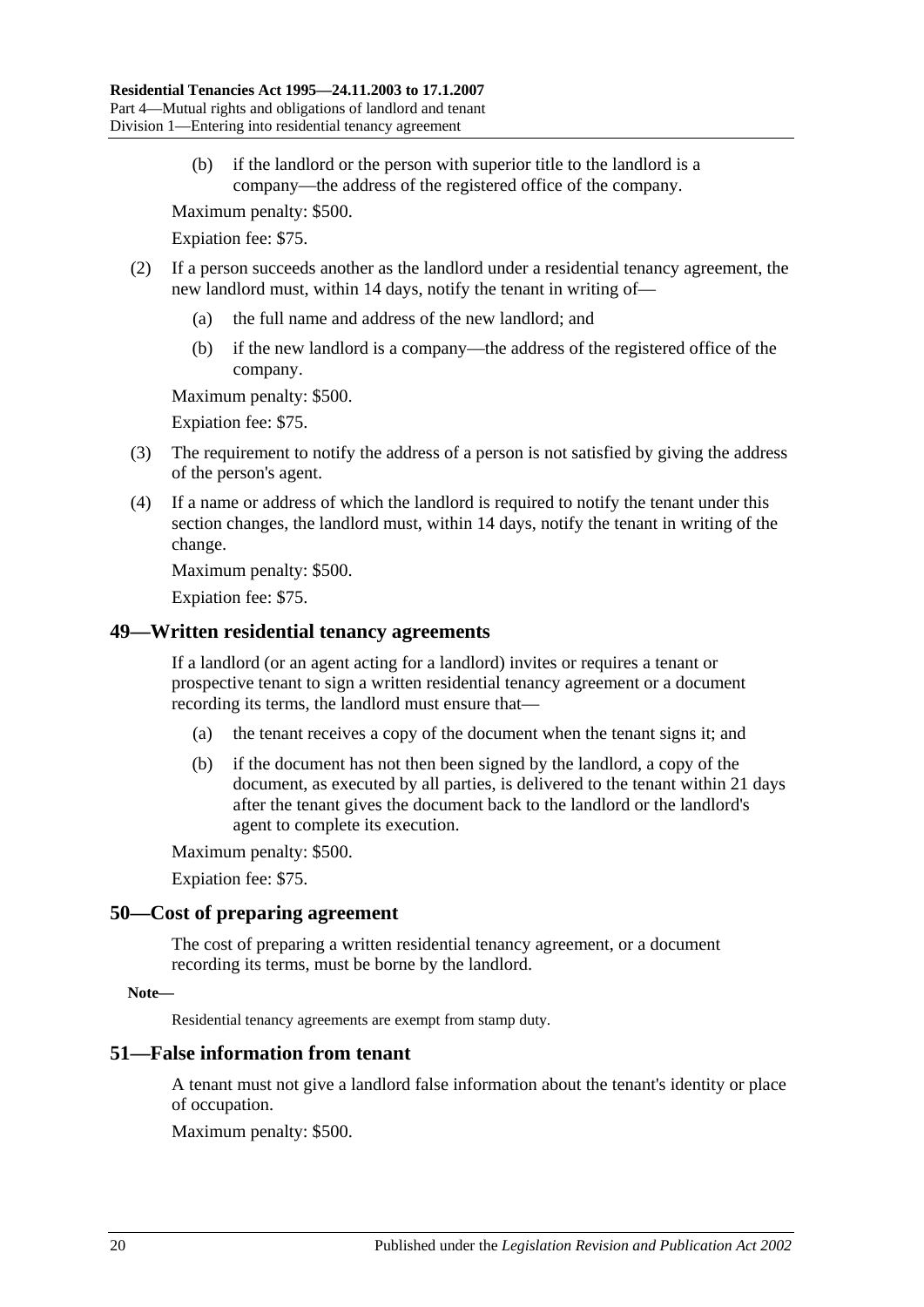## <span id="page-20-0"></span>**Division 2—Discrimination against tenants with children**

### <span id="page-20-1"></span>**52—Discrimination against tenants with children**

(1) A person must not refuse to grant a tenancy to another on the ground that it is intended that a child should live on the premises.

Maximum penalty: \$1 000.

- (2) A person must not—
	- (a) instruct a person not to grant; or
	- (b) state an intention (by advertisement or in any other way) not to grant,

a tenancy on the ground that it is intended that a child should live on the premises.

Maximum penalty: \$1 000.

(3) However, this section does not apply if the landlord, or an agent appointed by the landlord to manage the premises, resides in the premises to which the tenancy relates or in premises adjacent to those premises.

## <span id="page-20-2"></span>**Division 3—Rent**

## <span id="page-20-3"></span>**53—Permissible consideration for residential tenancy**

(1) A person must not require or receive from a tenant or prospective tenant a payment, other than rent or security (or both), for a residential tenancy or the renewal or extension of a residential tenancy.

Maximum penalty: \$500.

- (2) However—
	- (a) the landlord may lawfully require or receive consideration for an option to enter into a residential tenancy agreement but, in that case, the following condition applies:
		- (i) if the prospective tenant enters into the residential tenancy agreement, the landlord must apply the consideration towards rent payable under the agreement;
		- (ii) if the prospective tenant does not exercise the option to enter into the residential tenancy agreement, the landlord may retain the consideration; and
	- (b) the landlord may require the tenant to reimburse the landlord for rates and charges for water supply that are to be borne by the tenant under the residential tenancy agreement or a collateral agreement; and
	- (c) the landlord may lawfully require or receive a payment of a class the landlord is authorised to require or receive by another provision of this Act or under the regulations.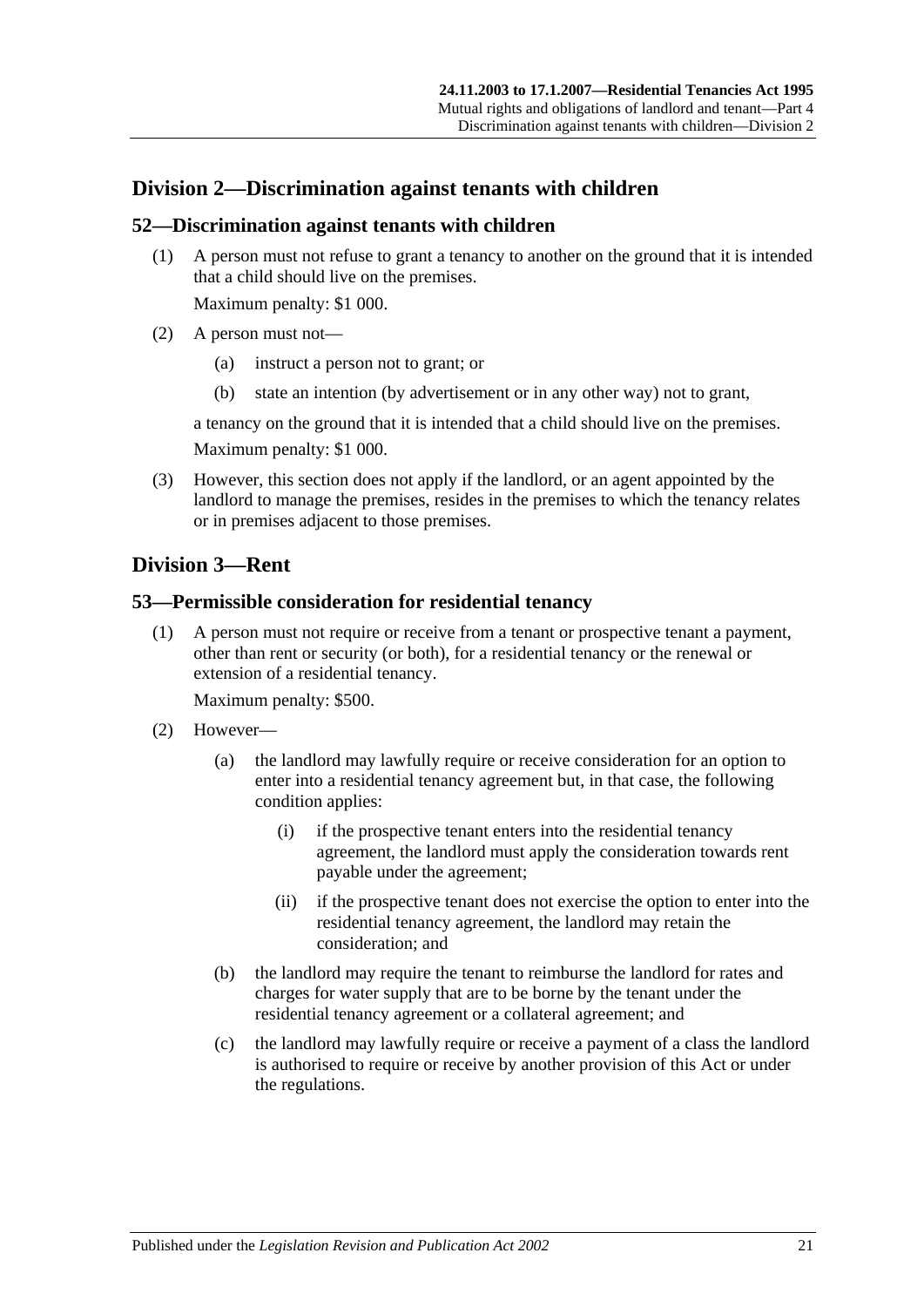## <span id="page-21-0"></span>**54—Rent in advance**

- (1) A person must not require<sup>1</sup> the payment of more than two weeks' rent under a residential tenancy agreement before the end of the first two weeks of the tenancy. Maximum penalty: \$500.
- (2) If rent has been paid under a residential tenancy agreement, a person must not require<sup>1</sup> a further payment of rent until the end of the last period for which rent has been paid. Maximum penalty: \$500.
- (3) A person must not require another to give a post-dated cheque or other post-dated negotiable instrument in payment of rent under a residential tenancy agreement.

Maximum penalty: \$500.

**Note—**

1 The prohibition is against *requiring* payment of rent for more than two weeks in advance. Hence, if a tenant voluntarily elects to pay rent for more than two weeks in advance, the landlord (or the landlord's agent) may lawfully accept the payment.

## <span id="page-21-1"></span>**55—Variation of rent**

(1) The landlord may increase the rent payable under a residential tenancy agreement by giving written notice to the tenant specifying the date as from which the increase takes effect.

> A series of residential tenancy agreements between the same parties and relating to the same premises is treated as a single residential tenancy agreement for the purposes of this section unless at least six months have elapsed since rent for the premises was fixed or last increased.

### (2) However—

- (a) the right to increase the rent may be excluded or limited by the terms of the residential tenancy agreement; and
- (b) if the tenancy is for a fixed term, the residential tenancy agreement is taken to exclude an increase in rent during the term unless it specifically allows for an increase in rent; and
- (c) the date fixed for an increase of rent must be at least six months after the date of the agreement or, if there has been a previous increase of rent under this section, the last increase and at least 60 days after the notice is given but—
	- (i) if the maximum rent for the premises has been fixed by a housing improvement notice, and the notice is revoked, the landlord may, by notice given under this section within 60 days after revocation of the housing improvement notice, increase the rent for the premises from a date falling at least 14 days after the notice is given; and
	- (ii) if the landlord is a registered housing co-operative, and the residential tenancy agreement provides for variation of rent in accordance with the tenant's income, the landlord may increase the rent on the ground of a variation in the tenant's income from a date falling at least 14 days after the notice of the increased rent is given; and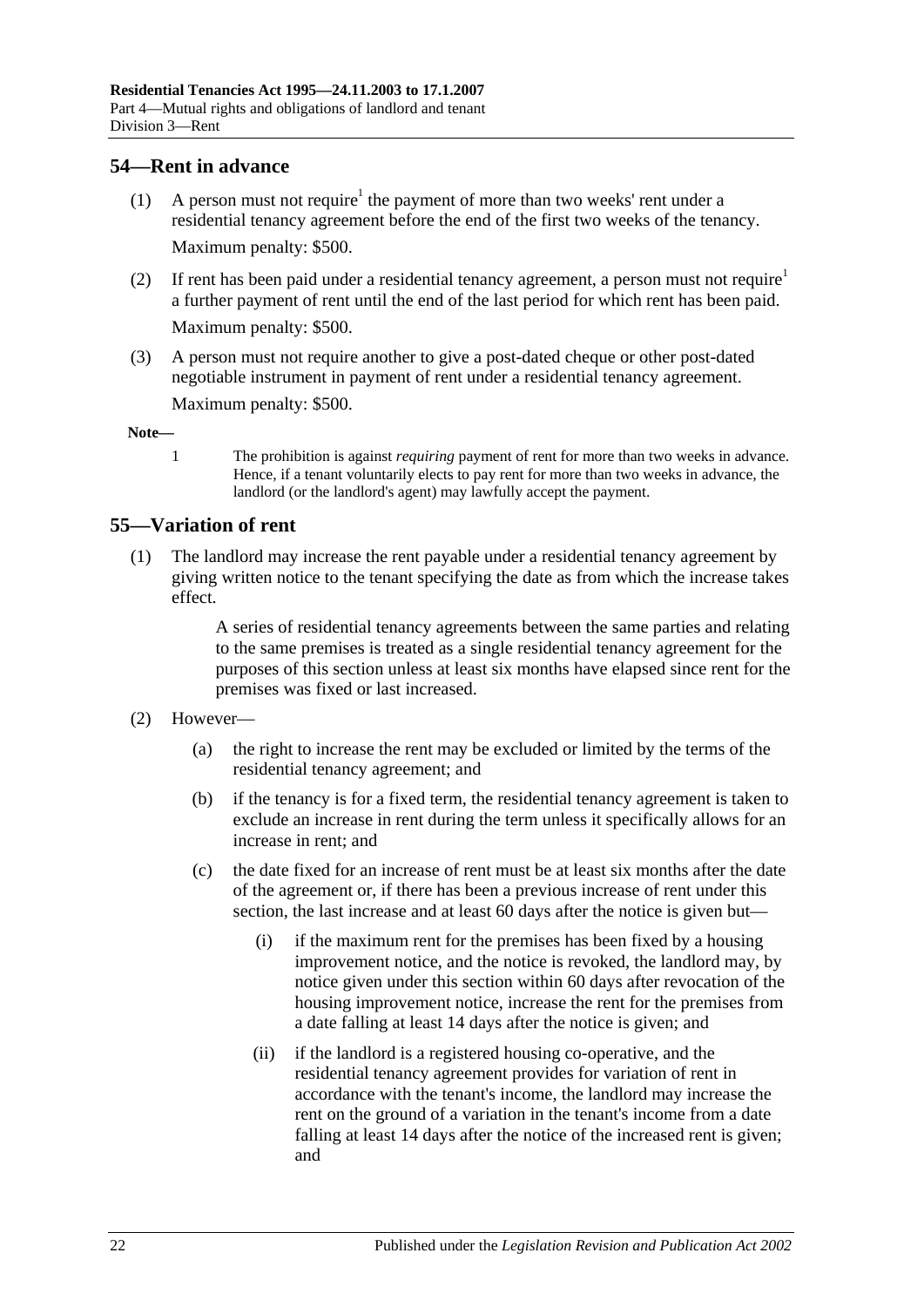- (iii) if the landlord is a registered housing co-operative under a residential tenancy agreement that allows the landlord to change the basis of calculating the rent payable under the agreement, and the landlord gives the tenant written notice that there is to be a change in the basis of calculating rent as from a specified date (which must be at least 60 days after the notice is given and at least six months from the date of the agreement, or if there has been a previous change in the basis of rent calculation, at least six months from the date of the last such change), the rent may be increased to accord with the new basis of rent calculation as from the specified date without further notice under this section.
- (3) The rent payable under a residential tenancy agreement may be reduced by mutual agreement between the landlord and the tenant.
- (4) A reduction of rent may be made on a temporary basis so that the rent reverts to the level that would have been otherwise applicable at the end of a specified period.
- (5) If the rent payable under a residential tenancy agreement is increased or reduced under this section, the terms of the agreement are varied accordingly.
- (6) This section does not affect the operation of a provision of a residential tenancy agreement under which the rent payable under the agreement changes automatically at stated intervals on a basis set out in the agreement.

### <span id="page-22-0"></span>**56—Excessive rent**

- (1) The Tribunal may, on application by a tenant, declare that the rent payable under a residential tenancy agreement is excessive.
- (2) In deciding whether the rent payable under a residential tenancy agreement is excessive, the Tribunal must have regard to—
	- (a) the general level of rents for comparable premises in the same or similar localities; and
	- (b) the estimated capital value of the premises at the date of the application; and
	- (c) the outgoings for which the landlord is liable under the agreement; and
	- (d) the estimated cost of services provided by the landlord and the tenant under the agreement; and
	- (e) the nature and value of furniture, equipment and other personal property provided by the landlord for the tenant's use; and
	- (f) the state of repair and general condition of the premises; and
	- (g) other relevant matters.
- (3) If the Tribunal finds, on an application under this section, that the rent payable under a residential tenancy agreement is excessive, the Tribunal may, by order—
	- (a) fix the rent payable for the premises and vary the agreement by reducing the rent payable under the agreement accordingly; and
	- (b) fix a date (which cannot be before the date of the application) from which the variation takes effect; and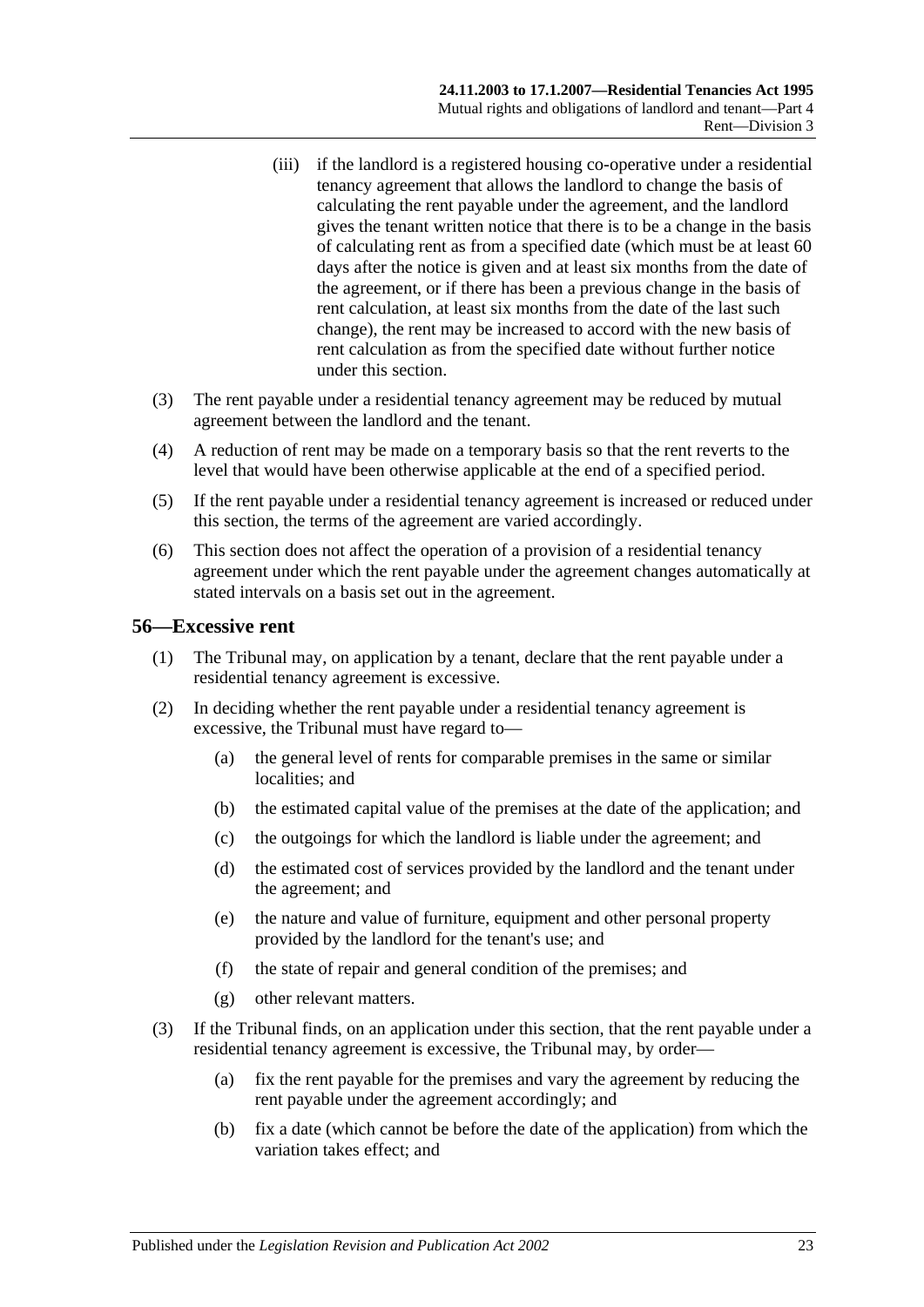- (c) fix a period (which cannot exceed one year) for which the order is to remain in force.
- (4) The Tribunal may, on application by the landlord, vary or revoke an order under this section if satisfied that it is just to do so.
- (5) If, while an order remains in force under this section, a landlord asks for or receives rent for the premises to which the order relates exceeding the amount fixed by the order, the landlord is guilty of an offence.

Maximum penalty: \$1 000.

### <span id="page-23-0"></span>**57—Landlord's duty to keep proper records of rent**

(1) A landlord under a residential tenancy agreement must ensure that a proper record is kept of rent received under the agreement.

Maximum penalty: \$500.

- (2) A person must not—
	- (a) make a false entry in a record of the rent received under a residential tenancy agreement; or
	- (b) falsify the record in any other way.

Maximum penalty: \$1 000.

### <span id="page-23-4"></span><span id="page-23-1"></span>**58—Duty to give receipt for rent**

- (1) A person who receives rent under a residential tenancy agreement must, within 48 hours after receiving the rent, give the person paying the rent a receipt stating—
	- (a) the date on which the rent was received; and
	- (b) the name of the person paying the rent; and
	- (c) the amount paid; and
	- (d) the period of the tenancy to which the payment relates; and
	- (e) the address of the premises to which the payment relates.

Maximum penalty: \$500.

Expiation fee: \$75.

(2) However, if the tenant pays the rent into an account kept by the landlord or the landlord's agent at an ADI, and the landlord, or the landlord's agent keeps a written record containing the information required by [subsection](#page-23-4) (1), a receipt need not be given.

#### <span id="page-23-2"></span>**59—Accrual and apportionment of rent**

- (1) The rent payable under a residential tenancy agreement accrues from day to day.
- (2) If rent is paid in advance, and the tenancy ends before the end of the period for which rent has been paid, the landlord must refund the appropriate proportion of the amount paid to the tenant or apply it towards other liabilities of the tenant to the landlord.

### <span id="page-23-3"></span>**60—Abolition of distress for rent**

A landlord is not entitled to distrain goods of a tenant for non-payment of the rent payable under a residential tenancy agreement.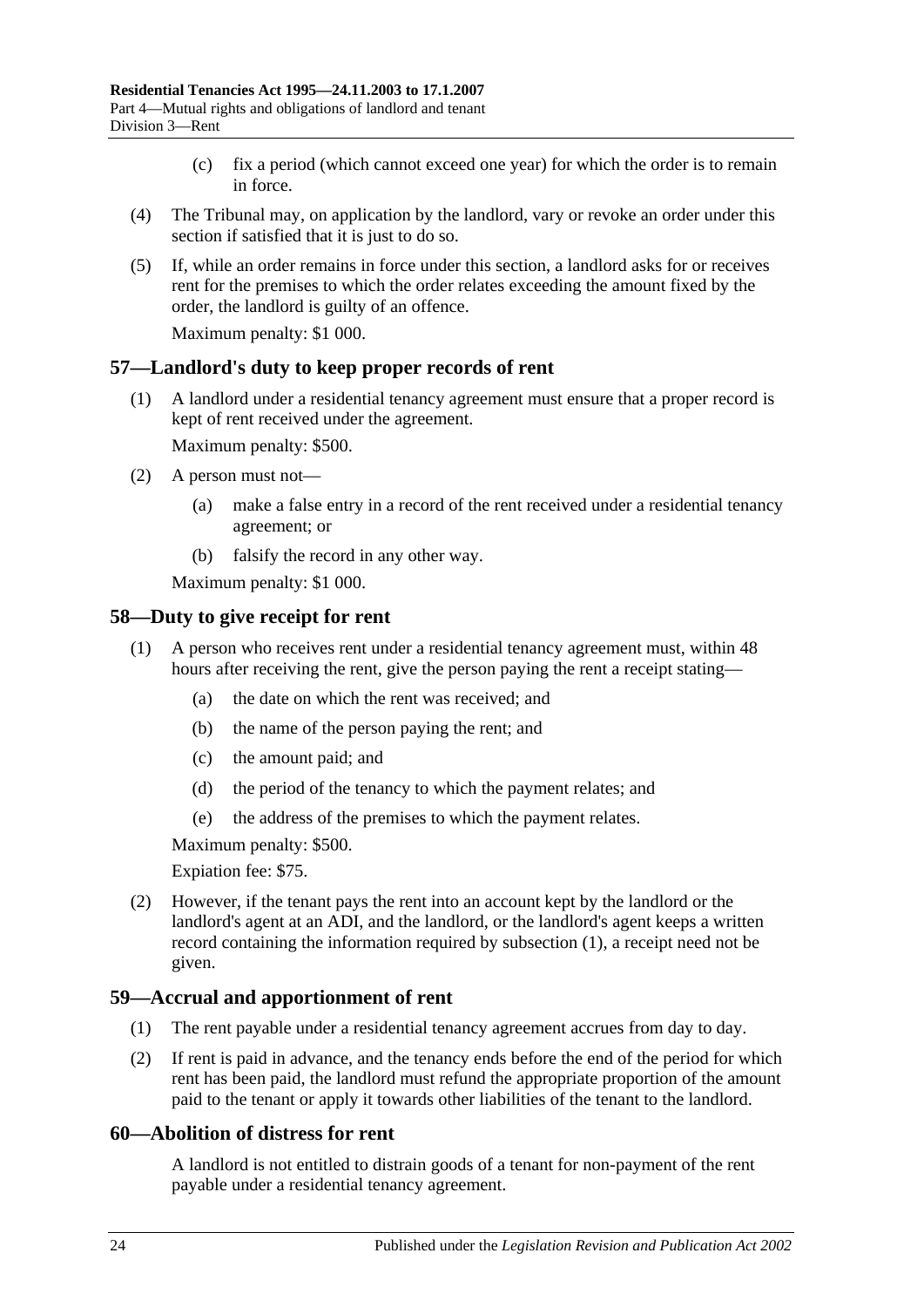## <span id="page-24-0"></span>**Division 4—Security bonds**

## <span id="page-24-1"></span>**61—Security bond**

- (1) A person must not—
	- (a) require more than one security bond for the same residential tenancy agreement; or
	- (b) require the payment of security exceeding the relevant limit.

Maximum penalty: \$1 000.

(2) If at least two years have elapsed since the security under a security bond was given or last increased, the landlord may by written notice to the tenant require the tenant to increase the security by a specified additional amount, within a specified period (which must be at least 60 days from the date of the notice), but not so that the total amount of the security exceeds the relevant limit.

> The requirement has effect as if it were a term of the residential tenancy agreement.

- (3) The *relevant limit* is—
	- (a) if the rent payable under the agreement does not exceed an amount (which must be at least \$150 per week) prescribed by regulation for the purposes of this paragraph—four weeks rent under the agreement;
	- (b) if the rent payable under the agreement exceeds an amount prescribed by regulation for the purposes of this paragraph—six weeks rent under the agreement.
- (4) The relevant limit is, in the first instance, calculated by reference to the rent—or if the rent varies, the lowest rent—payable during the first six months of the tenancy (expressed as a weekly rent) and if there is to be an increase in the amount of the security, the relevant limit is calculated by reference to the rent (expressed as a weekly rent) payable when the notice of increase is given.

## <span id="page-24-2"></span>**62—Receipt of security and transmission to the Commissioner**

(1) A person must, within 48 hours after receiving an amount paid by way of security, give the person who pays a receipt stating the date payment was received, the name of the person from whom the payment was received, the amount paid, and the address of the premises to which the payment relates.

Maximum penalty: \$1 000.

Expiation fee: \$150.

(2) A person who receives an amount by way of security must pay the amount of the security to the Commissioner within the period allowed by regulation.

Maximum penalty: \$1 000. Expiation fee: \$150.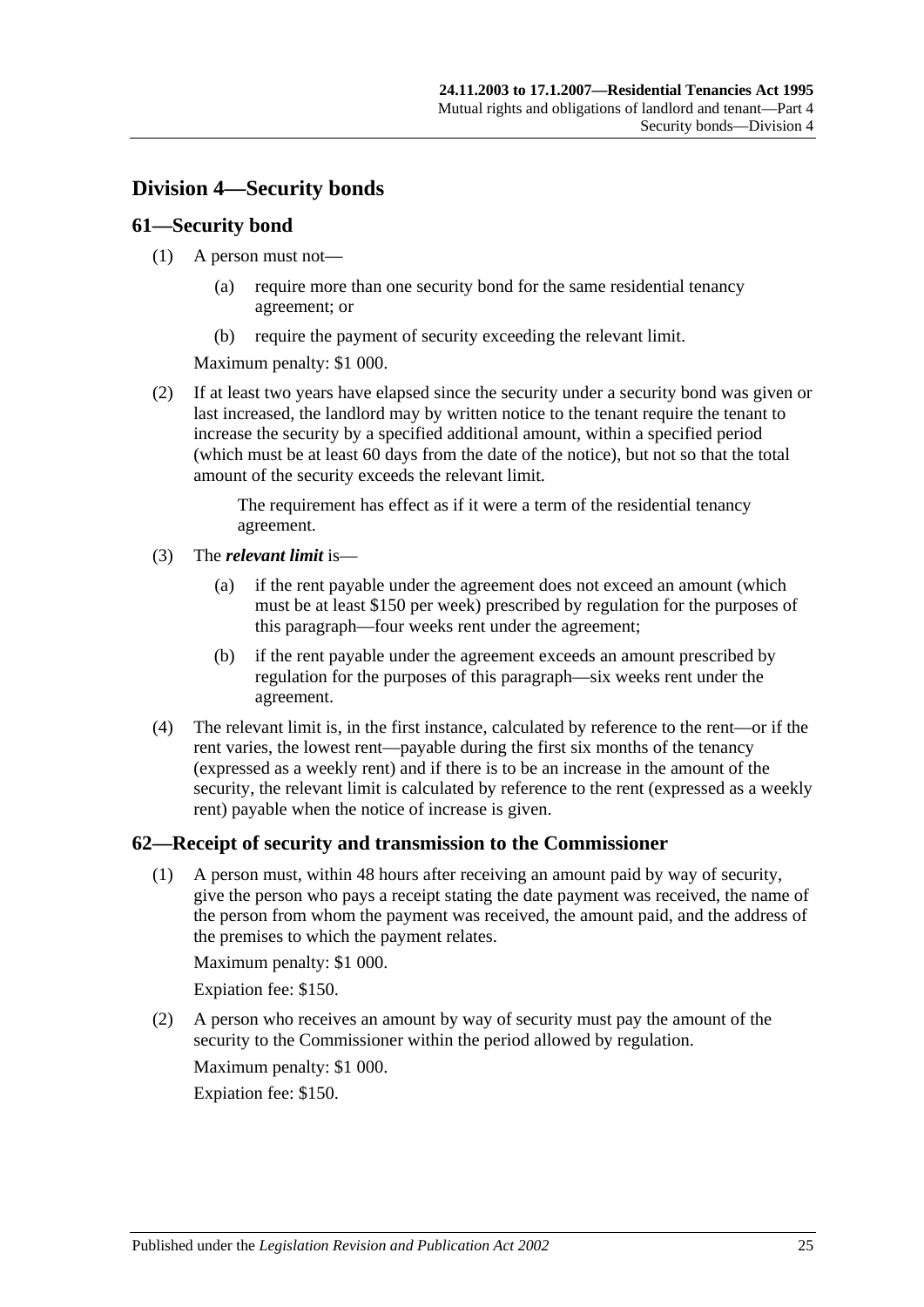### <span id="page-25-0"></span>**63—Repayment of security bond**

- (1) An application may be made to the Commissioner for—
	- (a) payment of the whole amount of the security either to the landlord or the tenant; or
	- (b) payment of a specified amount of the security to the landlord and the balance to the tenant.
- (2) The application—
	- (a) must be in a form approved by the Commissioner; and
	- (b) may be made jointly by the landlord and the tenant or by either the landlord or the tenant.
- (3) If the application is undisputed, the Commissioner must pay out the amount of the security as specified in the application.
- <span id="page-25-3"></span>(4) If an application is liable to be disputed, the Commissioner must give the respondent written notice of the application (in a form the Commissioner considers appropriate) and inform the respondent that, if the respondent wants to dispute the application, a written notice of dispute must be lodged with the Commissioner within ten days after the date the notice is given to the respondent.
- <span id="page-25-1"></span>(5) If the respondent does not give the Commissioner written notice of dispute within ten days after the date the Commissioner's notice<sup>1</sup> is given to the respondent, the Commissioner may pay out the amount of the security as proposed in the application.
- (6) If the Commissioner receives a written notice of dispute before the amount of the security is paid out under [subsection](#page-25-1) (5), the Commissioner must refer the dispute to the Tribunal for determination.
- <span id="page-25-2"></span>(7) Despite a preceding subsection, if—
	- (a) the security has been provided or paid by a third party prescribed by the regulations, or in circumstances prescribed by the regulations; and
	- (b) the Commissioner is given notice of the third party's interest in accordance with the regulations,

then—

- (c) the third party is entitled to make application to the Commissioner for the payment of the whole, or a specified part, of the security; and
- $(d)$
- (i) if the application is made with the consent of the landlord—the Commissioner must pay out the amount of the security as specified in the application;
- (ii) in any other case—the Commissioner must give the landlord and, if the tenant is still in possession of the premises, the tenant, written notice of the application (in a form the Commissioner considers appropriate) and—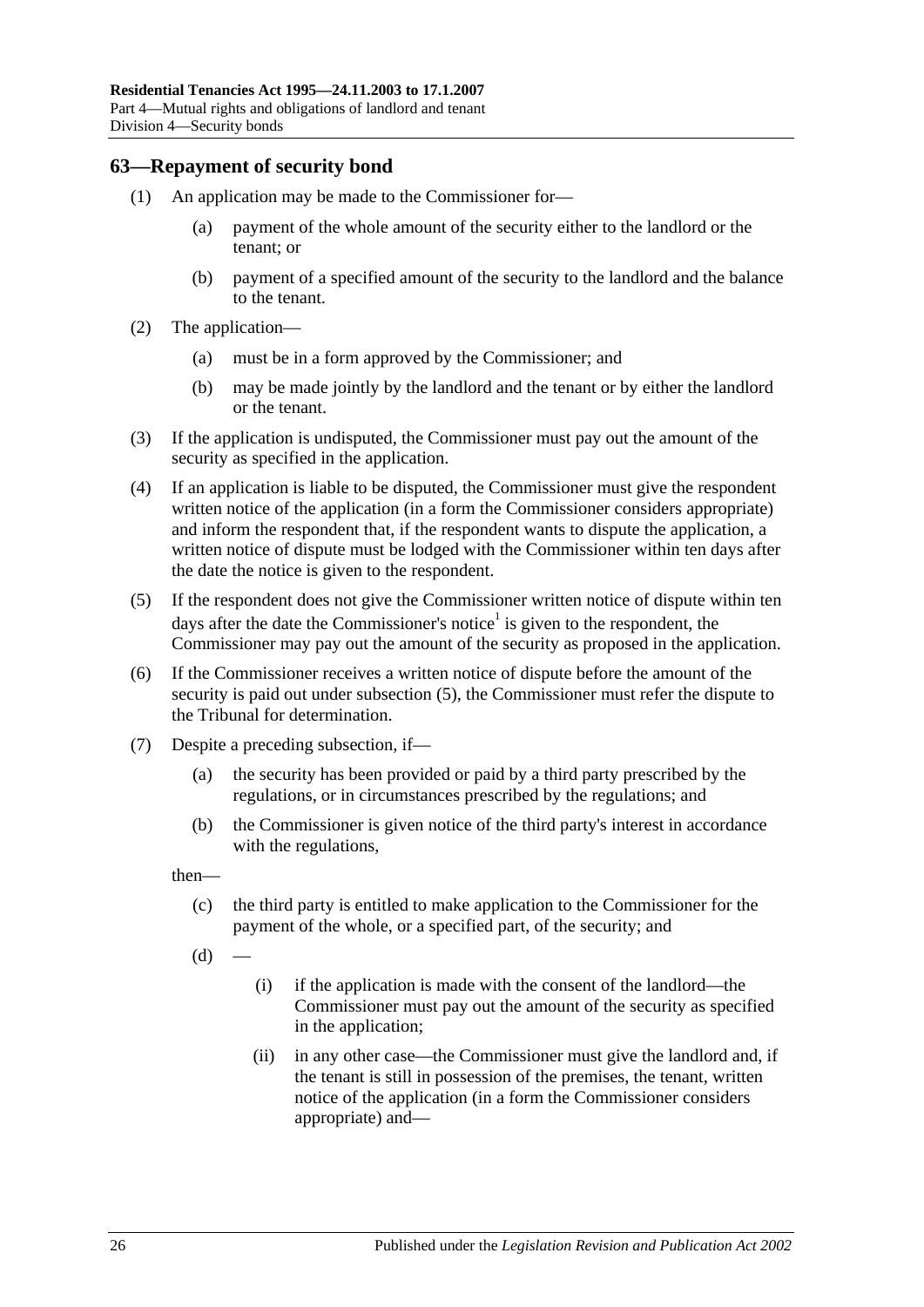- (A) if the Commissioner does not receive a written notice of dispute from the party or parties to whom the notice of the application was given within ten days after the date on which the original notice is given—the Commissioner may pay out the amount of the security as proposed in the application;
- (B) in any other case—the Commissioner must refer the matter to the Tribunal for determination.
- (8) If a payment is made under [subsection](#page-25-2) (7) and the tenant is still in possession of the premises, the landlord may require the tenant to provide a new security bond in accordance with [section](#page-24-1) 61.
- <span id="page-26-0"></span> $(9)$  If—
	- (a) security for the performance of obligations under a residential tenancy agreement is provided by a third party prescribed by the regulations in circumstances prescribed by the regulations; and
	- (b) the landlord makes application to the Commissioner for the payment of the whole, or a specified part, of the amount payable under the security,

#### then—

- (c) if the application is made with the consent of the third party—the Commissioner must pay out the amount as specified in the application;
- (d) in any other case—the Commissioner must give the third party and, if the tenant is still in possession of the premises, the tenant, written notice of the application (in a form the Commissioner considers appropriate) and—
	- (i) if the Commissioner does not receive a written notice of dispute from the party or parties to whom the notice of the application was given within ten days after the date on which the original notice is given—the Commissioner may pay out the amount as proposed in the application;
	- (ii) in any other case—the Commissioner must refer the matter to the Tribunal for determination.
- (10) If a payment is made under [subsection](#page-26-0) (9), the third party must reimburse the Fund to the extent of the payment.
- (11) A payment under this section will be made from the Fund and, in the case of a payment to a tenant, must include interest.
- (12) The interest will be calculated on the amount of the payment to the tenant under this section, and will be taken to have accrued from the day on which the security was paid to the Commissioner to the day of payment to the tenant at a rate fixed by the Minister for the purposes of this section.
- (13) For the purposes of this section—
	- (a) an application is undisputed if it is a joint application by the landlord and the tenant; or an application by the landlord that the whole of the amount of the security be paid to the tenant; or an application by the tenant that the whole of the amount of the security be paid to the landlord;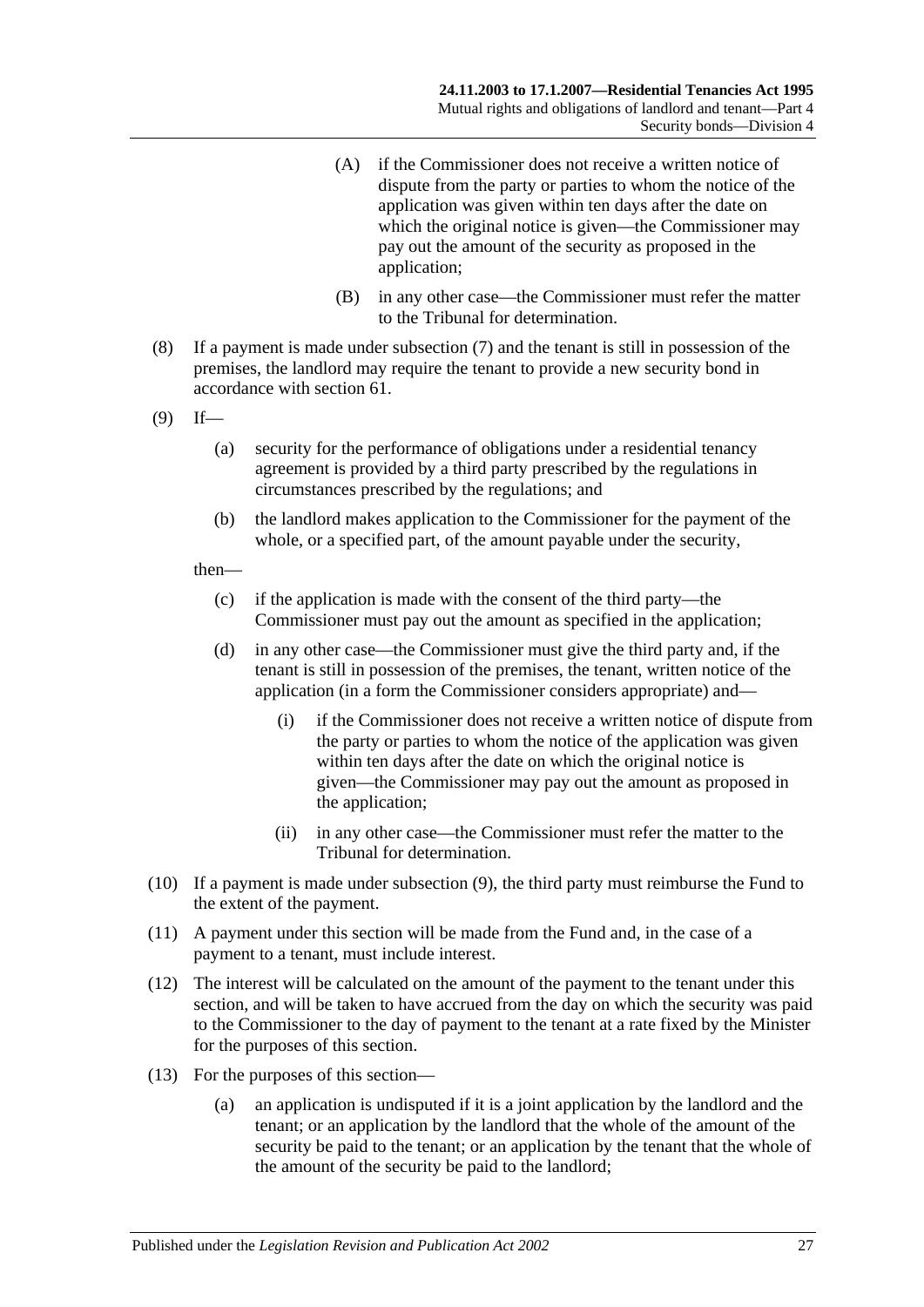- (b) an application that does not fall into any of those categories is liable to be disputed;
- (c) if the application was made by the landlord, the tenant is the respondent; if the application was made by the tenant, the landlord is the respondent.

**Note—**

1 Ie the notice under [subsection](#page-25-3) (4).

## <span id="page-27-0"></span>**Division 5—Tenant's entitlement to possession and quiet enjoyment**

#### <span id="page-27-1"></span>**64—Vacant possession etc**

- (1) It is a term of a residential tenancy agreement that the tenant is entitled to vacant possession of the premises (except for a part of the premises in respect of which a right to exclusive possession is not given by the agreement) from the day the tenancy begins.
- (2) It is a term of a residential tenancy agreement that there is no legal impediment of which the landlord has, or ought to have knowledge, to the tenant's occupation of the premises for the period of the tenancy as a place of residence.

## <span id="page-27-2"></span>**65—Quiet enjoyment**

- (1) It is a term of a residential tenancy agreement that—
	- (a) the tenant is entitled to quiet enjoyment of the premises without interruption by the landlord or a person claiming under the landlord or with superior title to the landlord's title; and
	- (b) the landlord will not cause or permit an interference with the reasonable peace, comfort or privacy of the tenant in the tenant's use of the premises; and
	- (c) the landlord will take reasonable steps to prevent other tenants of the landlord in occupation of adjacent premises from causing or permitting interference with the reasonable peace, comfort or privacy of the tenant in the tenant's use of the premises.
- (2) If the landlord causes or permits interference with the reasonable peace, comfort or privacy of the tenant in the tenant's use of the premises in circumstances that amount to harassment of the tenant, the landlord is guilty of an offence.

Maximum penalty: \$2 000.

The liability to be prosecuted for the offence is in addition to civil liability for breach of the agreement.

## <span id="page-27-3"></span>**Division 6—Security of premises**

#### <span id="page-27-4"></span>**66—Security of premises**

- (1) It is a term of a residential tenancy agreement that—
	- (a) the landlord will take reasonable steps to provide and maintain the locks and other devices that are necessary to ensure the premises are reasonably secure; and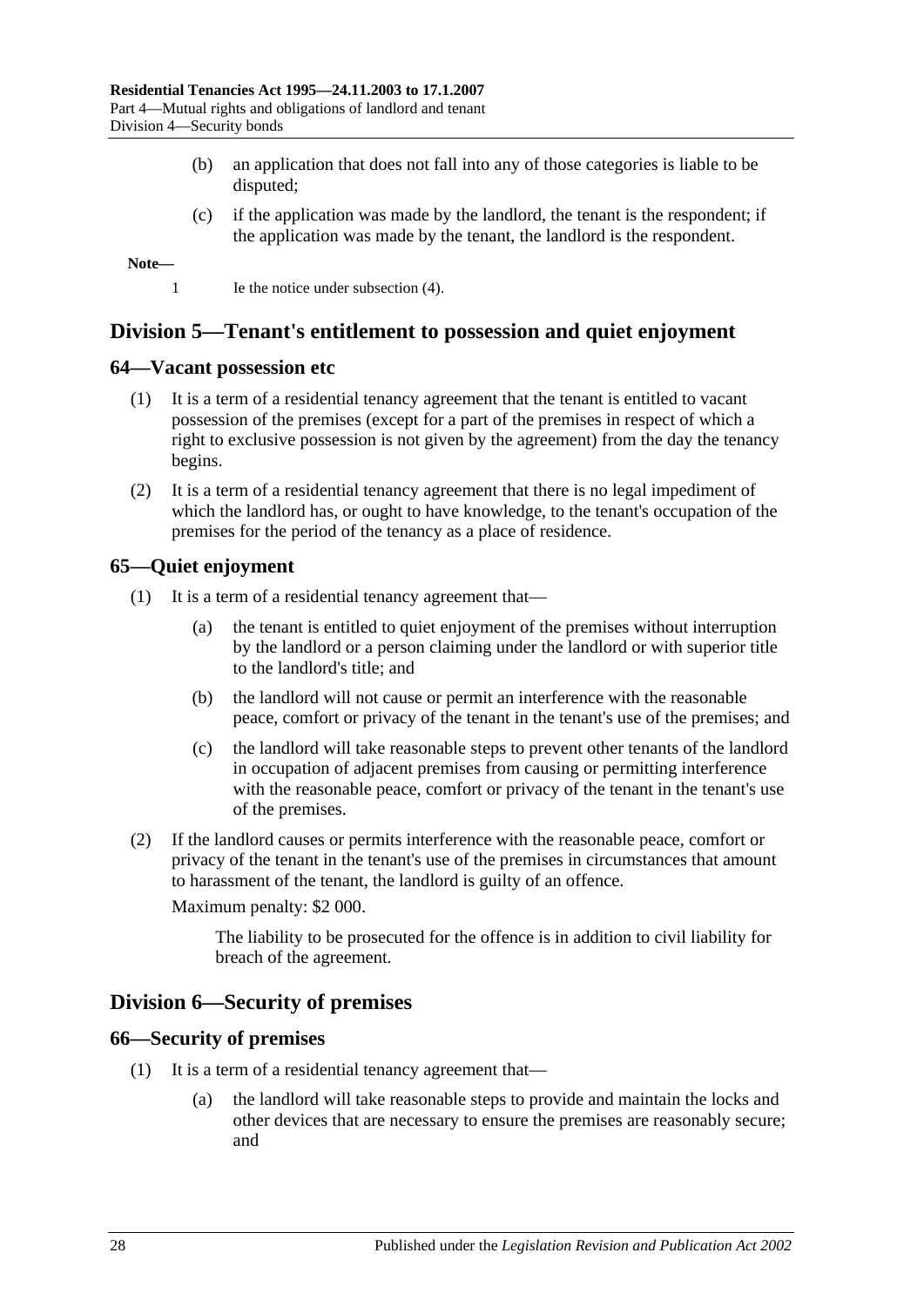- (b) neither the landlord nor the tenant will alter or remove a lock or security device or add a lock or security device without the consent of the other.
- <span id="page-28-3"></span>(2) A landlord or tenant who, without reasonable excuse, contravenes the term of the agreement arising under [subsection](#page-28-3) (1)(b) is guilty of an offence.

Maximum penalty: \$1 000.

The liability to be prosecuted for the offence is in addition to civil liability for breach of the agreement.

(3) If the landlord's agent, without reasonable excuse, alters or removes a lock or security device, or adds a lock or security device, without the tenant's consent, the agent is guilty of an offence.

Maximum penalty: \$1 000.

The liability to be prosecuted for the offence is in addition to civil liability the agent or the landlord may incur.

## <span id="page-28-0"></span>**Division 7—Landlord's obligation in regard to condition of the premises**

#### <span id="page-28-1"></span>**67—Cleanliness**

It is a term of a residential tenancy agreement that the landlord will ensure that the premises, and ancillary property, are in a reasonable state of cleanliness when the tenant goes into occupation of the premises.

### <span id="page-28-4"></span><span id="page-28-2"></span>**68—Landlord's obligation to repair**

- (1) It is a term of a residential tenancy agreement that the landlord—
	- (a) will ensure that the premises, and ancillary property, are in a reasonable state of repair at the beginning of the tenancy and will keep them in a reasonable state of repair having regard to their age, character and prospective life; and
	- (b) will comply with statutory requirements affecting the premises.

The obligation applies even though the tenant had notice of the state of disrepair before entering into occupation.

- (2) However—
	- (a) the landlord will not be regarded as being in breach of the obligation to repair unless—
		- (i) the landlord has notice of the defect requiring repair; and
		- (ii) the landlord fails to act with reasonable diligence to have the defect repaired; and
	- (b) if the landlord is a registered housing co-operative, the regulations may limit the extent of the obligation imposed by [subsection](#page-28-4) (1); and
	- (c) if the premises are subject to a housing improvement notice fixing the maximum rent for the premises, the landlord's obligation under [subsection](#page-28-4) (1) to repair the premises does not apply.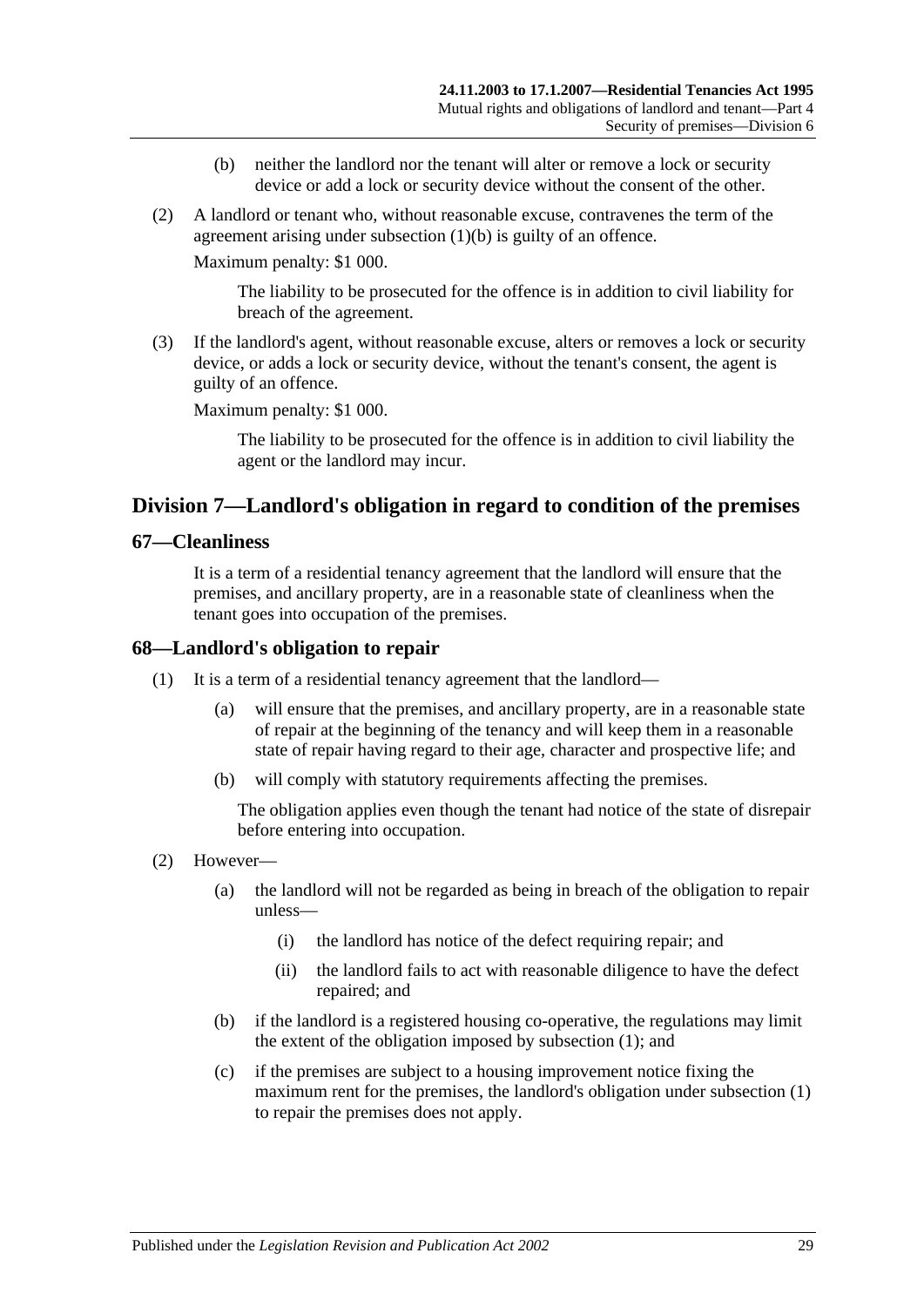- $(3)$  If—
	- (a) premises or ancillary property are in a state of disrepair that does not arise from a contravention of the residential tenancy agreement by the tenant; and
	- (b) the state of disrepair is, unless remedied, likely to result in personal injury or damage to property or undue inconvenience; and
	- (c) the tenant notifies the landlord of the state of disrepair or makes a reasonable attempt to do so; and
	- (d) the tenant incurs costs in having the state of disrepair remedied; and
	- (e) the repairs are carried out by a person who is licensed to carry out the necessary work and the person provides the landlord with a report on the work carried out and the apparent cause of the state of disrepair,

the tenant is entitled to recover from the landlord the reasonable costs of having the repairs carried out.

(4) However, the tenant is not entitled to recover the cost of repairing the premises if the premises are subject to a housing improvement notice fixing the maximum rent payable for premises.

## <span id="page-29-0"></span>**Division 8—Tenant's obligations in relation to the premises and ancillary property**

## <span id="page-29-1"></span>**69—Tenant's responsibility for cleanliness and damage**

- (1) It is a term of a residential tenancy agreement that the tenant—
	- (a) must keep the premises and ancillary property in a reasonable state of cleanliness; and
	- (b) must notify the landlord of damage to the premises or ancillary property; and
	- (c) must not intentionally or negligently cause or permit damage to the premises or ancillary property.
- (2) A tenant who intentionally causes serious damage to the premises or ancillary property is guilty of an offence.

Maximum penalty: \$2 000.

The liability to be prosecuted for an offence is in addition to civil liability for a breach of the agreement.

- (3) It is a term of a residential tenancy agreement that, at the end of the tenancy, the tenant must give the premises and ancillary property back to the landlord in reasonable condition and in a reasonable state of cleanliness.
- (4) In deciding whether premises or other property is in reasonable condition, its condition when the tenant took possession of it, and the probable effect of reasonable wear and tear since that time, must be taken into account.

## <span id="page-29-2"></span>**70—Alteration of premises**

(1) It is a term of a residential tenancy agreement that a tenant must not, without the landlord's written consent, make an alteration or addition to the premises.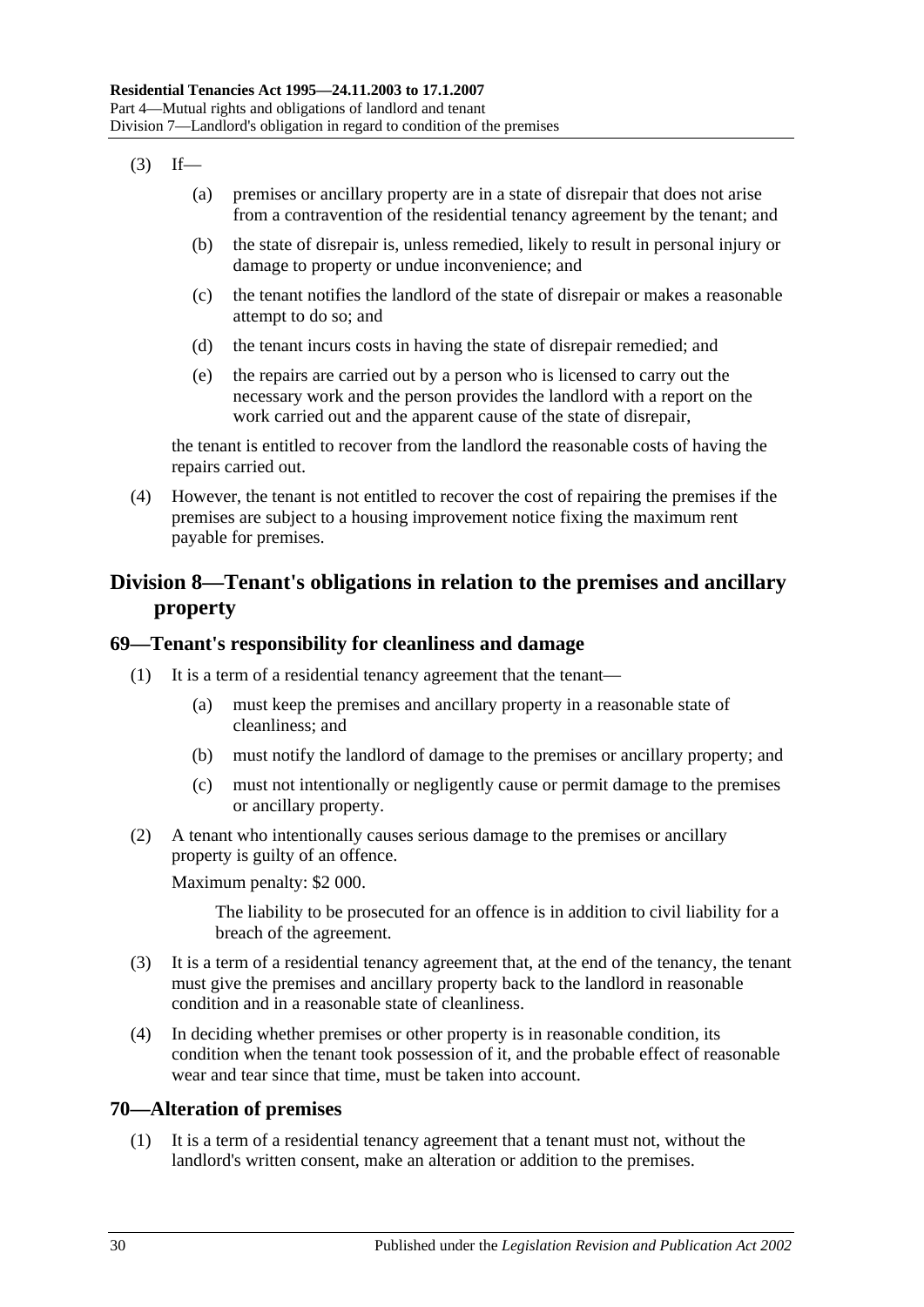- (2) A tenant may remove a fixture affixed to the premises by the tenant unless its removal would cause damage to the premises.
- (3) If a tenant causes damage to the premises by removing a fixture, the tenant must notify the landlord and, at the option of the landlord, repair the damage or compensate the landlord for the reasonable cost of repairing the damage.

## <span id="page-30-0"></span>**Division 9—Tenant's conduct on the premises**

## <span id="page-30-1"></span>**71—Tenant's conduct**

It is a term of a residential tenancy agreement that—

- (a) the tenant must not use the premises, or cause or permit the premises to be used, for an illegal purpose; and
- (b) the tenant must not cause or permit a nuisance; and
- (c) the tenant must not cause or permit an interference with the reasonable peace, comfort or privacy of another person who resides in the immediate vicinity of the premises.

## <span id="page-30-2"></span>**Division 10—Landlord's right of entry**

## <span id="page-30-3"></span>**72—Right of entry**

- (1) It is a term of a residential tenancy agreement that the landlord may enter the premises if (and only if)—
	- (a) the entry is made in an emergency; or
	- (b) the landlord gives the tenant written notice stating the purpose and specifying the date and time of the proposed entry not less than seven and not more than 14 days before entering the premises; or
	- (c) the entry is made at a time previously arranged with the tenant (but not more frequently than once every week for the purpose of collecting the rent); or
	- (d) the entry is made at a time previously arranged with the tenant (but not more frequently than once every four weeks) for the purpose of inspecting the premises; or
	- (e) the entry is made for the purpose of carrying out necessary repairs or maintenance at a reasonable time of which the tenant has been given at least 48 hours written notice; or
	- (f) the entry is made for the purpose of showing the premises to prospective tenants, at a reasonable time and on a reasonable number of occasions during the period of 28 days preceding the termination of the agreement, after giving reasonable notice to the tenant; or
	- (g) the entry is made for the purpose of showing the premises to prospective purchasers, at a reasonable time and on a reasonable number of occasions, after giving the tenant reasonable notice; or
	- (h) the entry is made with the consent of the tenant given at, or immediately before, the time of entry.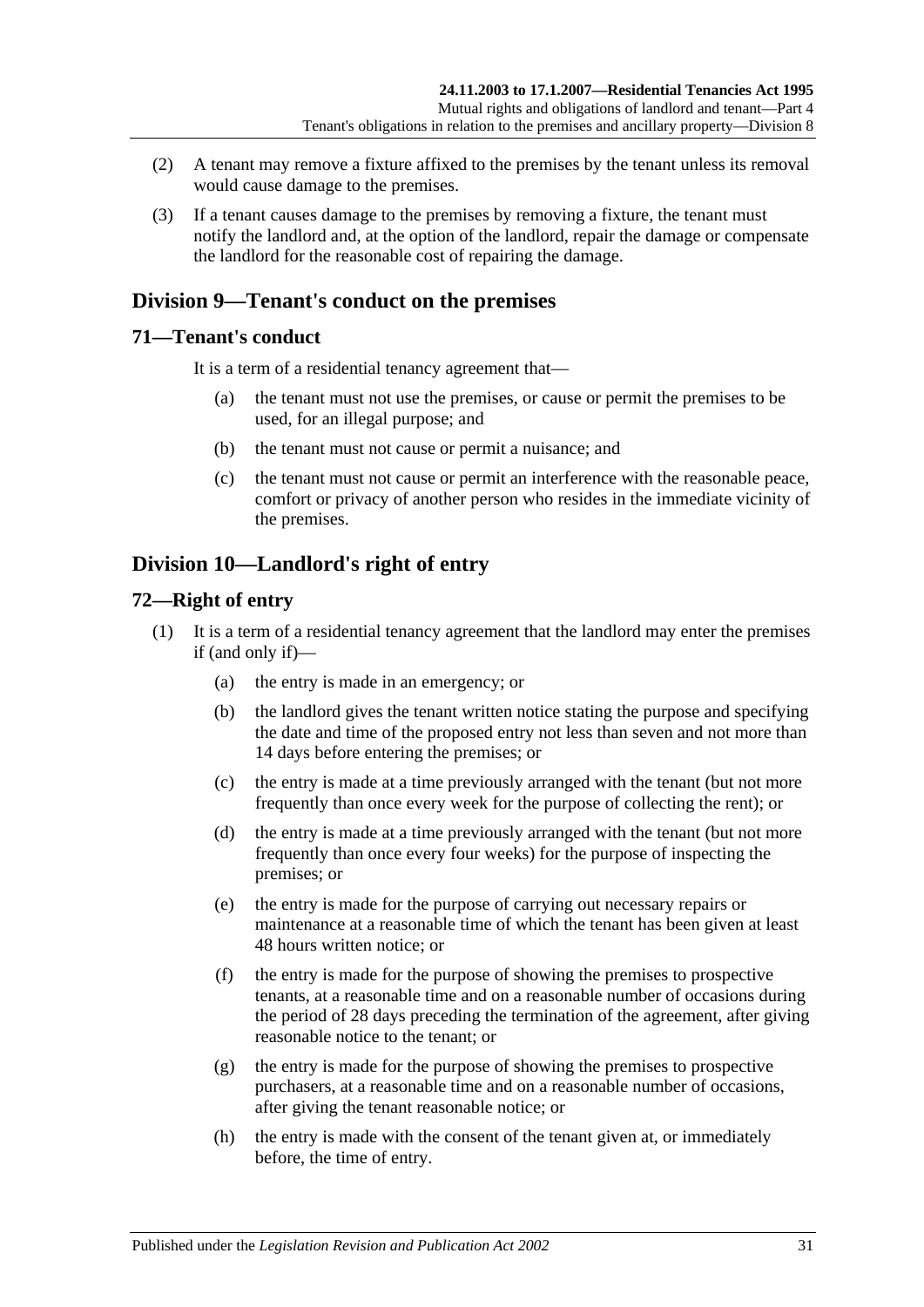(2) This section does not apply to a part of the premises that the tenant uses in common with the landlord or another tenant of the landlord.

## <span id="page-31-0"></span>**Division 11—Rates, taxes and charges**

## <span id="page-31-1"></span>**73—Rates, taxes and charges**

- (1) It is a term of a residential tenancy agreement that the landlord must bear all statutory rates, taxes and charges imposed in respect of the premises.
- (2) However, rates and charges for water supply are to be borne as agreed between the landlord and the tenant.
- (3) In the absence of an agreement—
	- (a) the landlord will bear the rates and charges for water supply up to a limit fixed or determined under the regulations; and
	- (b) any amount in excess of the limit is to be borne by the tenant.

## <span id="page-31-2"></span>**Division 12—Assignment**

## <span id="page-31-3"></span>**74—Assignment of tenant's rights under residential tenancy agreement**

- (1) A tenant under a residential tenancy agreement may, by written or oral agreement with another—
	- (a) assign the tenant's interest in the agreement to the other; or
	- (b) sub-let the premises to which the residential tenancy agreement relates to the other.
- (2) However, it is a term of a residential tenancy agreement that—
	- (a) the tenant must not assign the tenant's interest, or sub-let the premises, without the written consent of the landlord; but
	- (b) the landlord—
		- (i) must not unreasonably withhold consent (unless the landlord is a registered housing co-operative, in which case the landlord has an absolute discretion to withhold consent to an assignment); and
		- (ii) must not make a charge for giving consent or considering an application for consent exceeding the landlord's reasonable expenses.
- (2a) The absence of consent does not invalidate an assignment or sublease unless the landlord is a registered housing co-operative. However, if the landlord's consent to an assignment is not obtained, the tenant who assigns the interest remains liable to the landlord under the residential tenancy agreement (together with the new tenant, who is jointly and severally liable) unless the landlord has unreasonably withheld consent. This continuing liability of the assignor does not apply, in the case of a periodic tenancy, to a liability accruing more than 21 days after the landlord became aware or ought reasonably to have become aware of the assignment (whichever is the earlier).
- (2b) If the landlord's consent to an assignment is not obtained and the landlord had, before the assignment, served a notice of termination on the assignor, the landlord may enforce the notice against the assignee.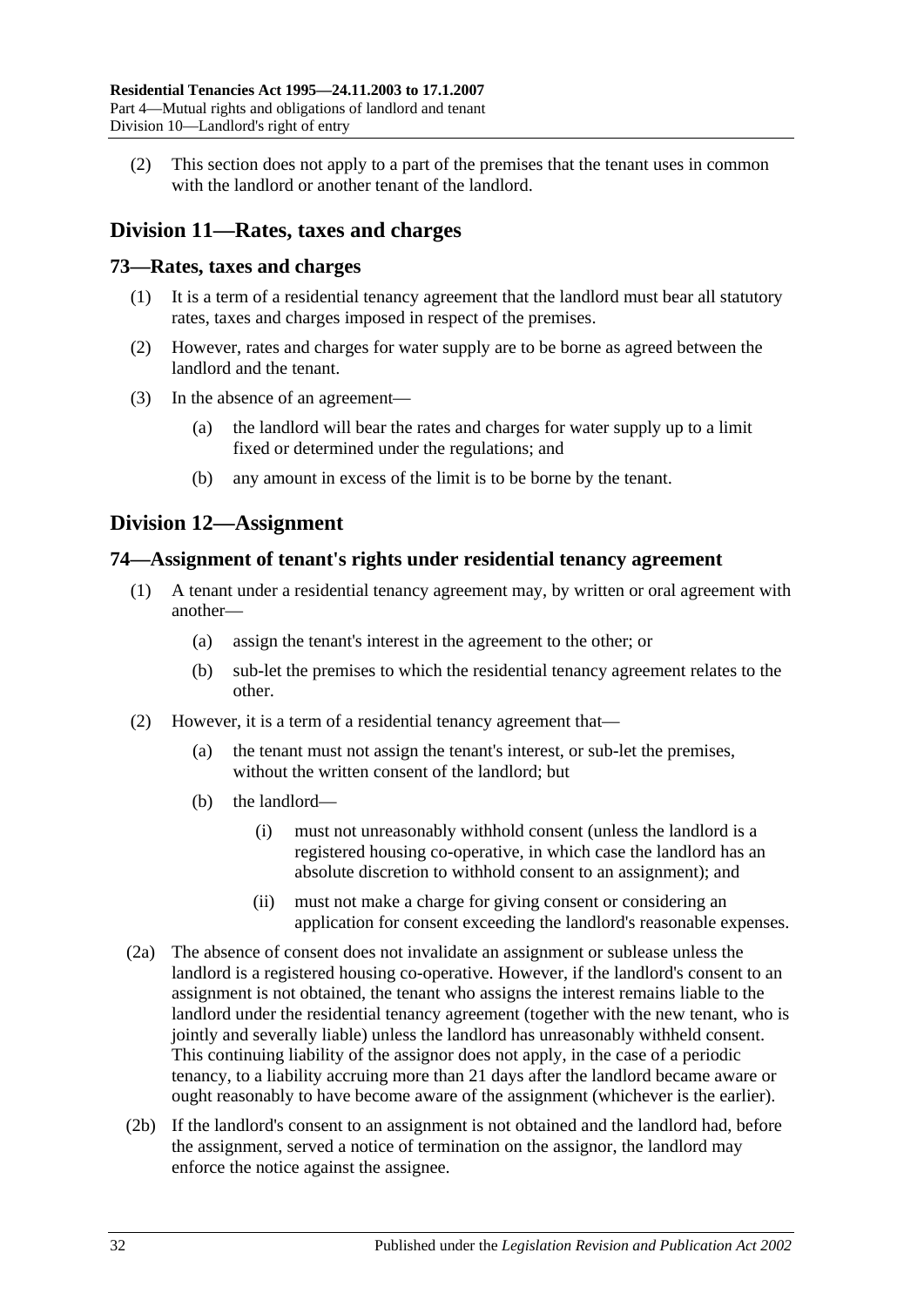- (2c) The landlord may terminate a residential tenancy agreement on the ground that the tenant has assigned the tenant's interest, or has granted a sub-tenancy, without the landlord's consent, but only if the landlord has not unreasonably withheld consent and serves the notice of termination within 21 days after the time the landlord became aware or ought reasonably to have become aware of the assignment or sub-tenancy (whichever is the earlier).
- (3) The effect of an assignment under this section is that the assignee is substituted for the assignor as tenant under the residential tenancy agreement (but the assignor remains responsible for liabilities that accrued before the date of the assignment)<sup>1</sup>.
- (4) An assignee is liable to indemnify the assignor for liabilities incurred by the assignor to the landlord because of a breach of the residential tenancy agreement by the assignee.
- (5) If the tenant assigns the tenant's interest, an amount paid by the tenant and held by way of security will (unless the parties agree to the contrary) continue to be held as security for the proper performance by the assignee of obligations under the residential tenancy agreement.

#### **Note—**

1 If the assignment is made without the landlord's consent, the tenant may also remain liable under the agreement for liabilities that accrue later—See above.

## <span id="page-32-0"></span>**Division 13—Tenant's vicarious liability**

## <span id="page-32-1"></span>**75—Vicarious liability**

It is a term of a residential tenancy agreement that, if a person is on the premises at the invitation or with the consent of the tenant, the tenant is vicariously responsible for an act or omission by the person that would, if it had been an act or omission of the tenant, have constituted a breach of the agreement.

## <span id="page-32-2"></span>**Division 14—Harsh or unconscionable terms**

#### <span id="page-32-6"></span><span id="page-32-3"></span>**76—Harsh or unconscionable terms**

- (1) The Tribunal may, on application by a tenant, make an order rescinding or varying a term of a residential tenancy agreement if satisfied that the term is harsh or unconscionable.
- (2) On making an order under [subsection](#page-32-6) (1), the Tribunal may make consequential changes to the residential tenancy agreement or another related document.

## <span id="page-32-4"></span>**Division 15—Miscellaneous**

## <span id="page-32-5"></span>**77—Accelerated rent and liquidated damages**

- (1) If a residential tenancy agreement provides that, upon breach by the tenant of a term about rent or other term of the agreement, the tenant is liable to pay—
	- (a) all or any part of the rent remaining payable under the agreement; or
	- (b) rent of an increased amount; or
	- (c) an amount by way of penalty; or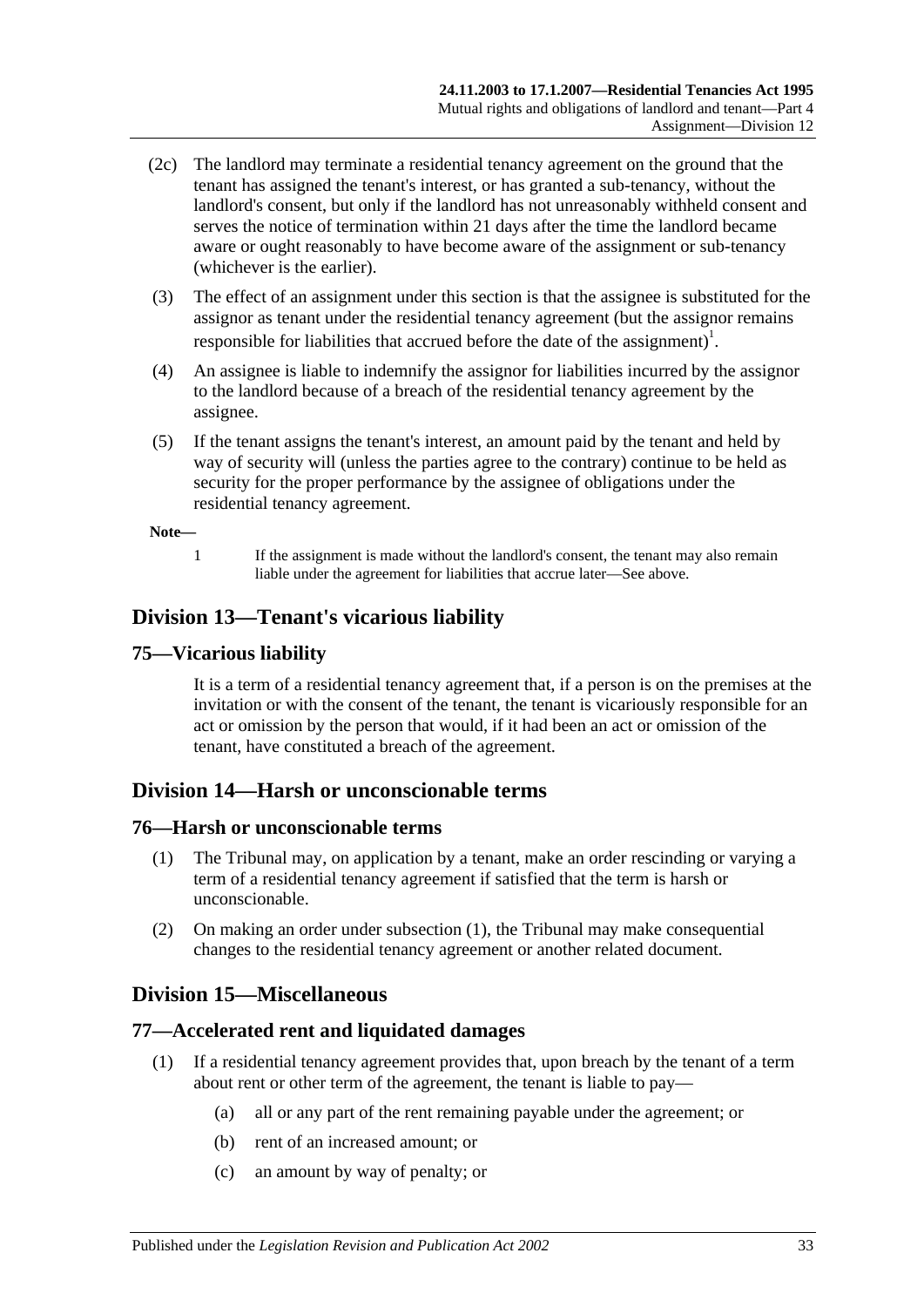(d) an amount by way of liquidated damages,

the provision is void.

- (2) If a residential tenancy agreement provides that, on early or punctual payment of rent, the rent will or may be decreased or the tenant will or may be granted or paid a rebate, refund or other benefit, the tenant is entitled to the reduction, rebate, refund or other benefit in any event.
- (3) If a residential tenancy agreement contains a provision to which this section applies, the landlord is guilty of an offence.

Maximum penalty: \$1 000.

## <span id="page-33-0"></span>**78—Duty of mitigation**

The rules of the law of contract about mitigation of loss or damage on breach of a contract apply to a breach of a residential tenancy agreement.

# <span id="page-33-2"></span><span id="page-33-1"></span>**Part 5—Termination of residential tenancy agreements**

## **Division 1—Termination generally**

## <span id="page-33-3"></span>**79—Termination of residential tenancy**

A residential tenancy terminates if—

- (a) the tenancy is for a fixed term and the fixed term comes to an end; or
- (b) the landlord or the tenant terminates the tenancy by notice of termination given to the other (as required under this Act); or
- (c) the Tribunal terminates the tenancy; or
- (d) a person having title superior to the landlord's title becomes entitled to possession of the premises under the order of the Tribunal or a court<sup>1</sup>; or
- (e) a mortgagee takes possession of the premises under a mortgage; or
- (f) the tenant abandons the premises; or
- (g) the tenant dies without leaving dependants in occupation of the premises; or
- (h) the tenant gives up possession of the premises with the landlord's consent; or
- (i) the interest of the tenant merges with another estate or interest in the land; or
- (j) disclaimer of the tenancy occurs.

#### **Note—**

1 See [section](#page-41-0) 96.

## <span id="page-33-4"></span>**Division 2—Termination by the landlord**

## <span id="page-33-5"></span>**80—Notice of termination by landlord on ground of breach of the agreement**

- (1) If the tenant breaches a residential tenancy agreement, the landlord may give the tenant a written notice in the form required by regulation—
	- (a) specifying the breach; and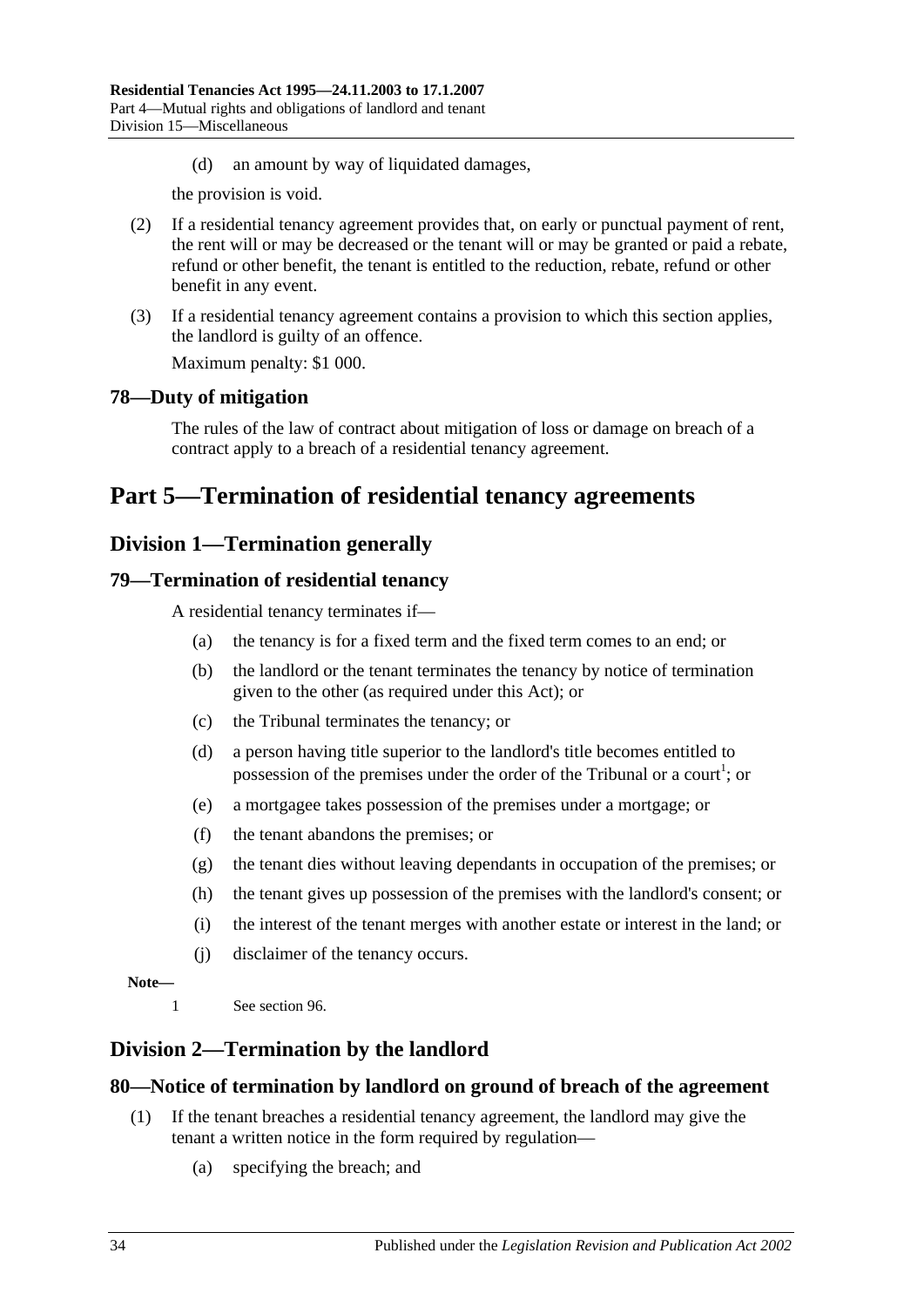- (b) informing the tenant that if the breach is not remedied within a specified period (which must be a period of at least seven days) from the date the notice is given then—
	- (i) the tenancy is terminated by force of the notice; and
	- (ii) the tenant must give up possession of the premises on or before a day specified in the notice (which, subject to [subsection](#page-34-0)  $(2)(c)$ , must be at least seven days after the end of the period allowed for the tenant to remedy the breach).
- (2) If notice is given under this section on the ground of a failure to pay rent—
	- (a) the notice is ineffectual unless the rent (or any part of the rent) has remained unpaid in breach of the agreement for not less than 14 days before the notice was given; and
	- (b) the notice is not rendered ineffectual by failure by the landlord to make a prior formal demand for payment of the rent; and
	- (c) the day specified in the notice for the tenant to give up possession of the premises if the rent is not paid in accordance with the terms of the notice can be any day after the day on which the tenancy is terminated under the notice<sup>1</sup>.
- <span id="page-34-0"></span>(3) If notice is given under this section in respect of a residential tenancy agreement that creates a tenancy for a fixed term, the notice is not ineffectual because the day specified as the day on which the tenant is to give up possession of the premises is earlier than the last day of that term.
- (4) The tenant may at any time after receiving a notice under this section and before giving vacant possession to the landlord, apply to the Tribunal for an order—
	- (a) declaring that the tenant is not in breach of the residential tenancy agreement, or has remedied the breach of the agreement, and that the tenancy is not liable to be terminated under this section; or
	- (b) reinstating the tenancy.
- (5) If the Tribunal is satisfied that a tenancy has been validly terminated under this section, but that it is just and equitable to reinstate the tenancy (or would be just and equitable to reinstate the tenancy if the conditions of the order were complied with), the Tribunal may make an order reinstating the tenancy.
- (6) An order reinstating the tenancy under this section may be made on conditions that the Tribunal considers appropriate.
- (7) On an application for an order reinstating the tenancy, the Tribunal may make alternative orders providing for reinstatement of the tenancy if specified conditions are complied with but, if not, ordering the tenant to give up possession of the premises to the landlord.

**Note—**

1 Ie the requirement to give the tenant at least seven days to give up possession of the premises if the tenant remains in default does not apply.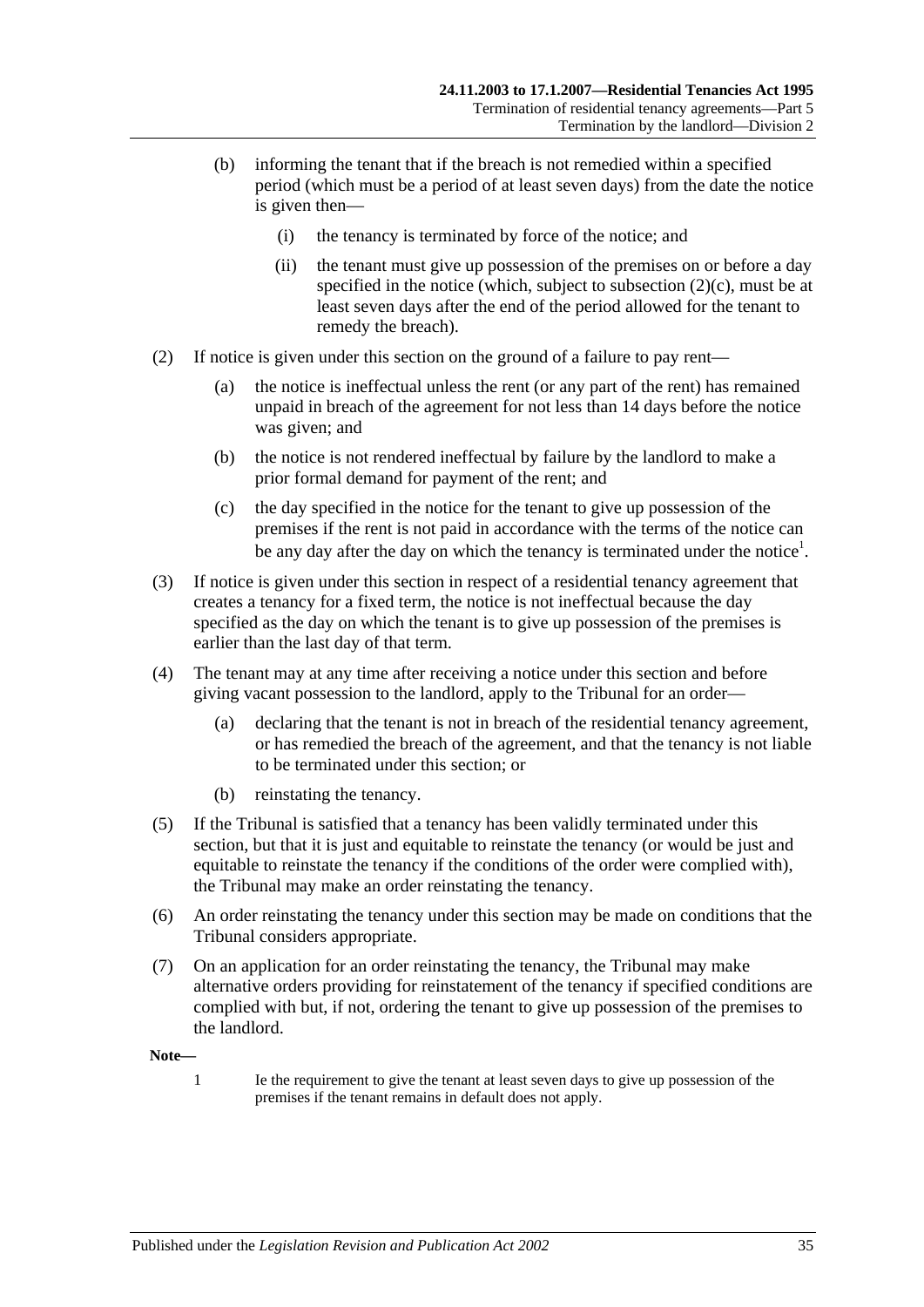## <span id="page-35-0"></span>**81—Termination because possession is required by the landlord for certain purposes**

- (1) A landlord may, by notice of termination given to the tenant, terminate a periodic residential tenancy on the ground that—
	- (a) the landlord requires possession of the premises for demolition; or
	- (b) the landlord requires possession of the premises for repairs or renovations that cannot be carried out conveniently while the tenant remains in possession of the premises; or
	- (c) the landlord requires possession of the premises for—
		- (i) the landlord's own occupation; or
		- (ii) occupation by the landlord's spouse, child or parent; or
		- (iii) occupation by the spouse of the landlord's child or parent; or
	- (d) the landlord has entered into a contract for the sale of the premises under which the landlord is required to give vacant possession of the premises; or
	- (e) the landlord requires possession of the premises for a purpose prescribed by regulation.
- (2) The period of notice given under this section must be at least 60 days or a period equivalent to a single period of the tenancy (whichever is the longer).
- (3) A person must not falsely state the ground of termination in a notice of termination given, or purportedly given, under this section. Maximum penalty: \$2 000.
- (4) A landlord who recovers possession of premises under this section must not, without the consent of the Tribunal, grant a fresh tenancy over the premises within six months after recovering possession.

Maximum penalty: \$2 000.

#### <span id="page-35-1"></span>**82—Termination of residential tenancy by housing co-operative**

- (1) A registered housing co-operative that is landlord under a residential tenancy agreement may, by notice of termination given to the tenant, terminate a residential tenancy on the ground that—
	- (a) the tenant has ceased to be a member of the co-operative; or
	- (b) the tenant no longer satisfies conditions specified by the agreement as essential to the continuation of the tenancy.
- (2) The period of notice under this section must be at least 28 days.

## <span id="page-35-2"></span>**83—Termination by landlord without specifying a ground of termination**

(1) A landlord may, by notice of termination given to the tenant, terminate the tenancy without specifying a ground of termination.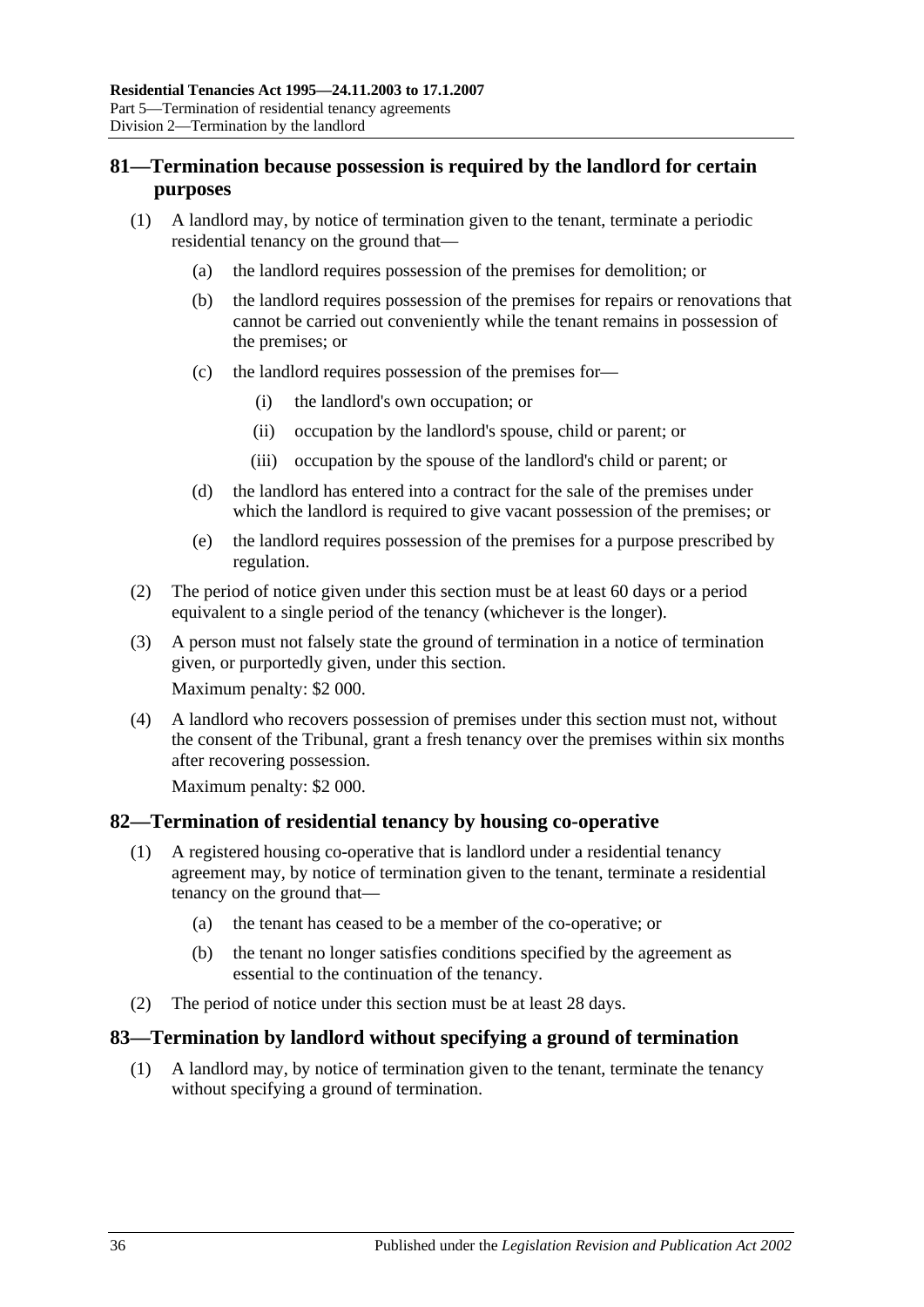(2) However, if the tenancy is for a fixed term, it cannot be terminated under this section; nor can a housing co-operative terminate a tenancy with a member of the co-operative under this section; nor can a tenancy be terminated by notice under this section if the premises are subject to a housing improvement notice, or subject, or potentially subject, to rent control under this Act.

> Premises are subject to, or potentially subject to, rent control under this Act if an order is in force under section 56 or proceedings for such an order have been commenced.

(3) The period of notice under this section must be at least 90 days.

## <span id="page-36-0"></span>**84—Limitation of right to terminate**

- (1) If premises to which a residential tenancy agreement applies are—
	- (a) subject to a housing improvement notice; or
	- (b) subject to, or potentially subject to, rent control under this Act,

the landlord may only terminate the tenancy by notice of termination if the notice is given on a specified ground, and the Tribunal authorises the notice of termination.

Premises are subject to, or potentially subject to, rent control under this Act if an order is in force under section 56 or proceedings for such an order have been commenced.

(2) The Tribunal may authorise a notice of termination under this section if satisfied of the genuineness of the proposed ground on which the notice is to be given.

## <span id="page-36-1"></span>**Division 3—Termination by tenant**

#### <span id="page-36-2"></span>**85—Notice of termination by tenant on ground of breach of the agreement**

- (1) If the landlord breaches a residential tenancy agreement, the tenant may give the landlord a written notice, in the form required by regulation—
	- (a) specifying the breach; and
	- (b) informing the landlord that if the breach is not remedied within a specified period (which must be a period of at least seven days) from the date the notice is given the tenancy is terminated by force of the notice from a date that is also specified in the notice (which must be at least seven days after the end of the period allowed for the landlord to remedy the breach).
- (2) The landlord may, before the time fixed in the tenant's notice for termination of the tenancy or the tenant gives up possession of the premises (whichever is the later), apply to the Tribunal for an order—
	- (a) declaring that the landlord is not in breach of the residential tenancy agreement, or has remedied the breach of the agreement, and that the tenancy is not liable to be terminated under this section; or
	- (b) reinstating the tenancy.
- (3) If the Tribunal is satisfied that a tenancy has been validly terminated under this section, but that it is just and equitable to reinstate the tenancy (or would be just and equitable to reinstate the tenancy if the conditions of the order were complied with), the Tribunal may make an order reinstating the tenancy.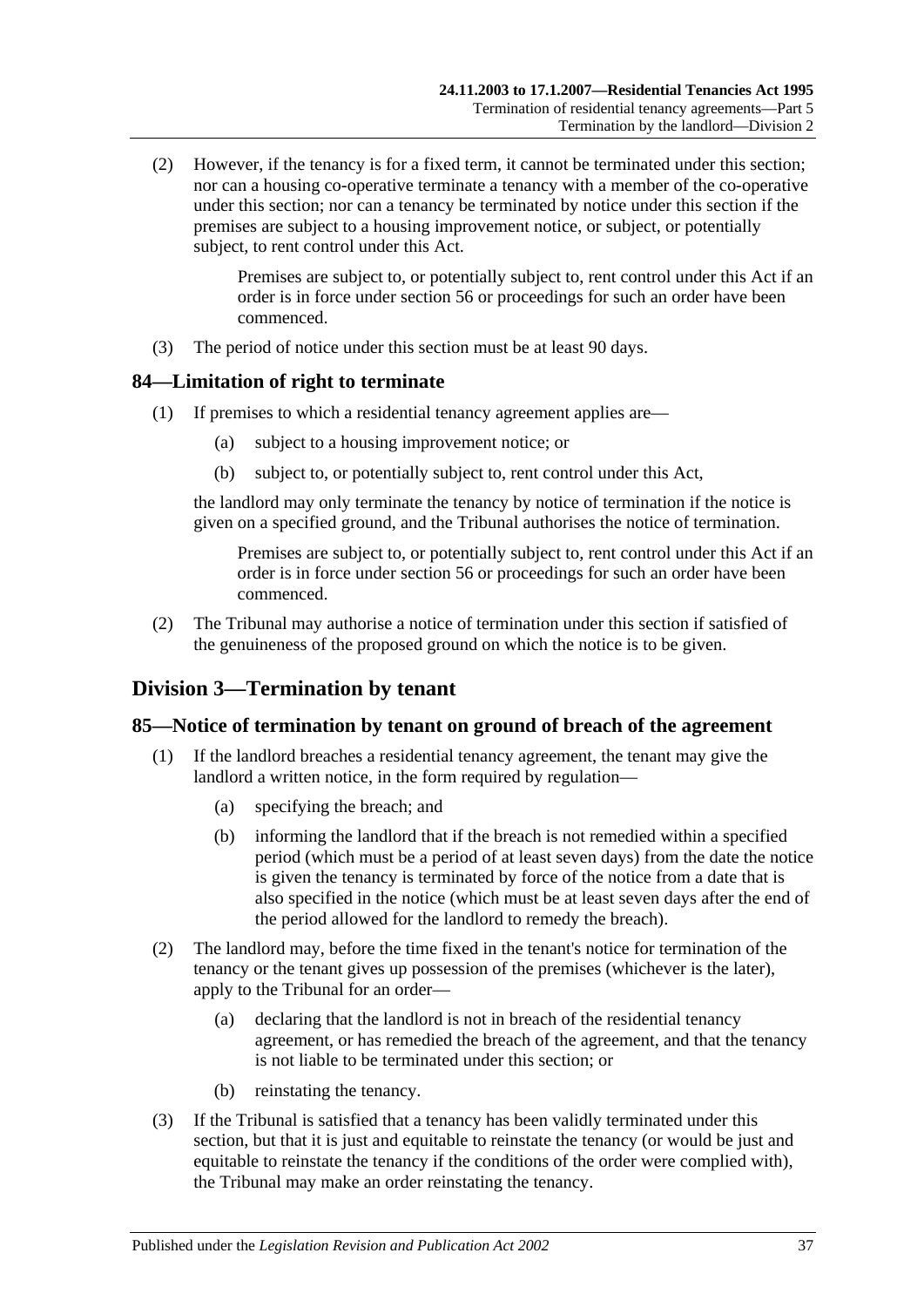(3a) An order reinstating the tenancy under this section may be made on conditions that the Tribunal considers appropriate.

### <span id="page-37-0"></span>**86—Termination by tenant without specifying a ground of termination**

- (1) The tenant under a residential tenancy agreement for a periodic tenancy may, by notice of termination given to the landlord, terminate the tenancy without specifying a ground of termination.
- (2) The minimum period of notice under this section is 21 days or a period equivalent to a single period of the tenancy (whichever is longer).

## <span id="page-37-1"></span>**Division 4—Termination by the Tribunal**

## <span id="page-37-2"></span>**87—Termination on application by landlord**

- (1) The Tribunal may, on application by a landlord, terminate a residential tenancy and make an order for possession of the premises if satisfied that—
	- (a) the tenant has committed a breach of the residential tenancy agreement; and
	- (b) the breach is sufficiently serious to justify termination of the tenancy<sup>1</sup>.
- (2) The Tribunal may, on application by a landlord, terminate a residential tenancy and make an order for immediate possession of the premises if the tenant or a person permitted on the premises with the consent of the tenant has, intentionally or recklessly, caused or permitted, or is likely to cause or permit—
	- (a) serious damage to the premises; or
	- (b) personal injury to—
		- (i) the landlord or the landlord's agent; or
		- (ii) a person in the vicinity of the premises.

#### **Note—**

1 A tenancy may be terminated by a notice under [section](#page-33-5) 80 if the tenant fails to remedy a breach after being required to do so by the landlord. This alternative procedure may be appropriate if (for example) the breach is not capable of remedy.

#### <span id="page-37-3"></span>**88—Termination on application by tenant**

The Tribunal may, on application by a tenant, terminate a residential tenancy and make an order for possession of the premises if satisfied that—

- (a) the landlord has committed a breach of the residential tenancy agreement; and
- (b) the breach is sufficiently serious to justify termination of the tenancy<sup>1</sup>.
- **Note—**
	- 1 A tenancy may be terminated by a notice under [section](#page-36-2) 85 if the landlord fails to remedy a breach after being required to do so by the tenant. This alternative procedure may be appropriate if (for example) the breach is not capable of remedy.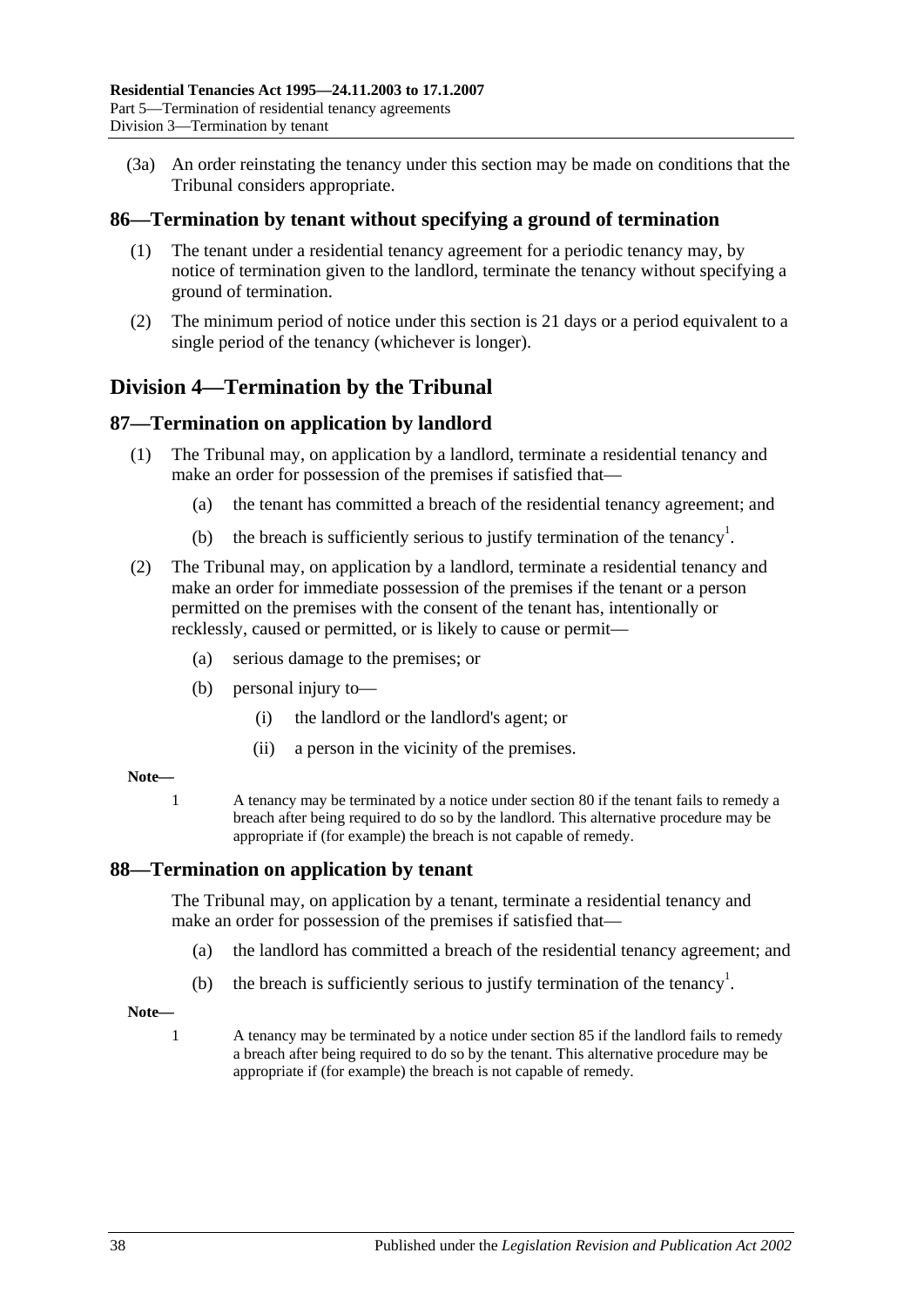### <span id="page-38-0"></span>**89—Termination based on hardship**

- (1) If the continuation of a residential tenancy would result in undue hardship to the landlord or the tenant, the Tribunal may, on application by the landlord or the tenant, terminate the agreement from a date specified in the Tribunal's order and make an order for possession of the premises as from that day.
- (2) The Tribunal may also make an order compensating a landlord or tenant for loss and inconvenience resulting, or likely to result, from the early termination of the tenancy.

### <span id="page-38-1"></span>**90—Tribunal may terminate tenancy where tenant's conduct unacceptable**

- (1) The Tribunal may, on application by an interested person, terminate a residential tenancy and make an order for possession of the premises if it is satisfied that the tenant has—
	- (a) used the premises, or caused or permitted the premises to be used, for an illegal purpose; or
	- (b) caused or permitted a nuisance; or
	- (c) caused or permitted an interference with the reasonable peace, comfort or privacy of another person who resides in the immediate vicinity of the premises.
- (2) If the Tribunal terminates a tenancy and makes an order for possession under this section—
	- (a) the Tribunal must specify the day as from which the order will operate, being not more than 28 days after the day on which the orders are made; and
	- (b) the Tribunal may order that the landlord must not enter into a residential tenancy agreement with the tenant in relation to the same premises for a period determined by the Tribunal (being a period not exceeding three months) (and any agreement entered into in contravention of such an order is void).
- (2a) However—
	- (a) the Tribunal must not make an order under this section unless the landlord has been given a reasonable opportunity to be heard in relation to the matter; and
	- (b) if the landlord objects to the making of an order under this section, the Tribunal must not make an order unless the Tribunal is satisfied that exceptional circumstances exist justifying the making of the order in any event.
- (3) In this section—

#### *interested person* means—

- (a) the landlord; or
- (b) a person who has been adversely affected by the conduct of the tenant on which the application is based.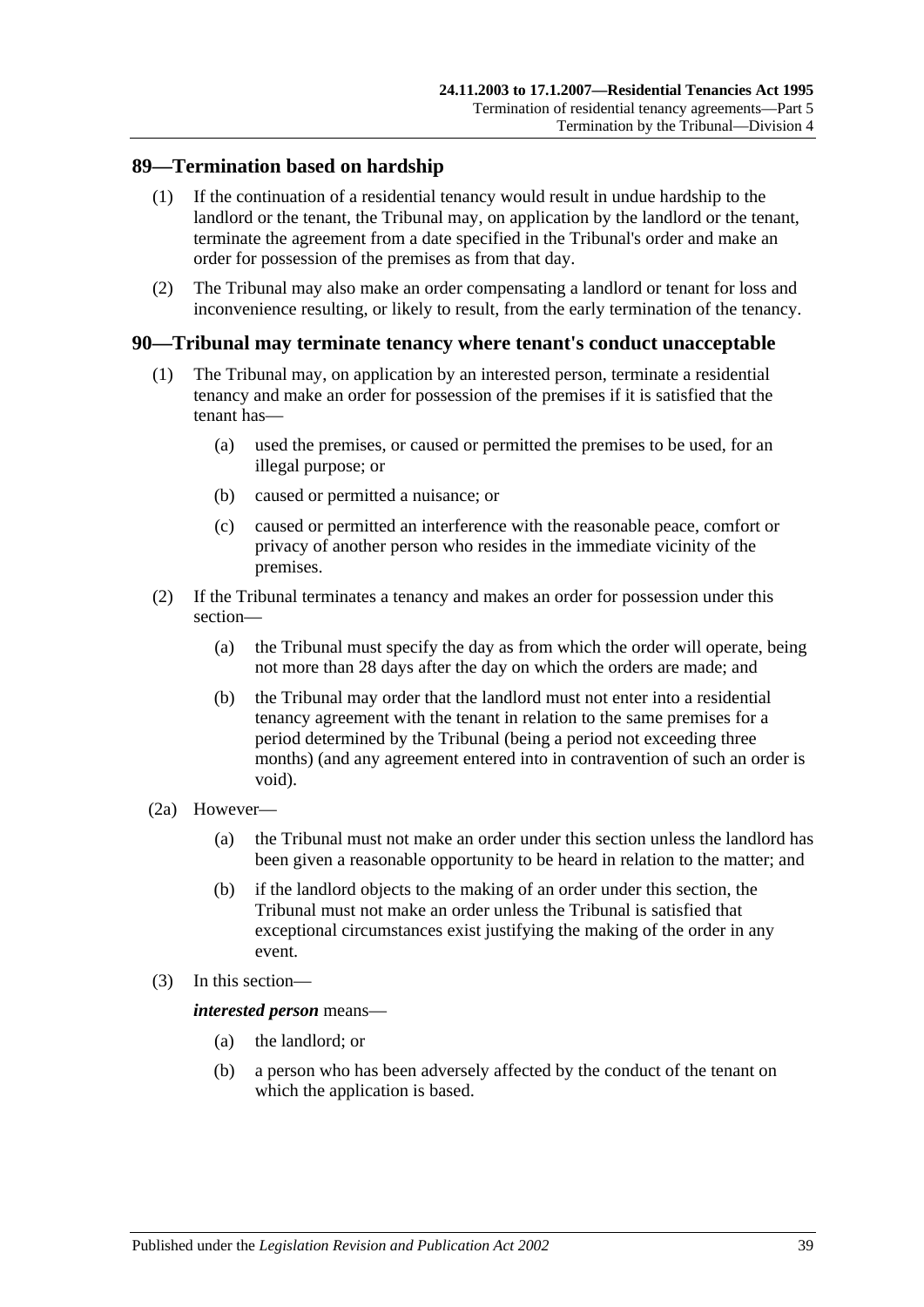## <span id="page-39-0"></span>**Division 5—Notices of termination**

## <span id="page-39-1"></span>**91—Form of notice of termination**

- (1) A notice of termination given by a landlord to a tenant must—
	- (a) be in writing and in the form prescribed by regulation<sup>1</sup>; and
	- (b) be signed by the landlord or the landlord's agent; and
	- (c) state the address of the premises subject to the tenancy; and
	- (d) state the day on which the tenant is required to give up vacant possession of the premises to the landlord; and
	- (e) if the tenancy is to be terminated on a particular ground—specify and give reasonable particulars of the ground of termination; and
	- (f) include any further information required by regulation.
- (2) A notice of termination given by a tenant to a landlord must—
	- (a) be in writing and in the form required by regulation<sup>1</sup>; and
	- (b) be signed by the tenant or an agent of the tenant; and
	- (c) state the address of the premises subject to the tenancy; and
	- (d) state the day on which the tenant is to give up vacant possession of the premises to the landlord; and
	- (e) if the tenancy is to be terminated on a particular ground—specify and give reasonable particulars of the ground of termination; and
	- (f) include any further information required by regulation.

#### **Note—**

1 The *[Acts Interpretation Act](http://www.legislation.sa.gov.au/index.aspx?action=legref&type=act&legtitle=Acts%20Interpretation%20Act%201915) 1915* allows some divergence from the prescribed form providing that the form actually used is to the same effect.

#### <span id="page-39-2"></span>**92—Termination of periodic tenancy**

A notice terminating a periodic tenancy under this Act is not ineffectual because—

- (a) the period of notice is less than would, apart from this Act, have been required at law; or
- (b) the day on which the tenancy is to end is not the last day of a period of the tenancy.

## <span id="page-39-3"></span>**Division 6—Repossession of premises**

#### <span id="page-39-4"></span>**93—Order for possession**

- (1) If a residential tenancy—
	- (a) is terminated by notice of termination under this Act or, in the case of a tenancy under which the South Australian Housing Trust is landlord, under the residential tenancy agreement; or
	- (b) is for a fixed term which expires and is not renewed,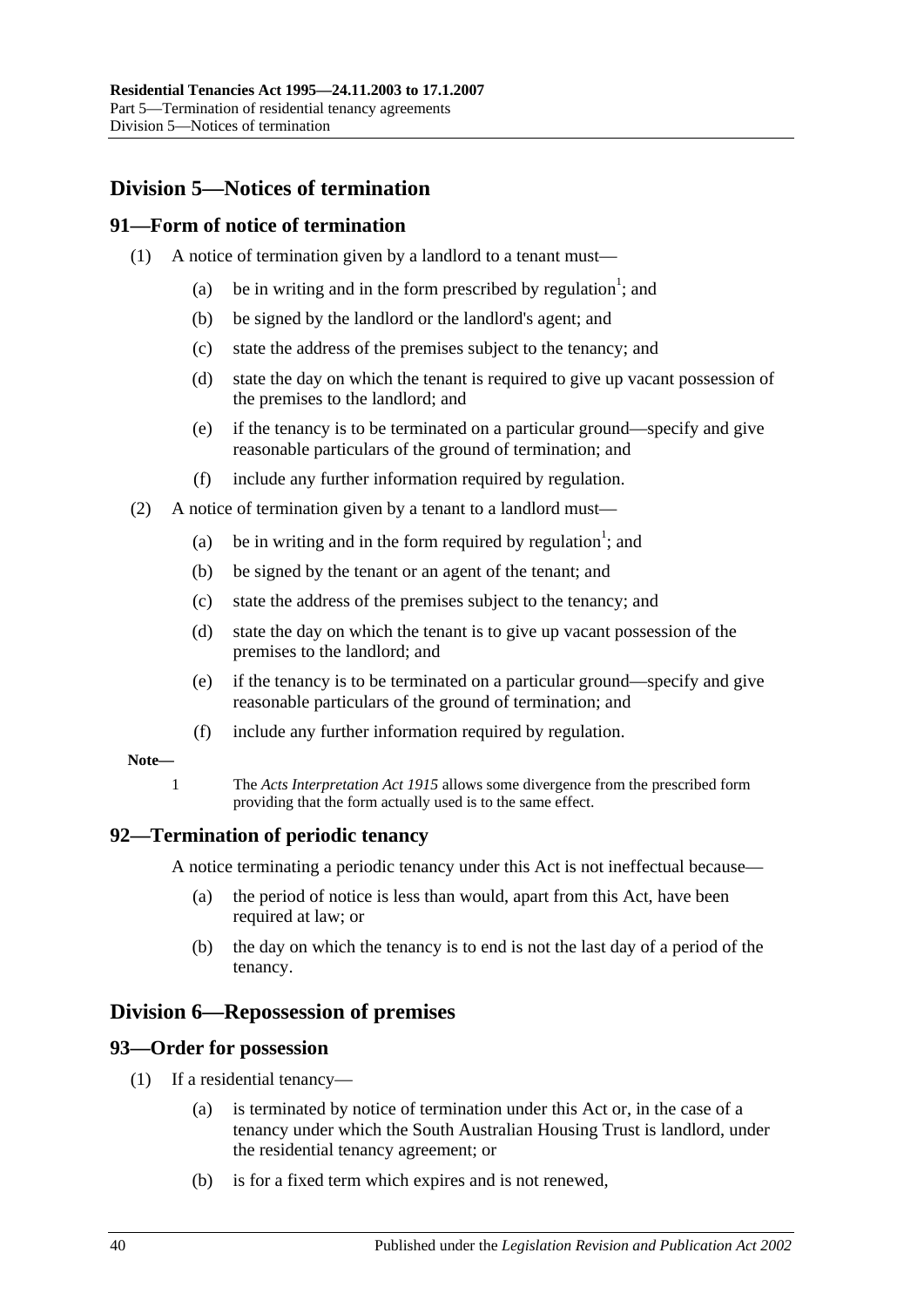the landlord may apply to the Tribunal for an order for possession of the premises.

- (2) If the Tribunal is satisfied that the tenancy has terminated or has been terminated, the Tribunal may make an order for possession of the premises.
- (3) The order for possession will take effect on a date specified by the Tribunal in the order, being a date not more than seven days after the date of the order unless the operation of the order for possession is suspended<sup>1</sup>.
- <span id="page-40-3"></span>(4) However, if the Tribunal, although satisfied that the landlord is entitled to an order for possession of the premises, is satisfied by the tenant that the grant of an order for immediate possession of the premises would cause severe hardship to the tenant, the Tribunal may—
	- (a) suspend the operation of the order for possession for up to 90 days; and
	- (b) extend the operation of the residential tenancy agreement until the landlord obtains vacant possession of the premises from the tenant.
- (4a) In extending the operation of the residential tenancy agreement, the Tribunal may make modifications to the agreement that it considers appropriate (but the modifications cannot reduce the tenant's financial obligations under the agreement).
- <span id="page-40-2"></span>(5) If the tenant fails to comply with an order for possession, the landlord is entitled to compensation for any loss caused by that failure.
- (6) The Tribunal may, on application by the landlord, order the tenant to pay to the landlord compensation to which the landlord is entitled under [subsection](#page-40-2) (5).

**Note—**

1 See [subsection](#page-40-3) (4).

#### <span id="page-40-0"></span>**94—Abandoned premises**

- (1) The Tribunal may, on application by a landlord—
	- (a) declare that a tenant abandoned premises on a day stated in the declaration; and
	- (b) make an order for immediate possession of the premises.
- (2) A tenant is taken to have abandoned the premises on the day stated in a declaration under this section.
- (3) If a tenant has abandoned premises, the landlord is entitled to compensation for any loss (including loss of rent) caused by the abandonment.
- (4) However, the landlord must take reasonable steps to mitigate any loss and is not entitled to compensation for loss that could have been avoided by those steps.
- (5) The Tribunal may, on application by the landlord, order the tenant to pay to the landlord compensation to which the landlord is entitled under this section.

#### <span id="page-40-1"></span>**95—Repossession of premises**

A person must not enter premises for the purpose of taking possession of the premises before, or after, the end of a residential tenancy unless—

(a) the tenant abandons, or voluntarily gives up possession of, the premises; or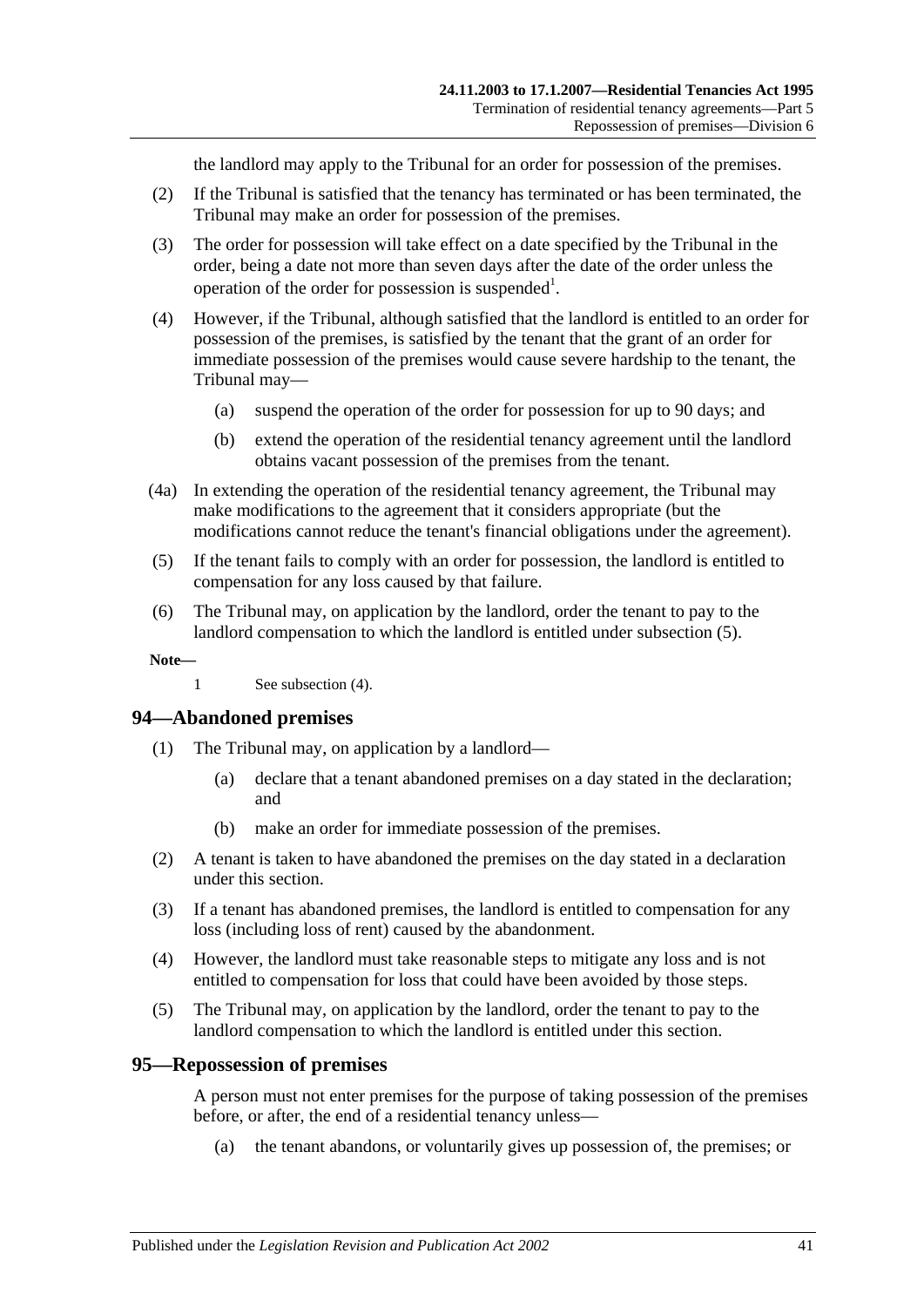(b) the person is authorised to take possession of the premises under the order of a court or the Tribunal.

Maximum penalty: \$2 000.

## <span id="page-41-0"></span>**96—Forfeiture of head tenancy not to result automatically in destruction of right to possession under residential tenancy agreement**

- (1) A person cannot take possession of residential premises subject to a residential tenancy agreement so as to defeat the tenant's right to possession under the residential tenancy agreement unless an order for possession of the premises is made by a court or the Tribunal.
- <span id="page-41-3"></span>(2) If a person is entitled to possession of residential premises as against a person who granted a residential tenancy, a court before which proceedings for possession of the premises are brought, or the Tribunal, may, on application by an interested person, vest the residential tenancy agreement in the person who would, but for the agreement, be entitled to possession of the premises so that the tenant holds the premises directly from that person as landlord.
- (3) An order may be made under [subsection](#page-41-3) (2) on terms and conditions the court or Tribunal considers just.

## <span id="page-41-1"></span>**Division 7—Abandoned goods**

## <span id="page-41-2"></span>**97—Abandoned goods**

- <span id="page-41-4"></span>(1) If a residential tenancy terminates or is terminated, and goods are left on the premises that were subject to the tenancy, then—
	- (a) the landlord may, when at least two days have passed since the landlord took possession of the premises, remove, and destroy or dispose of, goods—
		- (i) if they are perishable foodstuffs; or
		- (ii) if their value is less than a fair estimate of the cost of their removal, storage and sale; but
	- (b) if the goods are not liable to destruction or disposal under [paragraph](#page-41-4) (a), the landlord must store the goods in a safe place and manner for at least 60 days.
- (2) The landlord must, within seven days after storing goods or having goods stored under this section—
	- (a) give notice of the storage of the goods to—
		- (i) if the tenant has left a forwarding address—the tenant; and
		- (ii) if another person has, to the knowledge of the landlord, an interest in the goods and the person's name and address are known to, or reasonably ascertainable by, the landlord—that person; and
	- (b) publish notice of the storage of the goods in a newspaper circulating generally throughout the State.
- <span id="page-41-5"></span>(3) A notice must be in the form prescribed by regulation for the purposes of this section.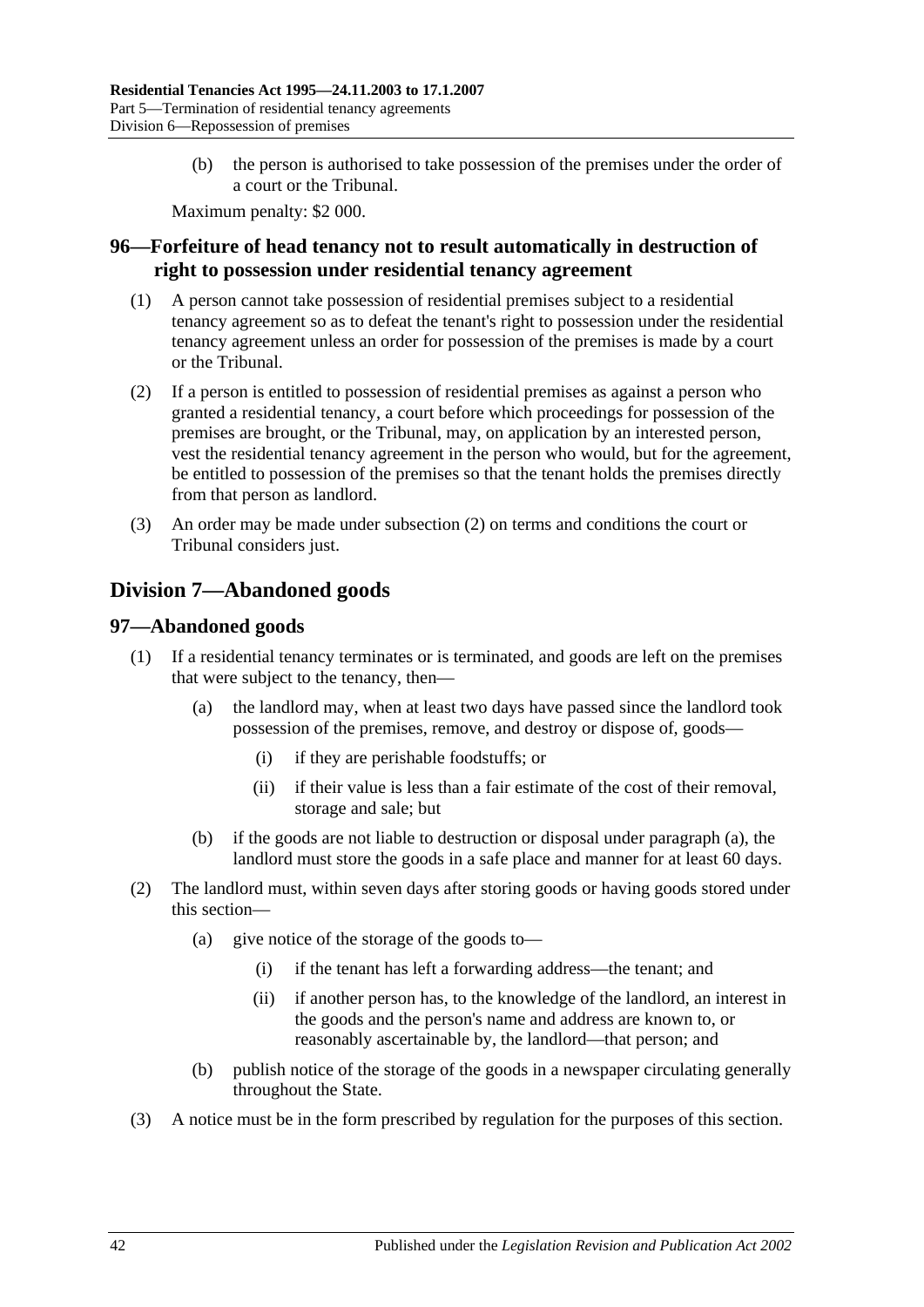- (4) A person who is entitled to possession of goods stored under this section may reclaim the goods by paying to the landlord—
	- (a) the reasonable costs of removing and storing the goods; and
	- (b) the reasonable costs of giving notice under [subsection](#page-41-5)  $(2)(b)$ ; and
	- (c) any other reasonable costs incurred by the landlord as a result of the goods being left on the premises.
- (5) If the goods are not reclaimed within the 60 day period, the landlord must, as soon as practicable after the end of that period, have the goods sold by public auction.
- (6) On the sale of the goods by public auction, the landlord—
	- (a) may retain out of the proceeds of sale—
		- (i) the reasonable costs of removing, storing and selling the goods; and
		- (ii) the reasonable costs of giving notice under [subsection](#page-41-5)  $(2)(b)$ ; and
		- (iii) any other reasonable costs incurred by the landlord as a result of the goods being left on the premises; and
		- (iv) any amounts owed to the landlord under the residential tenancy agreement; and
	- (b) must pay the balance (if any) to the owner, or if the identity and address of the owner are not known to, or reasonably ascertainable by, the landlord, to the Commissioner for the credit of the Fund.
- (7) If goods are sold by public auction under this section, the purchaser acquires a good title to the goods which defeats—
	- (a) the tenant's interest in the goods; and
	- (b) the interests of others (apart from the tenant) unless the purchaser has actual notice of the interest before purchasing the goods.
- (8) If a dispute arises between a landlord and tenant about the exercise of powers conferred by this section, the Tribunal may, on application by either party to the dispute, make orders resolving the matters in dispute.

## <span id="page-42-0"></span>**Division 8—Miscellaneous**

#### <span id="page-42-1"></span>**98—Bailiffs**

- (1) The Governor may appoint a person to be a bailiff of the Tribunal.
- (2) The office of bailiff may be held in conjunction with another office in the public service of the State.
- (3) A bailiff is entitled to remuneration and expenses determined by the Minister.

#### <span id="page-42-2"></span>**99—Enforcement of orders for possession**

(1) If an order for possession of premises is made by the Tribunal and the person in whose favour the order was made advises the Tribunal that the order has not been complied with, a bailiff of the Tribunal must enforce the order as soon as is practicable thereafter.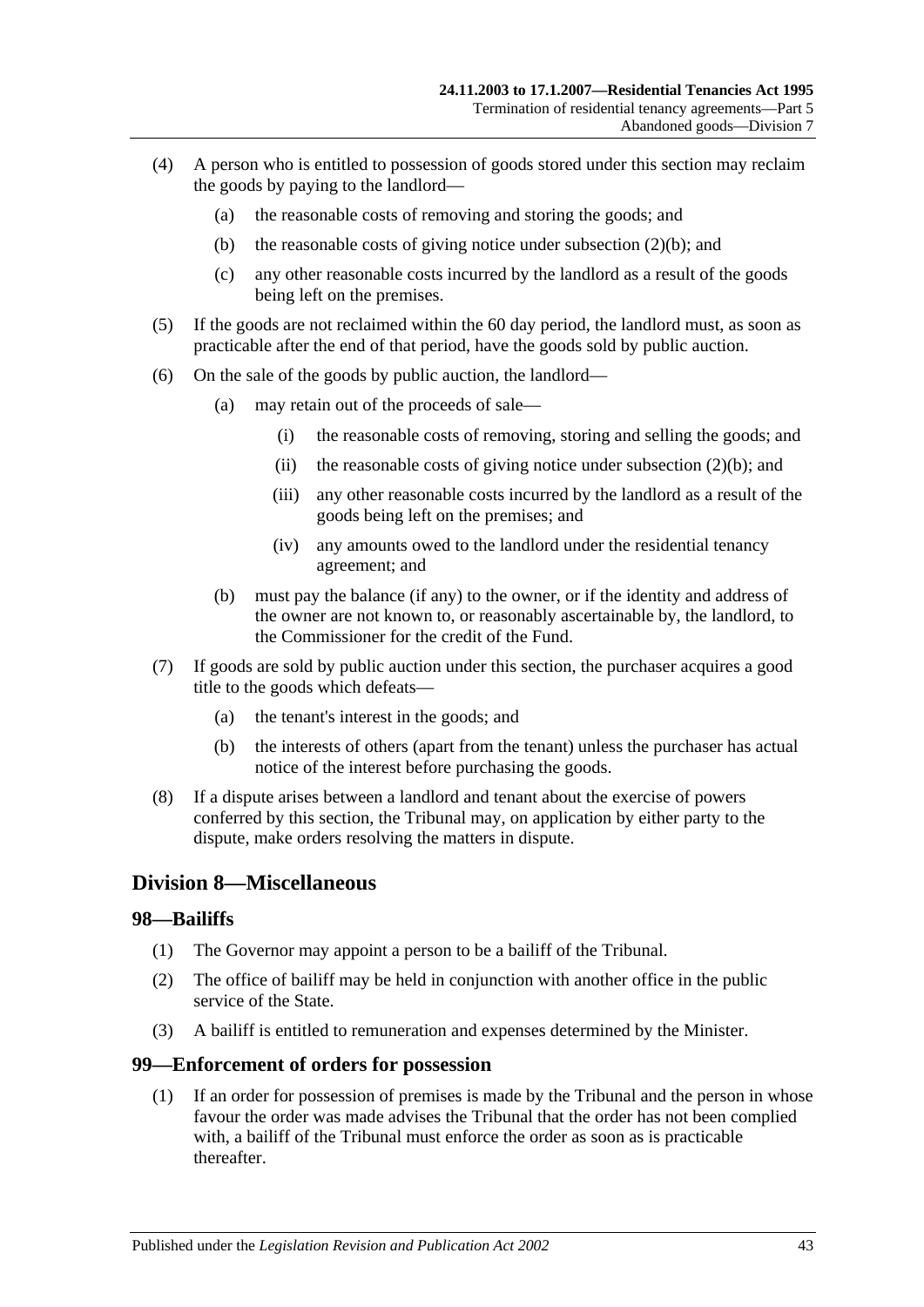- (2) A bailiff enforcing an order for possession of premises may enter the premises, ask questions and take all steps as are reasonably necessary for the purpose of enforcing the order.
- (3) A member of the police force must, if requested by a bailiff, assist the bailiff in enforcing an order for possession.
- (4) In the exercise of the powers conferred by this section a bailiff may use the force that is reasonable and necessary in the circumstances.
- (5) A person must not hinder or obstruct a bailiff in the exercise of the powers conferred by this section.

Maximum penalty: \$1 000

- (6) A person questioned pursuant to this section must not refuse or fail to answer the question to the best of his or her knowledge, information and belief. Maximum penalty: \$1 000
- (7) However, a person is not obliged to answer a question under this section if to do so might tend to incriminate the person or to make the person liable to a penalty, or would require the disclosure of information that is privileged under the principles of legal professional privilege.
- (8) A bailiff or a member of the police force assisting a bailiff incurs no civil or criminal liability for an honest act or omission in carrying out or purportedly carrying out official functions under this section.

# <span id="page-43-0"></span>**Part 6—Residential Tenancies Fund**

## <span id="page-43-1"></span>**100—Residential Tenancies Fund**

- (1) The fund entitled the *Residential Tenancies Fund* continues in existence.
- (2) The Fund is to be kept and administered by the Commissioner.
- (3) The Fund consists of the amounts received by the Commissioner by way of security, and other amounts paid into the Fund under this Act.
- (4) The Fund may be invested as approved by the Minister.
- (5) The Commissioner will make repayments in respect of security bonds from the Fund.

## <span id="page-43-2"></span>**101—Application of income**

The income derived from investment of the Fund may be applied—

- (a) towards the costs of administering and enforcing this Act (including the operating costs of the Tribunal); and
- (b) for the education of landlords and tenants about their statutory and contractual rights and obligations; and
- (c) in the payment to tenants of interest on amounts of securities repaid to them at the end of residential tenancies; and
- (d) towards the costs of projects directed at providing accommodation, or assistance related to accommodation, for the homeless or other disadvantaged sections of the community; and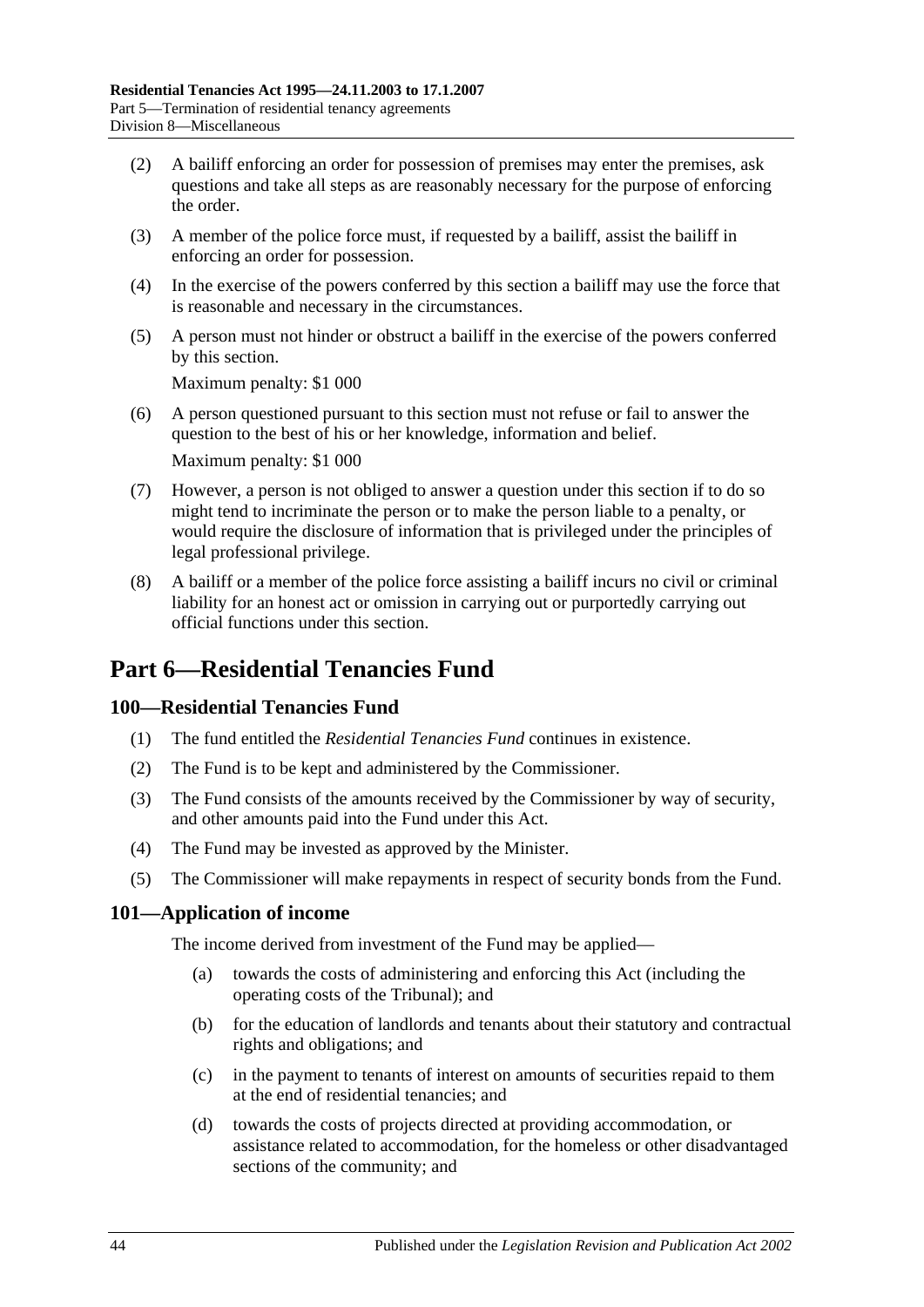- (e) on research, approved by the Minister on the recommendation of the Tribunal, into—
	- (i) the availability of rental accommodation within the community;
	- (ii) areas of social need related to the availability (or non-availability) of rental accommodation or particular kinds of rental accommodation; and
- (f) for the benefit of landlords and tenants in other ways approved by the **Minister**

### <span id="page-44-0"></span>**102—Accounts and audit**

- (1) The Commissioner must keep proper accounts of the receipts and payments from the Fund.
- (2) The Auditor-General may at any time, and must at least once in each year, audit the accounts of the Fund.

# <span id="page-44-1"></span>**Part 7—Rooming houses**

### <span id="page-44-2"></span>**103—Codes of conduct**

- (1) There is to be a code of conduct governing the conduct of rooming house proprietors.
- (2) There is to be a code of conduct governing the conduct of rooming house residents.
- (3) The codes of conduct are to be prescribed by regulation.

#### <span id="page-44-3"></span>**104—Obligation to comply with codes of conduct**

- (1) A rooming house proprietor must comply with the relevant code of conduct. Maximum penalty: \$1 000.
- (2) A rooming house resident must comply with the relevant code of conduct. Maximum penalty: \$200.

#### <span id="page-44-4"></span>**105—Jurisdiction of the Tribunal**

The Tribunal has jurisdiction to hear and determine, on the application of a rooming house proprietor or resident, a question arising under a code of conduct under this Part.

#### <span id="page-44-5"></span>**105A—Implied terms**

The regulations may prescribe provisions that will be taken to be terms of all rooming house agreements.

# <span id="page-44-7"></span><span id="page-44-6"></span>**Part 8—Dispute resolution**

## **Division 1—Mediation**

#### <span id="page-44-8"></span>**106—Responsibility of the Commissioner to arrange for mediation of disputes**

The Commissioner is responsible for making arrangements to facilitate the resolution of tenancy disputes.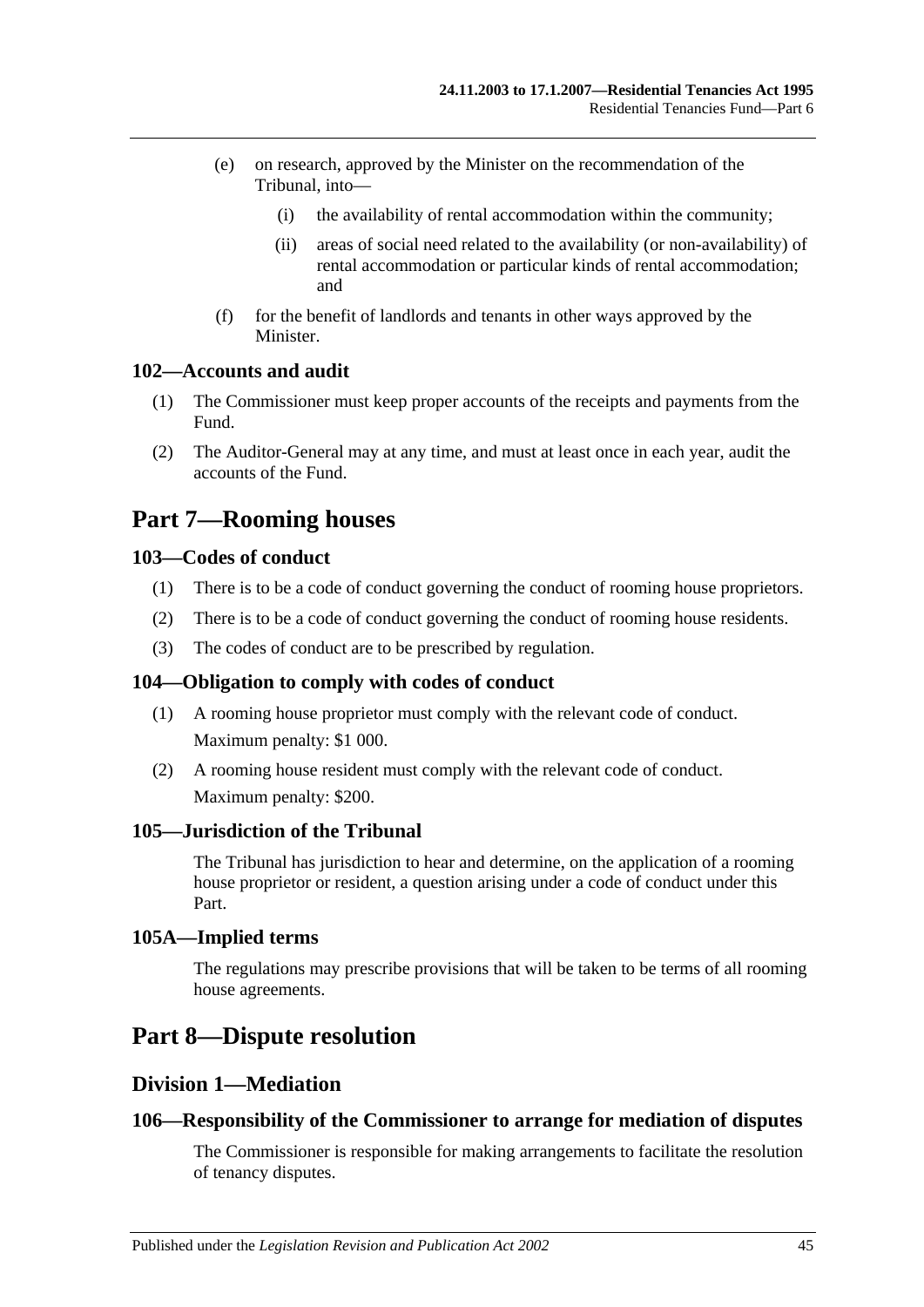### <span id="page-45-0"></span>**107—Mediation of dispute**

- (1) A party to a tenancy dispute may apply to the Commissioner for mediation of the dispute.
- (2) A fee prescribed by regulation is payable on an application under this section.

### <span id="page-45-1"></span>**108—Statements made in the course of mediation proceedings**

Evidence of admissions or statements made in the course of the mediation of a tenancy dispute under this Division is not admissible in evidence before the Tribunal or a court.

## <span id="page-45-2"></span>**Division 2—Intervention**

#### <span id="page-45-3"></span>**109—Power to intervene**

- (1) The Commissioner may intervene in proceedings before the Tribunal or a court concerning a tenancy dispute.
- (2) If the Commissioner intervenes in proceedings the Commissioner becomes a party to the proceedings and has all the rights (including rights of appeal) of a party to the proceedings.

## <span id="page-45-4"></span>**Division 3—Powers of the Tribunal**

### <span id="page-45-5"></span>**110—Powers of the Tribunal**

- (1) The Tribunal may, on application by a party to a tenancy dispute—
	- (a) restrain an action in breach of this Act, a residential tenancy agreement, a rooming house agreement, or an agreement collateral to a residential tenancy agreement or a rooming house agreement; or
	- (b) require a person to comply with an obligation under this Act, a residential tenancy agreement, a rooming house agreement or an agreement collateral to a residential tenancy agreement or a rooming house agreement; or
	- (c) order a person to make a payment (which may include compensation) under this Act, a residential tenancy agreement, a rooming house agreement or a collateral agreement or for breach of this Act, a residential tenancy agreement, a rooming house agreement, or a collateral agreement; or
	- (d) relieve a party to a residential tenancy agreement, a rooming house agreement or a collateral agreement from the obligation to comply with a provision of the agreement; or
	- (e) terminate a residential tenancy or declare that a residential tenancy has, or has not, been validly terminated; or
	- (f) reinstate rights under a residential tenancy agreement that have been forfeited or have otherwise terminated; or
	- (g) require payment of rent into the Fund until conditions stipulated by the Tribunal have been complied with; or
	- (h) require that rent paid into the Fund be paid out and applied as directed by the Tribunal; or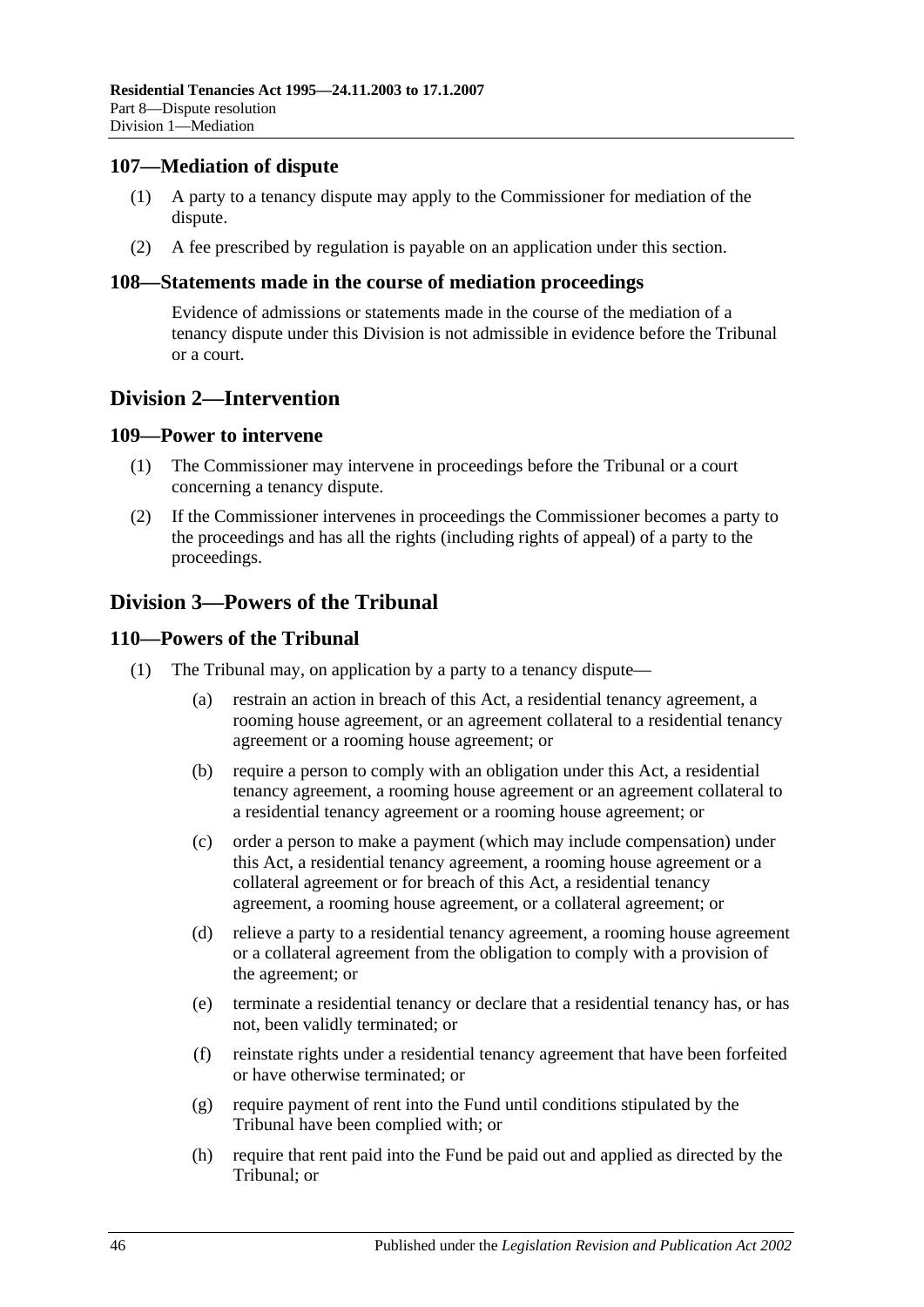- (i) require that security paid into the Fund be paid out and applied as directed by the Tribunal; or
- (j) require a tenant or a rooming house resident to give up the possession of premises to the landlord or rooming house proprietor; or
- (k) make orders to give effect to rights and liabilities arising from the assignment of a residential tenancy agreement; or
- (l) exercise any other power conferred on the Tribunal under this Act; or
- (m) do anything else necessary or desirable to resolve a tenancy dispute.
- (2) The Tribunal does not have jurisdiction to award compensation for damages arising from personal injury.

## <span id="page-46-0"></span>**111—Conditional and alternative orders**

- (1) The Tribunal may make orders on conditions the Tribunal considers appropriate.
- (2) The Tribunal may make orders in the alternative so that a particular order takes effect, or does not take effect, according to whether stipulated conditions are complied with.

### <span id="page-46-1"></span>**112—Restraining orders**

- (1) If the Tribunal is satisfied, on application by a landlord, that there is a risk that the tenant or a person permitted on the premises by the tenant may cause serious damage to property or personal injury, the Tribunal may make an order (a *restraining order*) restraining the tenant and other persons on the premises from engaging in conduct of a kind described in the order.
- (2) An application for a restraining order may be made without notice to the persons against whom the order is sought but, if the order is made without giving them a reasonable opportunity to respond to the allegations against them, the Tribunal must allow them a reasonable opportunity to satisfy it that the order should not continue in operation.
- (3) A person must not contravene a restraining order. Maximum penalty: Imprisonment for 1 year.

## <span id="page-46-2"></span>**Division 4—Representation**

#### <span id="page-46-3"></span>**113—Representation in proceedings before the Tribunal**

- (1) A party to a tenancy dispute may only be represented in proceedings before the Tribunal, at a pre-trial conference or in proceedings for the mediation of the dispute under this Act as allowed by this section.
- (2) A party to a tenancy dispute may be represented by a lawyer if—
	- (a) all parties to the proceedings agree to the representation and the Tribunal is satisfied that it will not unfairly disadvantage a party who does not have a professional representative; or
	- (b) the Tribunal is satisfied that the party is unable to present the party's case properly without assistance; or
	- (c) another party to the dispute is a lawyer, or is represented by a professional representative; or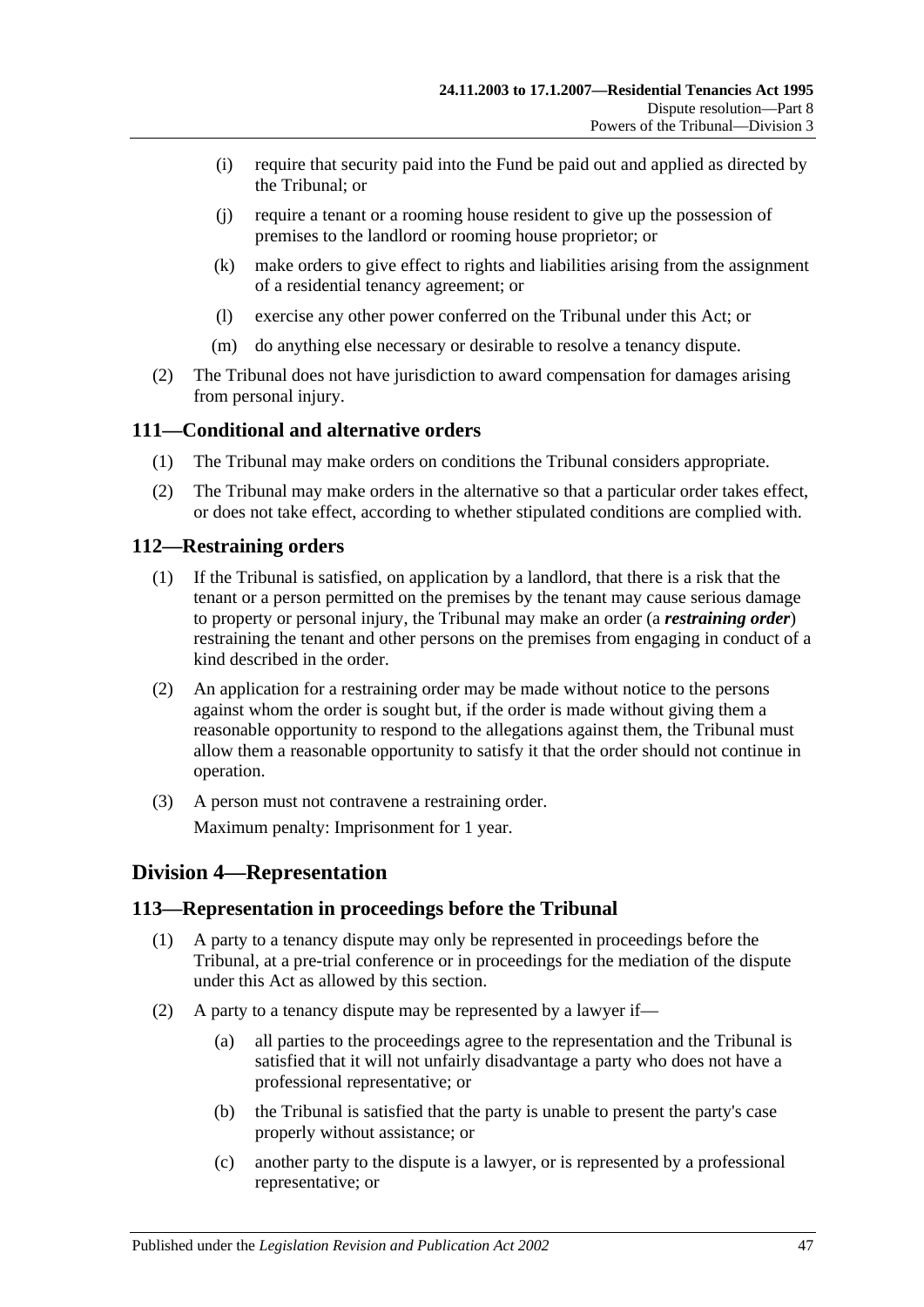- (d) the Commissioner has intervened in, or is a party to, the proceedings.
- (3) A party to a tenancy dispute may be represented by a person who is not a lawyer if—
	- (a) the party is a body corporate and the representative is an officer or employee of the body corporate; or
	- (b) the party is a landlord and the representative is an agent, or an officer or employee of an agent, appointed by the landlord to manage the premises on the landlord's behalf; or
	- (c) all parties to the proceedings agree to the representation and the Tribunal is satisfied that it will not unfairly disadvantage an unrepresented party; or
	- (d) the Tribunal is satisfied that the party is unable to present the party's case properly without assistance.
- (4) In this section—

*professional representative* means—

- (a) a lawyer, a law clerk, or a person who holds or has held legal qualifications under the law of the State or another place; or
- (b) a land agent, or an officer or employee of a land agent.

#### <span id="page-47-0"></span>**114—Remuneration of representative**

A person must not ask for or receive a fee for representing a party to a tenancy dispute in proceedings before the Tribunal, at a pre-trial conference or in proceedings for the mediation of the dispute under this Act unless—

- (a) the representative is a lawyer or a law clerk employed by a lawyer; or
- (b) the representative is an officer or employee of a body corporate who represented the body corporate in the proceedings; or
- (c) the representative is an agent, or an officer or employee of an agent, who represented a landlord in the proceedings whose premises the agent had been appointed to manage on behalf of the landlord.

Maximum penalty: \$15 000.

# <span id="page-47-1"></span>**Part 9—Miscellaneous**

#### <span id="page-47-2"></span>**115—Contract to avoid Act**

- (1) An agreement or arrangement that is inconsistent with this Act or purports to exclude, modify or restrict the operation of this Act, is (unless the inconsistency, exclusion, modification or restriction is expressly permitted under this Act) to that extent void.
- (2) A purported waiver of a right under this Act is void.
- (3) A person who enters into an agreement or arrangement to defeat, evade or prevent the operation of this Act (directly or indirectly) is guilty of an offence. Maximum penalty: \$8 000.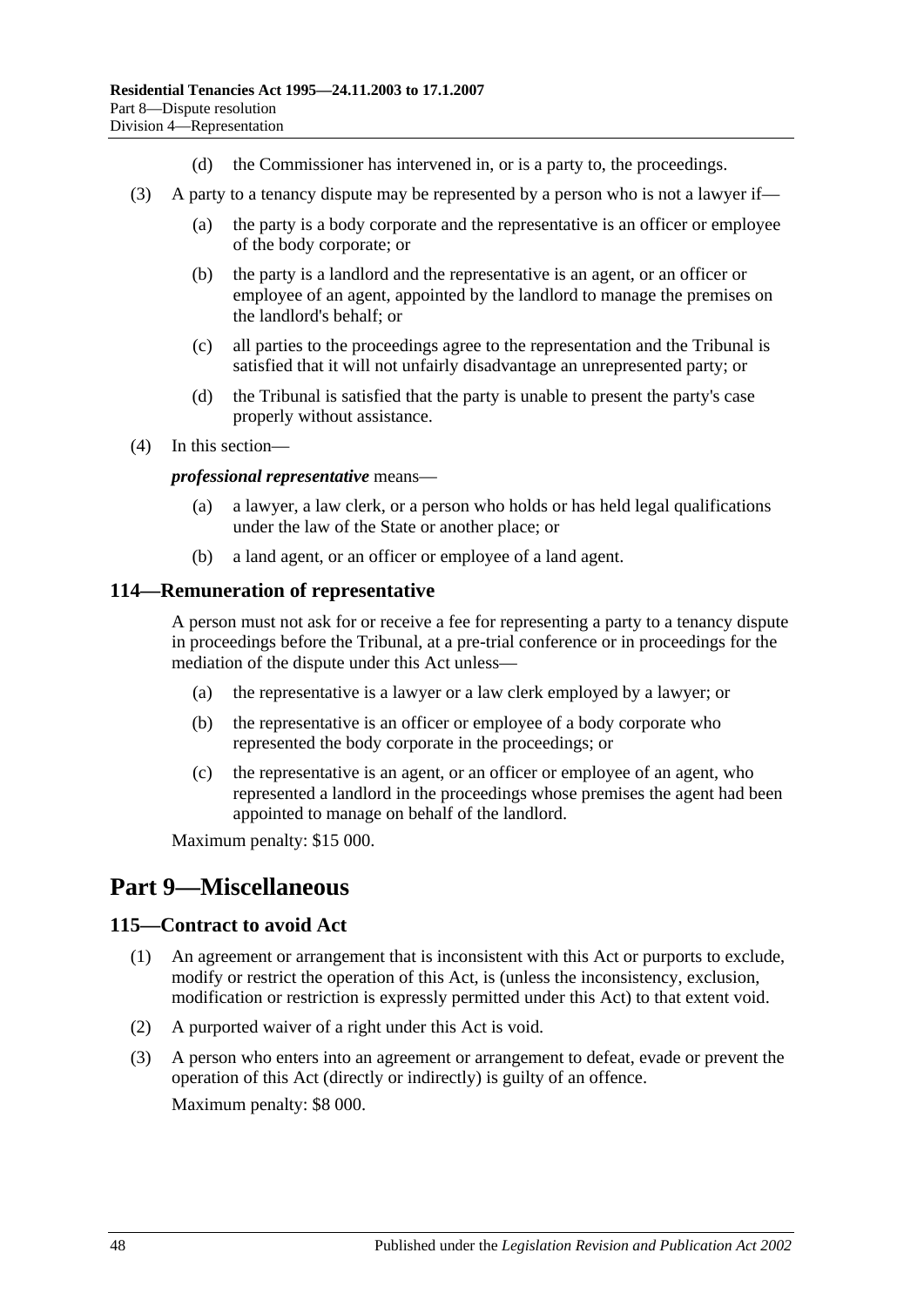### <span id="page-48-0"></span>**116—Overpayment of rent**

An overpayment of rent under a residential tenancy agreement is not recoverable unless the overpayment was made within six months before the proceedings for recovery of the overpayment were commenced.

### <span id="page-48-1"></span>**117—Notice by landlord not waived by acceptance of rent**

A demand for, any proceeding for the recovery of, or acceptance of, rent by a landlord after the landlord has notice of a breach of the agreement by the tenant or has given the tenant notice of termination under this Act does not operate as a waiver of that breach or that notice.

#### <span id="page-48-2"></span>**118—Exemptions**

The Minister may, by order published in the Gazette—

- (a) exempt agreements, or premises, of a specified class from the provisions, or specified provisions, of this Act; or
- (b) modify specified provisions of this Act in their application to a specified class of agreements or a specified class of premises; or
- (c) vary or revoke an order previously made by the Minister under this section.

### <span id="page-48-3"></span>**119—Tribunal may exempt agreement or premises from provision of Act**

- (1) The Tribunal may, on application by an interested person, if the Tribunal considers it necessary or desirable in the circumstances, order that a provision of this Act will not apply in relation to an agreement or prospective agreement or to particular premises, or will apply in a modified manner (and the order will have effect accordingly).
- (2) An order may be made on conditions that the Tribunal considers appropriate.
- (3) A person must not contravene a condition to an order.

Maximum penalty: \$500

### <span id="page-48-4"></span>**120—Service**

- (1) A notice or document required or authorised to be given to a person under this Act may be—
	- (a) given to the person, or an agent of the person, personally; or
	- (b) sent by post addressed to the person, or an agent of the person, at the last known place of residence, employment or business of the person or agent; or
	- (c) left in a letterbox or other place where it is likely to come to the attention of the person, or an agent of the person, at the last known place of residence, employment or business.
- (2) If the whereabouts of a person is unknown, the notice or document may be given by publishing it in a newspaper circulating generally throughout the State.
- (3) If two or more persons are the landlords or tenants under a residential tenancy agreement, a notice or other document is duly given if given to any one of them.

## <span id="page-48-5"></span>**121—Regulations**

(1) The Governor may make regulations for the purposes of this Act.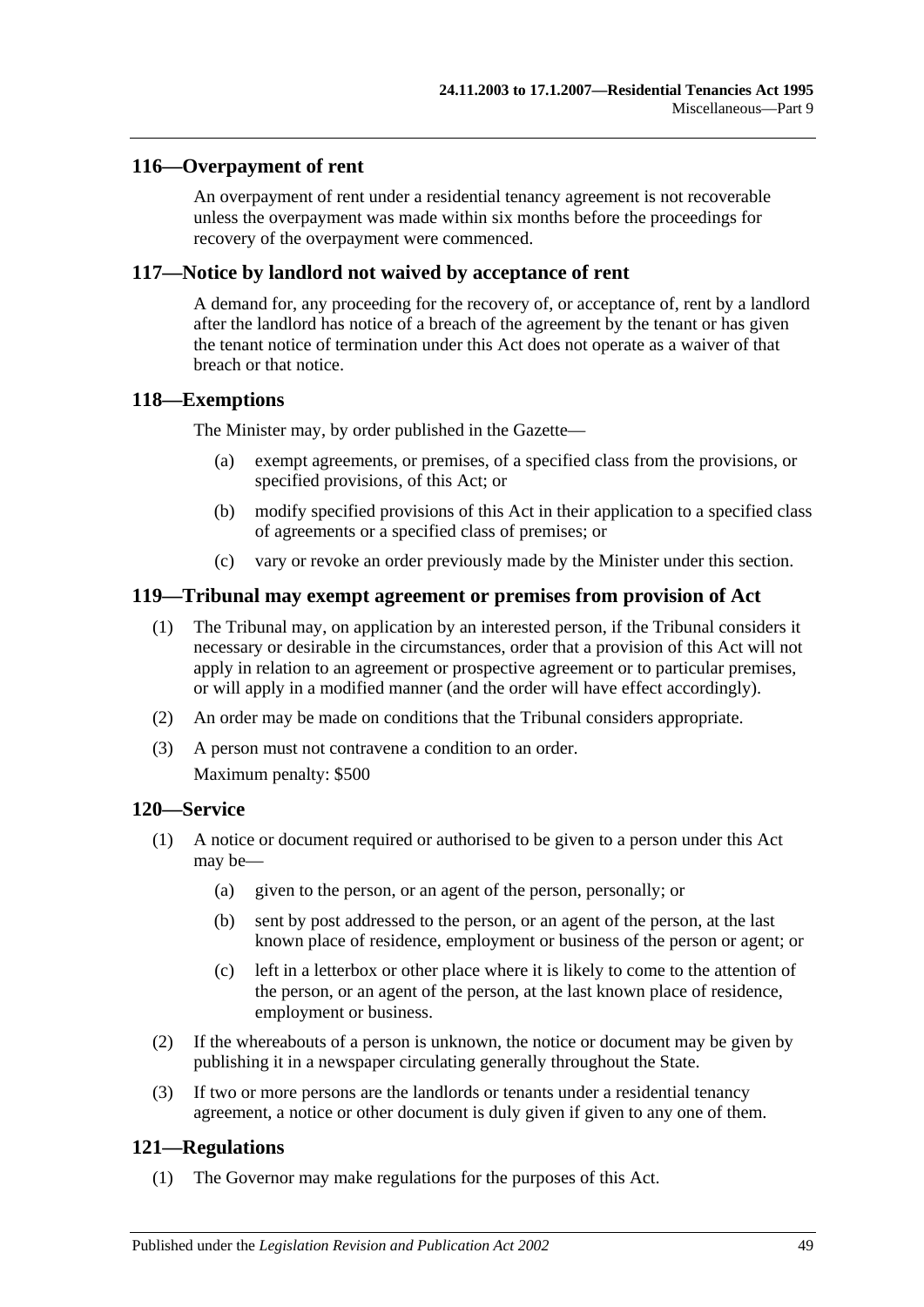- (2) The regulations may—
	- (a) be of general or limited application; and
	- (b) provide that a matter or thing is to be determined, dispensed with or regulated by the Minister.
- (3) A regulation may impose a penalty not exceeding \$500 for breach of the regulation.
- (4) The regulations may fix expiation fees, not exceeding \$100, for alleged offences against the regulations.

# <span id="page-49-0"></span>**Schedule—Transitional provisions**

### <span id="page-49-1"></span>**2—Definitions**

In this Division—

*former Act* means the *[Residential Tenancies Act](http://www.legislation.sa.gov.au/index.aspx?action=legref&type=act&legtitle=Residential%20Tenancies%20Act%201978) 1978*.

#### <span id="page-49-2"></span>**3—Retrospective operation**

Subject to the regulations—

- (a) this Act (other than [section](#page-31-1) 73) extends to agreements entered into before the commencement of this paragraph that have been subject to the former Act;
- (b) [section](#page-31-1) 73 extends to agreements entered into before the commencement of this paragraph that have been subject to the former Act.

#### <span id="page-49-3"></span>**4—Proceedings**

An application, appeal or other proceeding commenced under the former Act but which had not been finally determined before the commencement of this clause may be continued and completed as if this Act had not been enacted.

## <span id="page-49-4"></span>**5—Interest on money lodged in Fund under former Act**

If a tenant is entitled under this Act to interest on money lodged in the Fund under the former Act, the interest will be calculated as from the commencement of this clause.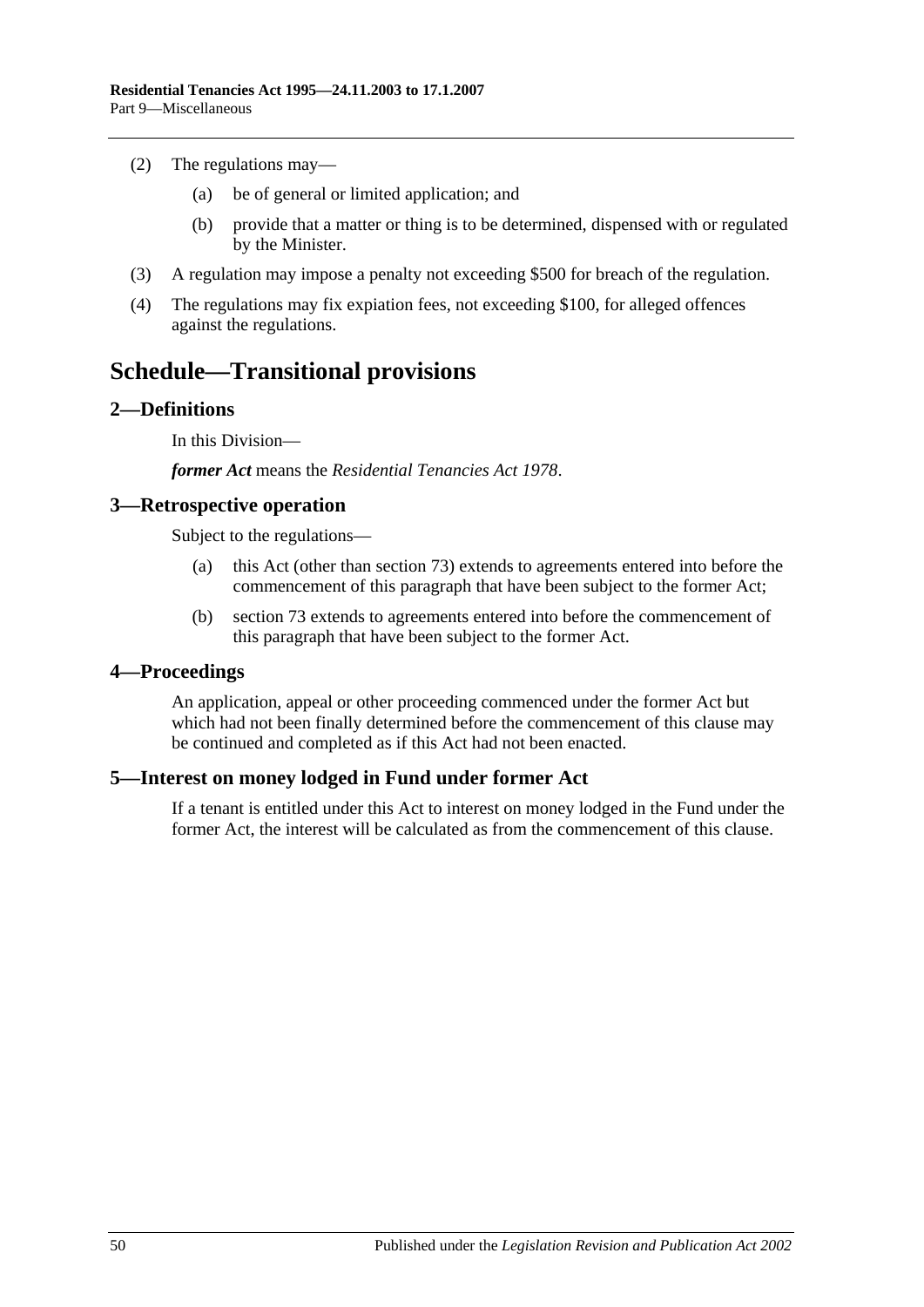# <span id="page-50-0"></span>**Legislative history**

## **Notes**

- Amendments of this version that are uncommenced are not incorporated into the text.
- Please note—References in the legislation to other legislation or instruments or to titles of bodies or offices are not automatically updated as part of the program for the revision and publication of legislation and therefore may be obsolete.
- Earlier versions of this Act (historical versions) are listed at the end of the legislative history.
- For further information relating to the Act and subordinate legislation made under the Act see the Index of South Australian Statutes or www.legislation.sa.gov.au.

## **Legislation repealed by principal Act**

The *Residential Tenancies Act 1995* repealed the following:

*Residential Tenancies Act 1978 Residential Tenancies (Housing Trust) Amendment Act 1993*

## **Legislation amended by principal Act**

The *Residential Tenancies Act 1995* amended the following:

*Retirement Villages Act 1987*

# **Principal Act and amendments**

New entries appear in bold.

| Year    | N <sub>0</sub> | Title                                                                              | Assent    | Commencement                                                                                                                                                                                                                                                                                                                                                                                                                                                                                                                                                                     |
|---------|----------------|------------------------------------------------------------------------------------|-----------|----------------------------------------------------------------------------------------------------------------------------------------------------------------------------------------------------------------------------------------------------------------------------------------------------------------------------------------------------------------------------------------------------------------------------------------------------------------------------------------------------------------------------------------------------------------------------------|
| 1995    | 63             | <b>Residential Tenancies Act 1995</b>                                              | 10.8.1995 | 24.8.1995 (Gazette 24.8.1995 p499)<br>except ss 4, 5(1) & (2)(c), 6–23, 24(1)(a)<br>& (c) & (2)–(5), 25–62, 63(1)–(6),<br>$64-72, 74-100, 101(a), (b), (d)-(f),$<br>102, 106—120 and Sch (cl 1(1), 3(a), 4 &<br>6—30.11.1995 (Gazette 23.11.1995<br>$p1412$ ) and except<br>s $63(7)$ — $(10)$ —5.2.1996 (Gazette<br>25.1.1996 $p808$ ) and except ss $5(2)(a)$ ,<br>(b), (d)—(h) and $24(1)(b)$ —1.7.1996<br>( <i>Gazette</i> 27.6.1996 $p3107$ ) and except<br>ss $63(11) \& (12)$ , $101(c)$ , $103-105$ and<br>Sch (cl 5)—10.8.1997 (s 7(5) Acts<br>Interpretation Act 1915) |
| 1996 34 |                | <b>Statutes Amendment and Repeal</b><br>(Common Expiation Scheme) Act 1996         | 2.5.1996  | Sch (cl 29)—3.2.1997 ( <i>Gazette</i><br>19.12.1996 p1923)                                                                                                                                                                                                                                                                                                                                                                                                                                                                                                                       |
| 1998    | 21             | <b>Statutes Amendment (Consumer)</b><br>Affairs) Act 1998 as amended by<br>22/1998 | 2.4.1998  | Pt 9 (ss $24 - 26$ ) $-28.5.1998$ (Gazette<br>28.5.1998 p2292)                                                                                                                                                                                                                                                                                                                                                                                                                                                                                                                   |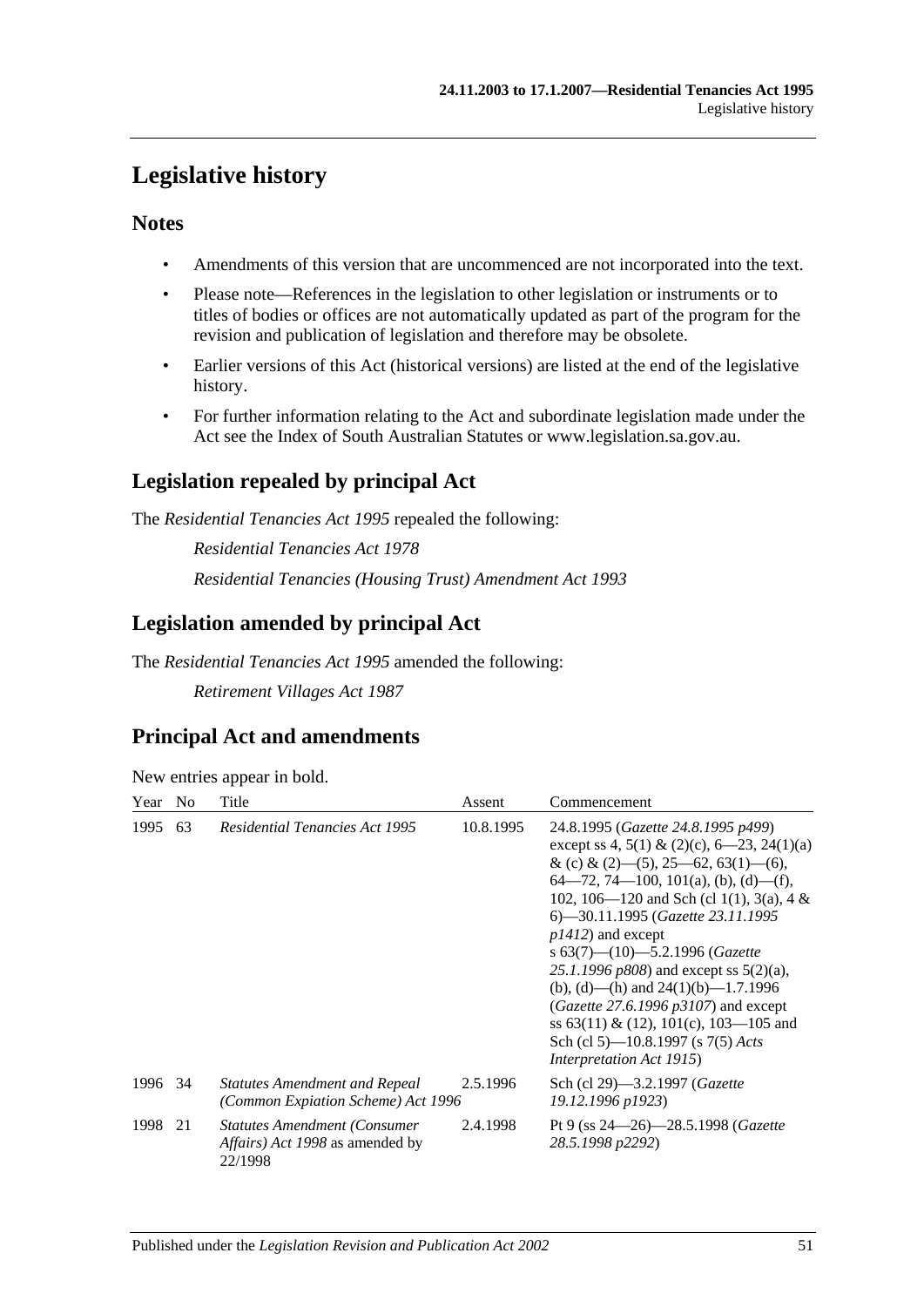#### **Residential Tenancies Act 1995—24.11.2003 to 17.1.2007** Legislative history

| 1998    | 22 | <b>Statutes Amendment (Consumer)</b><br>Affairs) Amendment Act 1998   | 2.4.1998   | 2.4.1998                                                                                                                                                                                                                                                        |
|---------|----|-----------------------------------------------------------------------|------------|-----------------------------------------------------------------------------------------------------------------------------------------------------------------------------------------------------------------------------------------------------------------|
| 1999    | 33 | <b>Financial Sector Reform (South</b><br>Australia) Act 1999          | 17.6.1999  | Sch (item $45$ )—1.7.1999 being the date<br>specified under s 3(16) of the <i>Financial</i><br>Sector Reform (Amendments and<br>Transitional Provisions) Act (No. 1) 1999<br>of the Commonwealth as the transfer date<br>for the purposes of that Act: $s$ 2(2) |
| 1999 55 |    | Residential Tenancies (Miscellaneous) 12.8.1999<br>Amendment Act 1999 |            | 3.10.1999 (Gazette 30.9.1999 p1341)                                                                                                                                                                                                                             |
| 2001 59 |    | Retirement Villages (Miscellaneous)<br>Amendment Act 2001             | 22.11.2001 | s 19—1.7.2002 (Gazette 15.1.2002 p186)                                                                                                                                                                                                                          |
| 2003    | 44 | <i>Statute Law Revision Act 2003</i>                                  | 23.10.2003 | Sch 1-24.11.2003 (Gazette 13.11.2003<br>p4048)                                                                                                                                                                                                                  |
| 2006    | 44 | <b>Statutes Amendment (Justice</b><br>Portfolio) Act 2006             | 14.12.2006 | Pt 25 (s 49)—uncommenced                                                                                                                                                                                                                                        |

# **Provisions amended**

New entries appear in bold.

Entries that relate to provisions that have been deleted appear in italics.

| Provision           | How varied                                                     | Commencement |
|---------------------|----------------------------------------------------------------|--------------|
| Long title          | amended by 44/2003 s 3(1) (Sch 1)                              | 24.11.2003   |
| Pt1                 |                                                                |              |
| s <sub>2</sub>      | deleted by $44/2003$ s $3(1)$ (Sch 1)                          | 24.11.2003   |
| s 3                 |                                                                |              |
| $s \; 3(1)$         |                                                                |              |
|                     | financial institution deleted by $33/1999$ Sch (item $45(a)$ ) | 1.7.1999     |
| $s \; 3(4)$         | inserted by 55/1999 s 3                                        | 3.10.1999    |
| s <sub>5</sub>      |                                                                |              |
| $s\,5(2)$           | amended by 55/1999 s 4                                         | 3.10.1999    |
| Pt <sub>3</sub>     |                                                                |              |
| s 36                |                                                                |              |
| $s \; 36(1)$        | amended by 21/1998 s 24(a)                                     | 28.5.1998    |
| $s \; 36(2)$        | amended by 59/2001 s 19                                        | 1.7.2002     |
| $s \; 36(3)$        | inserted by 21/1998 s 24(b)                                    | 28.5.1998    |
| Pt 4                |                                                                |              |
| s 48                |                                                                |              |
|                     | s 48(1), (2) and (4) amended by 34/1996 s 4 (Sch cl 29)        | 3.2.1997     |
| s 49                | amended by 34/1996 s 4 (Sch cl 29)                             | 3.2.1997     |
| s 58                |                                                                |              |
| s 58(1)             | amended by 34/1996 s 4 (Sch cl 29)                             | 3.2.1997     |
| s 58(2)             | amended by $33/1999$ Sch (item $45(b)$ )                       | 1.7.1999     |
| s <sub>62</sub>     |                                                                |              |
| s $62(1)$ and $(2)$ | amended by 34/1996 s 4 (Sch cl 29)                             | 3.2.1997     |
| s <sub>63</sub>     |                                                                |              |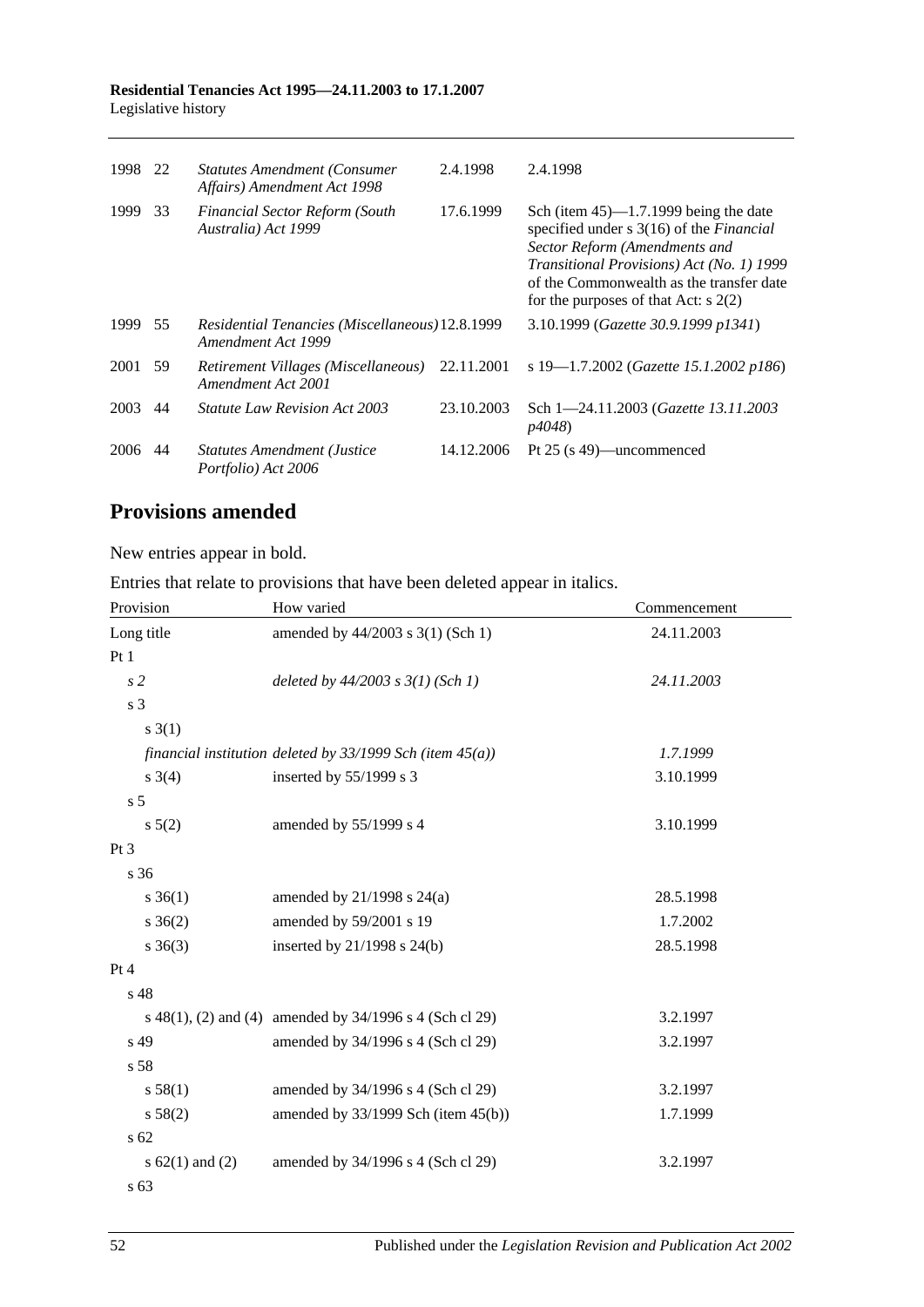#### **24.11.2003 to 17.1.2007—Residential Tenancies Act 1995** Legislative history

| s 63(7)             | amended by 44/2003 s 3(1) (Sch 1)                                                       | 24.11.2003 |
|---------------------|-----------------------------------------------------------------------------------------|------------|
| $s\,63(13)$         | s 63 footnotes 1 and 2 redesignated as $s$ 63(13)<br>by 44/2003 s 3(1) (Sch 1)          | 24.11.2003 |
| s 74                |                                                                                         |            |
| s $74(2a)$ (2c)     | s 74(2) dot points redesignated as s 74(2a)—(2c)<br>by $44/2003$ s $3(1)$ (Sch 1)       | 24.11.2003 |
| $Pt\,5$             |                                                                                         |            |
| s 80                |                                                                                         |            |
| s $80(6)$ and $(7)$ | s $80(5)$ dot points redesignated as s $80(6)$ and (7)<br>by $44/2003$ s $3(1)$ (Sch 1) | 24.11.2003 |
| s85                 |                                                                                         |            |
| s 85(3a)            | s $85(3)$ dot point redesignated as s $85(3a)$ by<br>$44/2003$ s 3(1) (Sch 1)           | 24.11.2003 |
| s <sub>90</sub>     |                                                                                         |            |
| $s\,90(2)$          | substituted by 55/1999 s 5                                                              | 3.10.1999  |
| $s\ 90(2a)$         | inserted by 55/1999 s 5                                                                 | 3.10.1999  |
| s 93                |                                                                                         |            |
| $s\,93(4a)$         | s 93(4) dot point redesignated as s 93(4a) by<br>$44/2003$ s 3(1) (Sch 1)               | 24.11.2003 |
| s 97                |                                                                                         |            |
| $s\,97(4)$          | substituted by $55/1999$ s $6(a)$                                                       | 3.10.1999  |
| $s\,97(6)$          | amended by $55/1999$ s $6(b)$                                                           | 3.10.1999  |
| Pt 7                |                                                                                         |            |
| $s$ 105 $A$         | inserted by 21/1998 s 25                                                                | 28.5.1998  |
| Pt 8                |                                                                                         |            |
| s 110               |                                                                                         |            |
| s 110(1)            | s 110 amended and redesignated as $s$ 110(1) by<br>55/1999 s 7(a)—(c)                   | 3.10.1999  |
| s 110(2)            | inserted by $55/1999$ s $7(c)$                                                          | 3.10.1999  |
| Pt9                 |                                                                                         |            |
| s 119               |                                                                                         |            |
| s 119(1)            | amended by 21/1998 s 26                                                                 | 28.5.1998  |
| s 121               |                                                                                         |            |
| s 121(4)            | inserted by 34/1996 s 4 (Sch cl 29)                                                     | 3.2.1997   |
| Sch                 | heading substituted by $44/2003$ s 3(1) (Sch 1)                                         | 24.11.2003 |
| Div 1               | deleted by $44/2003$ s $3(1)$ (Sch 1)                                                   | 24.11.2003 |
| Div 2 heading       | deleted by $44/2003$ s $3(1)$ (Sch 1)                                                   | 24.11.2003 |
| Div 3               | deleted by $44/2003$ s $3(1)$ (Sch 1)                                                   | 24.11.2003 |